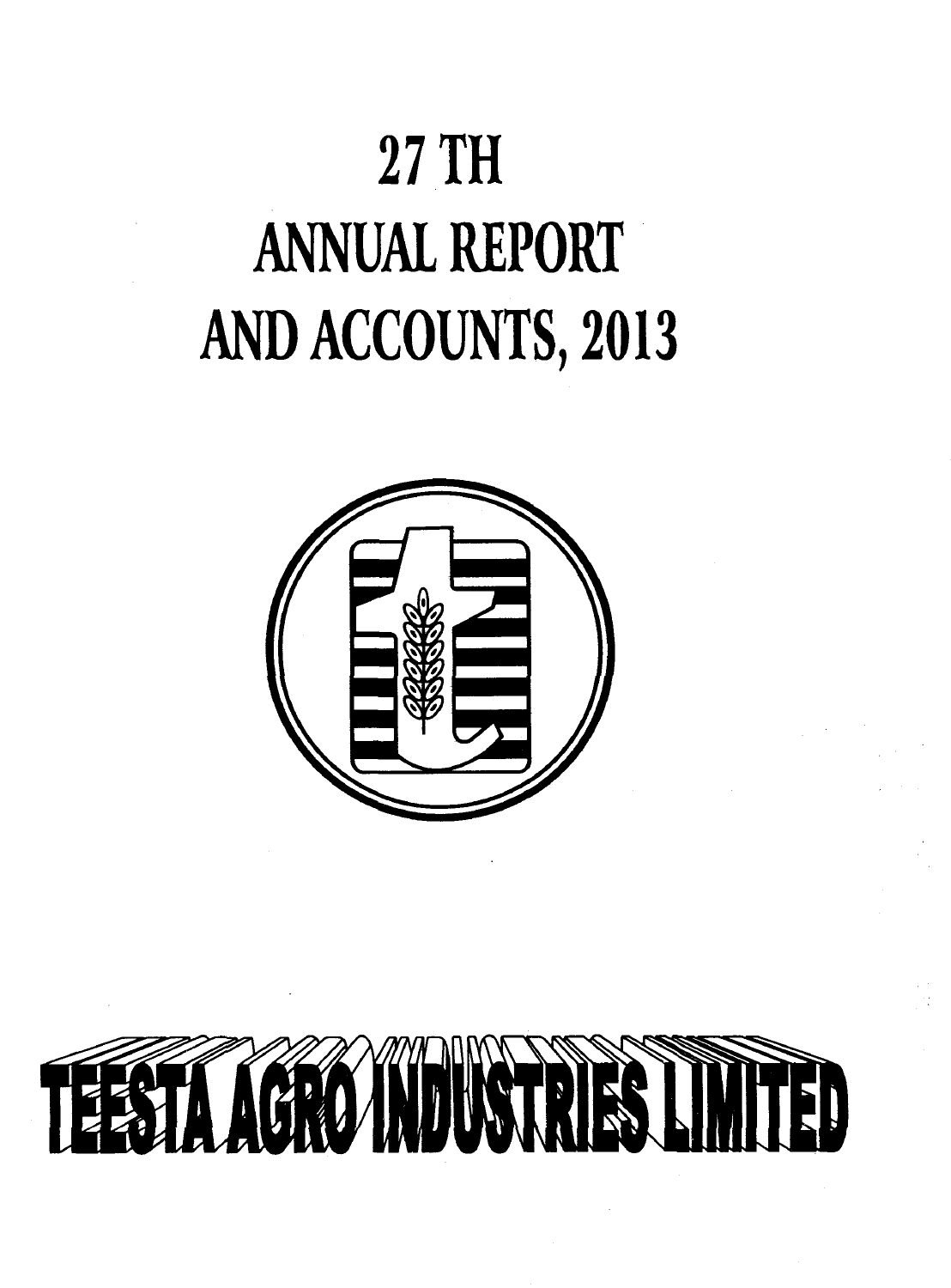

#### **BOARD OF DIRECTORS**

Managing Director **Sri Hardev Singh**

#### **Directors**

**Smt. Joginder Kaur Sri Paramdeep Singh Sri R. C. Wadhwa Sri Inderdeep Singh Sri U. C. Sahoo Sri Thakur Singh Sri Prem Singh Sri A. K. Tripathy**

#### *S e c re ta ry*

**Sri J. Tiwari**

#### *A u d ito rs*

Mantry & Associates

#### *B a n k e rs*

State Bank of India Aliahabad Bank

**Corporate Office** 63/1/2, Sarat Bose Road, Kolkata - 700 025

**Registered Office & Works** Rajganj, Jalpaiguri, West Bengal, Pln: 735134

#### *Share Registrar*

Maheshwari Datamatics Pvt. Ltd. 6, Mangoe Lane( Surendra Mohan Ghosh Sarani), 2nd Fioor, Koikata - 700 001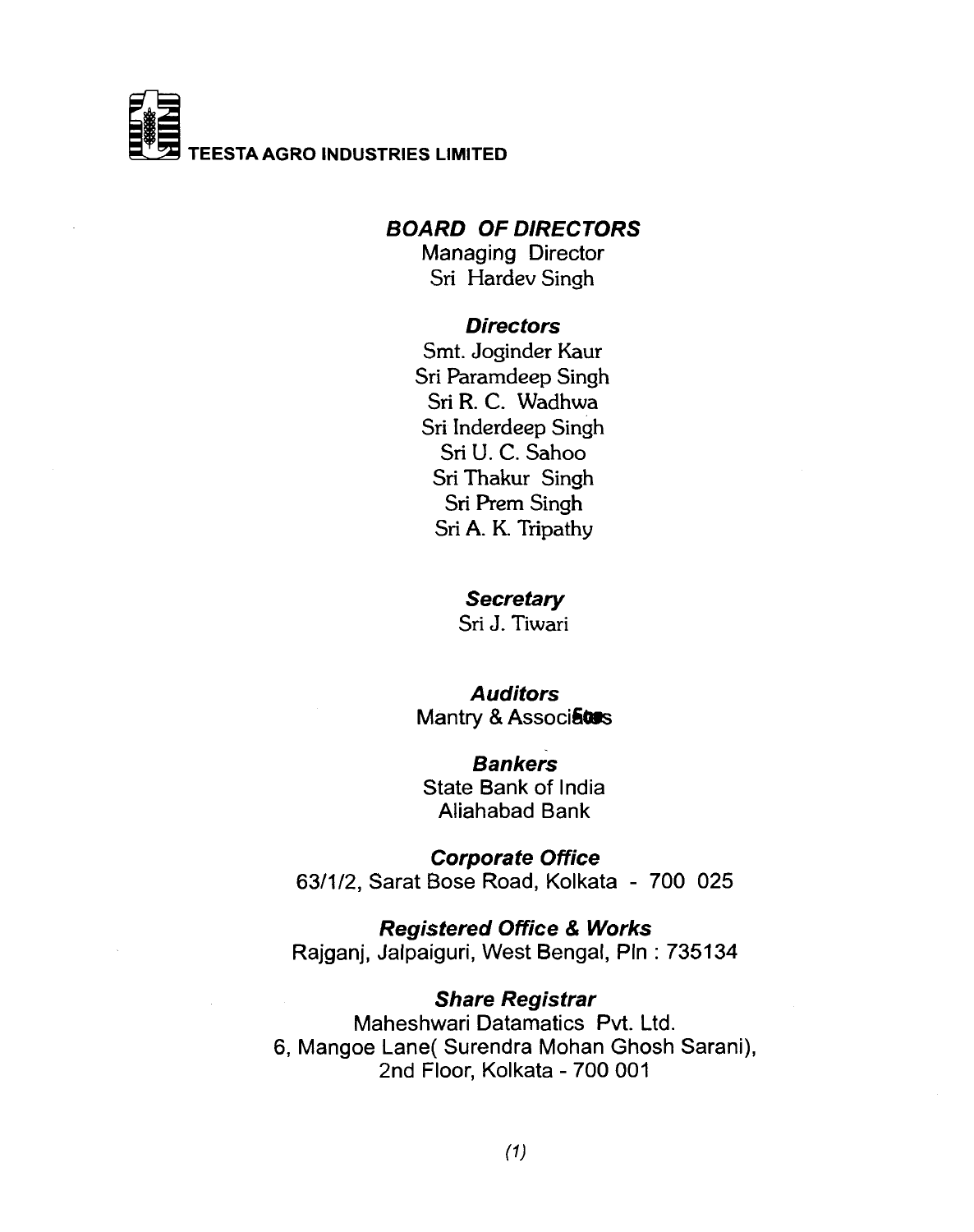

#### NOTICE

Notice is hereby given that the Twenty Seventh Annual General Meeting of eestaAgro Industries Limited will be held at the Registered Office of the company at Mazabari, Rajganj, Jaipaiguri, West Bengal on Monday, 30th September 2013 at 10 A.M. to transact the following business

#### *O R D IN A R Y B U S IN E S S*

- 1. To receive, consider and adopt the audited Balance Sheet of the company as at 31st March, 2013, The Profit and Loss Account for the year ended on that date and the Reports of the Directors and Auditors thereon
- 2. To appoint a Director in place of Mr. Paramdeep Singh who retires by rotation and being eligible, offers himself for re appointment
- 3. To appoint a Director in place of Mr. R. C. Wadhwa who retires by rotation and being eligible, offers himself for re appointment.
- 4. To appoint a Director in place of Mr. Prem Singh who retires by rotation and being eligible, offers himself for re appointment.
- 5. To appoint Auditors and to fix their remuneration

#### *S P E C IA L B U S IN E S S*

#### Item No. 6

To consider and if thought fit, to pass with or without modification(s), the following resolution as an special resolution;

"Resolved that in accordance with the Provisions of Section 198, 269,309 and all other applicable provisions of the Companies Act, 1956 including Schedule XIII to the said Act, the company hereby approves the reappointment of Mr. A.K.Tripathy as Whole Time Director for a period of three years w.e.f. November 1st, 2013 on the terms and conditions as laid down in the Explanatory Statement and further that the remuneration payable to him will be the minimum remuneration payable even case of loss or inadequacy of profit in any financial year during his tenure."

> By Order of the Board For Teesta Agro Industries Limited

Place: 25, Bardhaman Road Siliguri: 734005 J. Tiwari Date : 29.08.2013 (Company Secretary)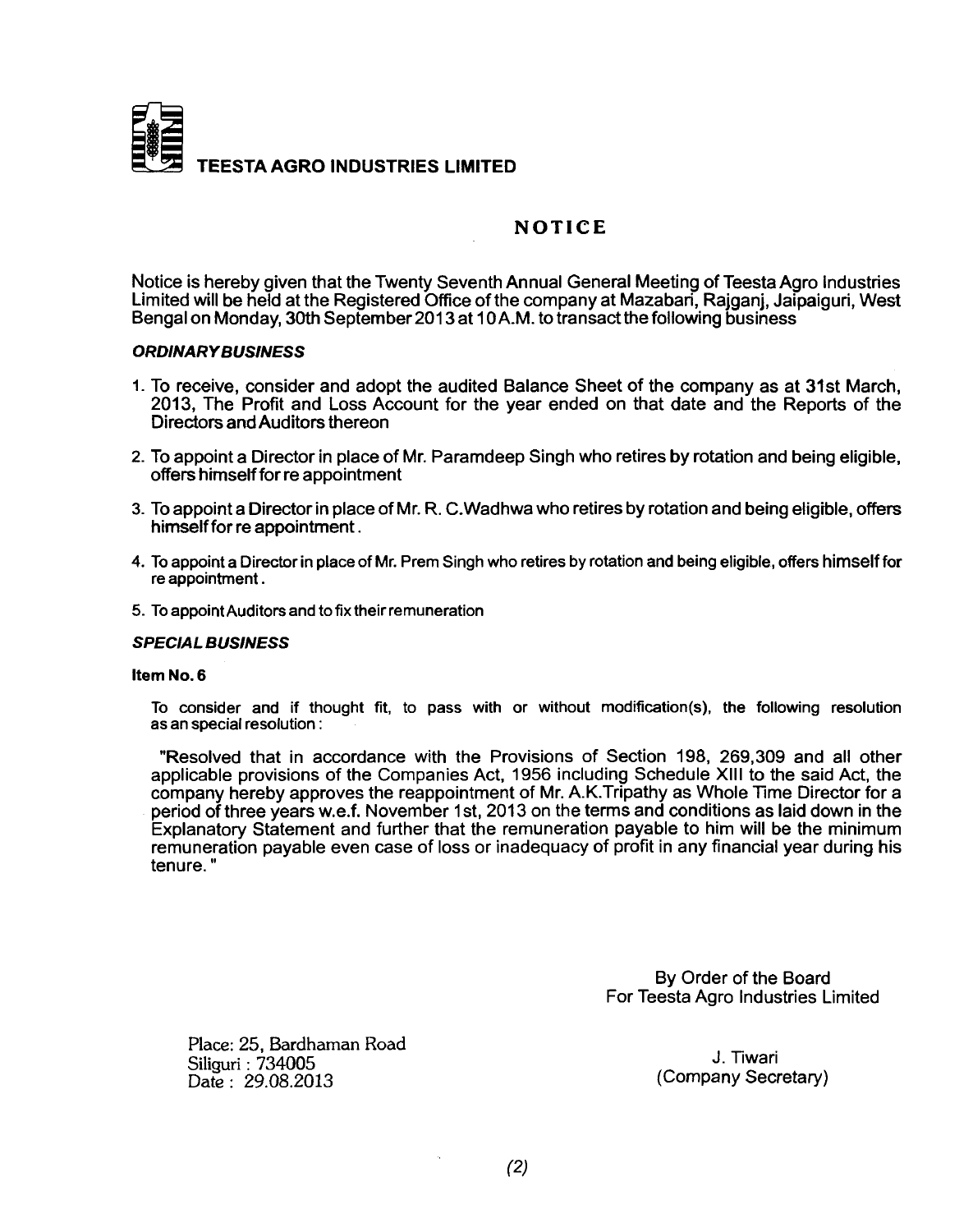#### NOTES:

- 1. A Member entitled to attend and vote at the meeting is entitled to appoint a proxy to attend and vote instead of himself and such proxy need not be a member of the company. The proxies in order to be effective must be received at the Registered Office of the company not less than 48 hours before the meeting.
- 2. The Register of Members and Share Transfer Books of the company will remain closed from 23rdSeptembert, 2013 to 30th September, 2013 both days inclusive.
- 3. Members are requested to notify immediately any change in their address to the Company's Registered Office or to the Company's Registrar M/s. Maheshwari Datamatics Pvt. Ltd.
- 4. The details as per Listing Agreement with concerned Stock exchange(s) regarding Directors retiring by rotation and being eligible for reappointment are as under :-

| <b>NAME</b>                |            |    | Date of Birth Age Qualification | <b>Experience</b>                                                                        | <b>Other</b><br>Directorship and<br>Membership of<br>any Committee |
|----------------------------|------------|----|---------------------------------|------------------------------------------------------------------------------------------|--------------------------------------------------------------------|
| Paramdeep Singh            | 22.10.1979 | 33 | Graduate                        | Eleven years<br>experience in<br>manufacturing<br>industry                               | Director in<br><b>HSB Agro</b><br>Industries Ltd.                  |
| R.C. Wadhwa                | 01.03.1944 | 68 | Engineer                        | <b>Twenty four years</b><br>experience in<br>Agricultural &<br>Manufacturing<br>industry | <b>NIL</b>                                                         |
| <b>Prem Singh</b>          | 01.01.1947 | 66 | Graduate                        | Twenty five years!<br>experience in<br>Manufacturing<br>Industry                         | <b>NIL</b>                                                         |
| <b>Anil Kumar Tripathy</b> | 01.07.1964 | 49 | Chartered<br>Accountant         | Twenty years<br>experience in<br>Manufacturing<br>Industry                               | <b>NIL</b>                                                         |

5. Explanatory Statement pursuant to the provisions of Section 173(2) of the Companies Act 1956 annexed herewith and forms part of the Notice.

A copy of all the documents referred to in the accompanying explanatory statement are open to inspection at the Registered Office of the Company on all working days except holidays, between 11.00 A.M. and 1.00 P.M. up to the date of AGM

Siliguri Office 25, Bardhaman Road Siliguri - 734005 Date : The 29th August, 2013

By the Order of the Board For Teesta Agro Industries Ltd. *J .T iw a r i* (Company Secretary)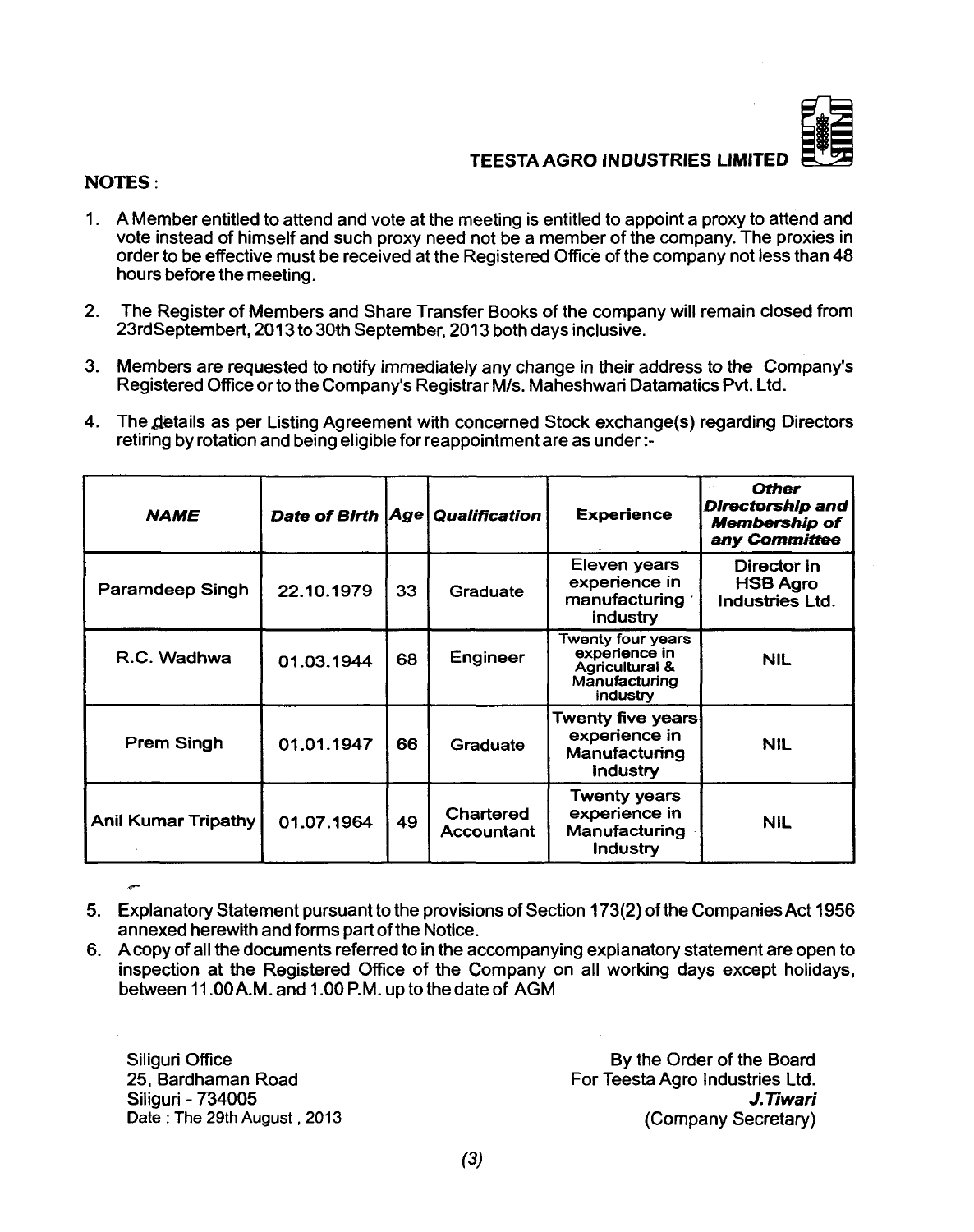

#### *E x p la n a to r y S ta te m e n t p u r s u a n t to S e c tio n 1 7 3 (2 ) o f th e C o m p a n ie s A c t, 1 9 5 6 .*

#### Item No 6

Mr. Anil Kumar Tripathy has been reappointed as Whole Time Director of the company for a period of three years w.e.f. 01.11.2013 in the Board Meeting held on 29.08.2013. The Remuneration committee also recommended for his reappointment in its meeting held on 26.08.2013. The brief terms of his reappointment are as under;

a) Period of Appointment : 3 Years w.e.f. 01.11.2013 b) Remuneration : Rs. 107,500 per month<br>c) Duties : Anil Kumar Tripathy c) Duties **in the Communist Communist Communist Communist Communist Communist Communist Communist Communist Communist Communist Communist Communist Communist Communist Communist Communist Communist Communist Communist Comm** may be entrusted to him by the Board of Directors subject to its

supervision and control.

d) This appointment may be terminated by either side giving the other side three months notice in writing. The above remuneration will be the minimum remuneration payable to Mr. A.K. Tripathy, even in case of loss or inadequacy of profit, in any year, during his tenure in office. The above may be treated as extract Under Section 302 of the Companies AcL 1956 The Board recommends his reappointment for approval of the Members.

Save and Except Mr. Anil Kumar Tripathy, Mr. Hardev Singh, Smt. Joginder Kaur. and Mr. Inderdeep Singh, no Director of the company is concerned and interested in the Special Resolution being Item No.6 in the Notice convening the Annual General Meeting of the Members Of the company.

Date: The 29th August, 2013

Siliguri Office Board<br>
25. Bardhaman Road Connect Library Society Hotel Board<br>
By the Order of the Board<br>
For Teesta Agro Industries Ltd. For Teesta Agro Industries Ltd.<br>J. Tiwari Siliguri - 734005 *J .T iw a r i*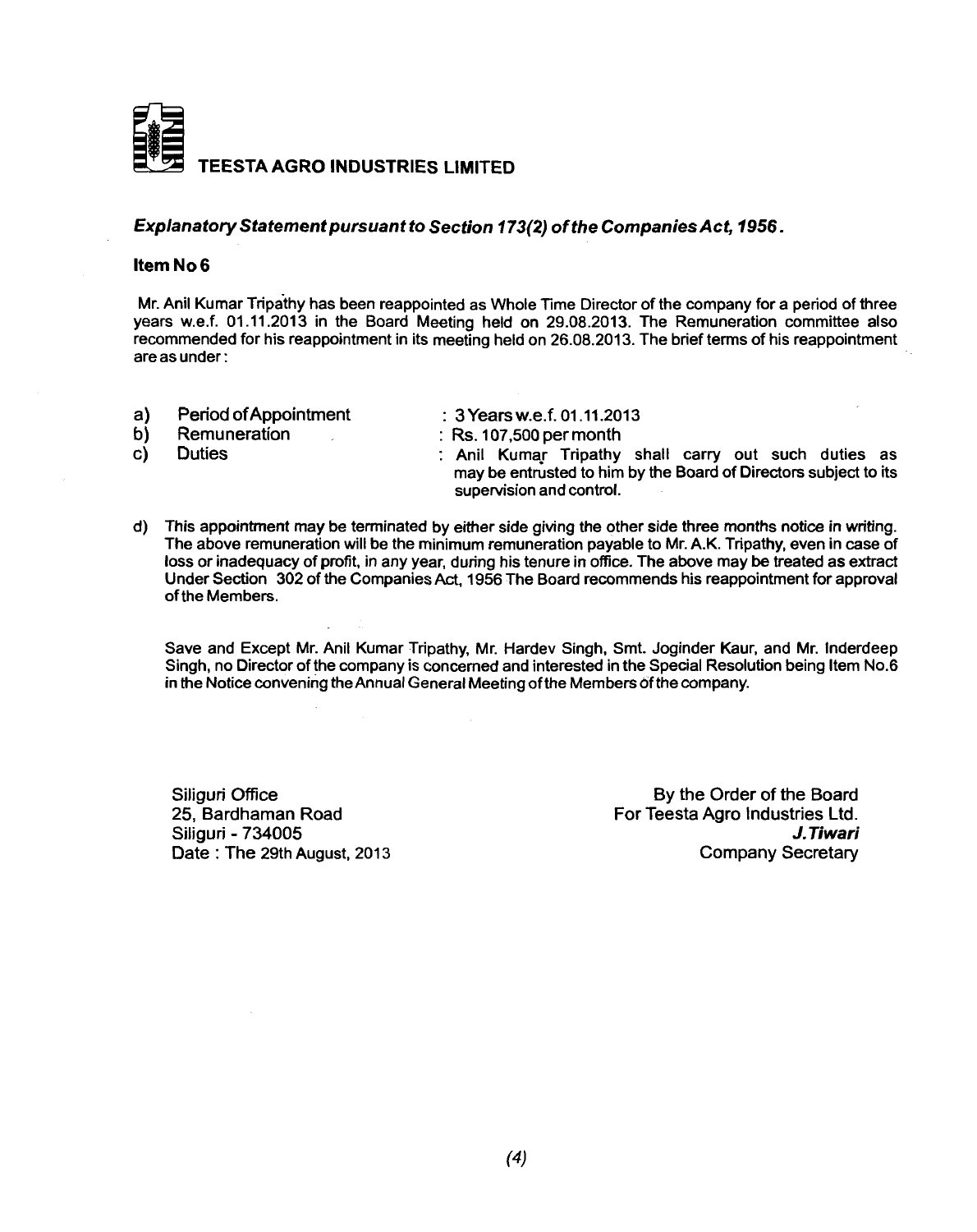#### **DIRECTORS' REPORT**

To The Members of Teesta Agro Industries Limited

Your Directors take pleasure in presenting the Twenty - Seventh Annual Report of the Company together with Audited Statement of Accounts for the year ended 31 st March, 2013

#### 1 *FIN A N C IA L R ESU LTS*

|                                                | <b>Current Year</b> | <b>Previous Year</b> |
|------------------------------------------------|---------------------|----------------------|
|                                                | ₹ Lacs              | ₹ Lacs               |
| <b>Total Turnover &amp; other Receipts</b>     | 11649               | 13184                |
| Operating Profit before Interest Depreciation  |                     |                      |
| and other non cash expenses                    | 312                 | 319                  |
| Less: interest on Loan                         | 85                  | 38                   |
| <b>Cash Profit</b>                             | 227                 | 281                  |
| Less: Depreciation and other non cash expenses | 92                  | 130                  |
| Profit for the year                            | 135                 | 151                  |
| <b>Provision for Taxation</b>                  | (36)                | (47)                 |
| <b>Profit after Tax</b>                        | 99                  | 104                  |
| Add: Profit brought forward from Previous year | 1086                | 989                  |
| Profit available for appropriation             | 1185                | 1093                 |
| <b>Proposed Dividend</b>                       |                     | 6                    |
| <b>Tax on Proposed Dividend</b>                |                     |                      |
| <b>Transfer to General Reserve</b>             |                     |                      |
| Profit carried forward to next year            | 1185                | 1086                 |
|                                                |                     |                      |

#### 2. *D IV ID E N D*

Your Directors have not recommended dividend for the year ended 31st March'2013 in order to plough back profit to meet the capital expenditure for Greenfield SSP Fertilizer Manufacturing Project at Chittorgarh in Rajasthan.

#### 3. OPERATION

The turnover and other receipts of your company has been  $\sqrt{3}$  11649 lacs as against  $\overline{\zeta}$  13184 lacs in the previous year . Profit after taxation stood at  $\overline{\zeta}$  99 lacs as against  $\overline{\zeta}$  104 lacs in the previous year...

#### 4. *F U T U R E P R O S P E C T*

Subsidised Maximum Retail Price of SSP fertilizer is low in comparison to other high grade substitute fertilizers. Due to its low price, this fertitizer has the farmers' acceptability within your company's marketing zone. Apart from this your company's Green Field SSP & GSSP Plant now being set up at Chittorgarh in the State of Rajasthan will be operational around the month of December, 2013. Banks have sanctioned Term Loans and disbursal of the same is awaited. Commercial production will be started two months thereafter. This will also add to the total profit earning of the Company.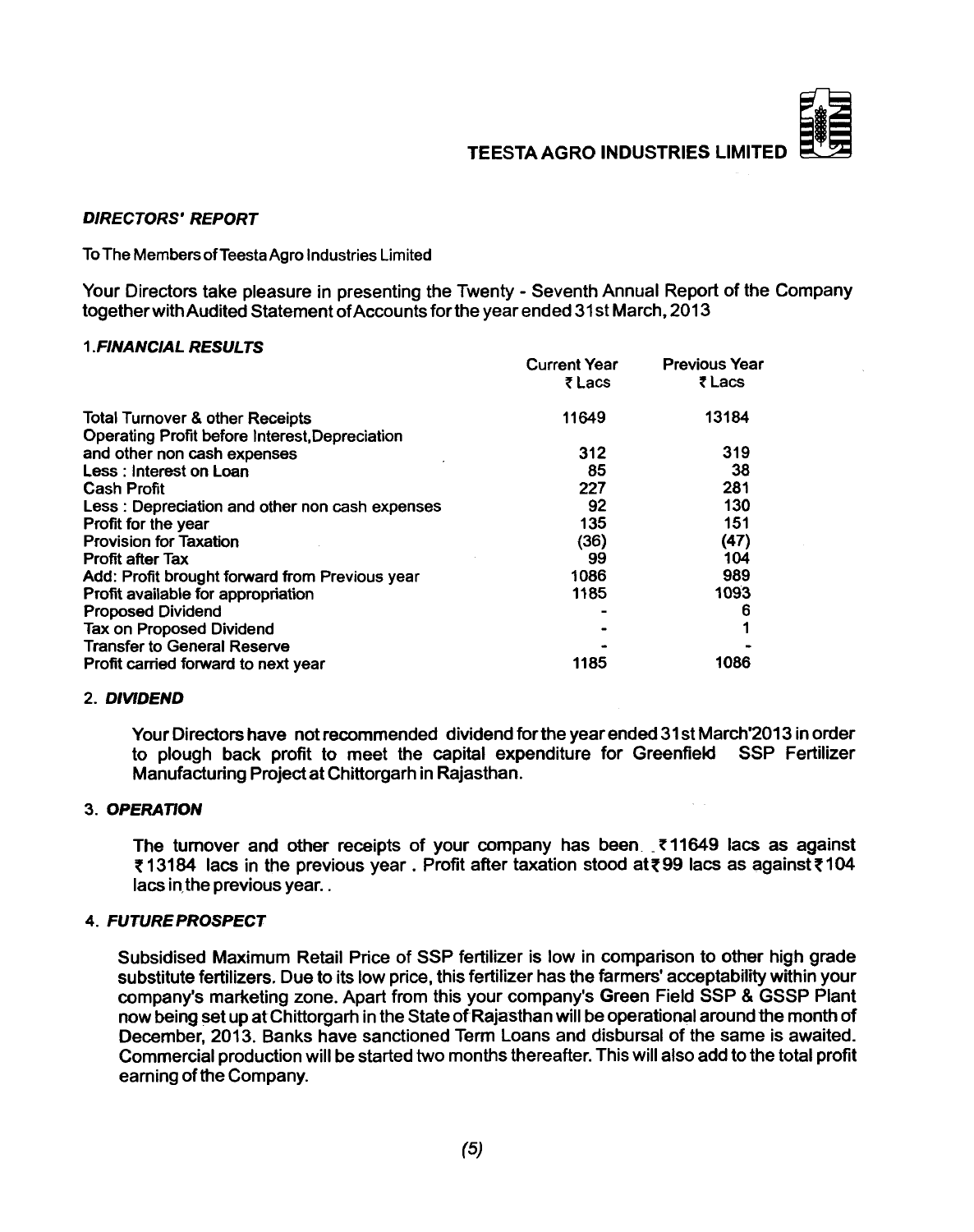

#### 5. *C A P IT A L*

The paid up capital of your company is increased to  $\bar{\tau}$  557 due to allotment of 530,000 number of Equity shares, on preferential basis.

#### 6. *D IR E C T O R S*

Mr. Paramdeep Singh, Mr. R.C. Wadhwa & Mr. Prem Singh retires by rotation in the forthcoming Annual General Meeting and, all being eligible, have offered themselves for re appointment.

#### 7. *D IR E C T O R S 'R E S P O N S IB IL IT Y S T A T E M E N T*

As per newly inserted Section 217(2AA) of the Companies Act, 1956 your Directors state :-

- 1.That in the preparation of Annual Accounts, the applicable Accounting Standards had been followed and no material departure have made from the same.
- 2.That the Directors had selected such accounting policies and applied them consistently and made judgement and estimates that are reasonable and prudent so as to give a true and fair view of the state of affairs of the company for the period.
- 3.That the Directors had taken proper and sufficient care for the maintenance of adequate accounting records in accordance with the provisions of this Act for safeguarding the assets of the company and for preventing and detecting fraud and other irregularities.
- 4. That the Directors had prepared the annual accounts on a going concern basis.

#### 8. **EMPLOYEES**

No employee has been in receipt of salary of  $\bar{\tau}$  60.00 lacs or more per annum or  $\bar{\tau}$  5.00 lacs or more per month during any part of the year under review and hence the necessary details as per the provisions of Section 217(2A) of the Companies Act, 1956 read with the Companies (Particulars of Employees) Rules, 1975 are not required to be furnished.

#### 9. **CONSERVATION OF ENERGY**

The necessary details under the captioned heading have been given as per Annexure A.

#### 10. **AUDITORS**

M/s. Mantry & Associates, Chartered Accountants, Siliguri are the retiring auditors and, being eligible, have offered themselves for reappointment.

#### 11. AUDITORS' REPORT

The Auditors' Report read with relevant Notes on Accounts are self explanatory and does not call for further clarification.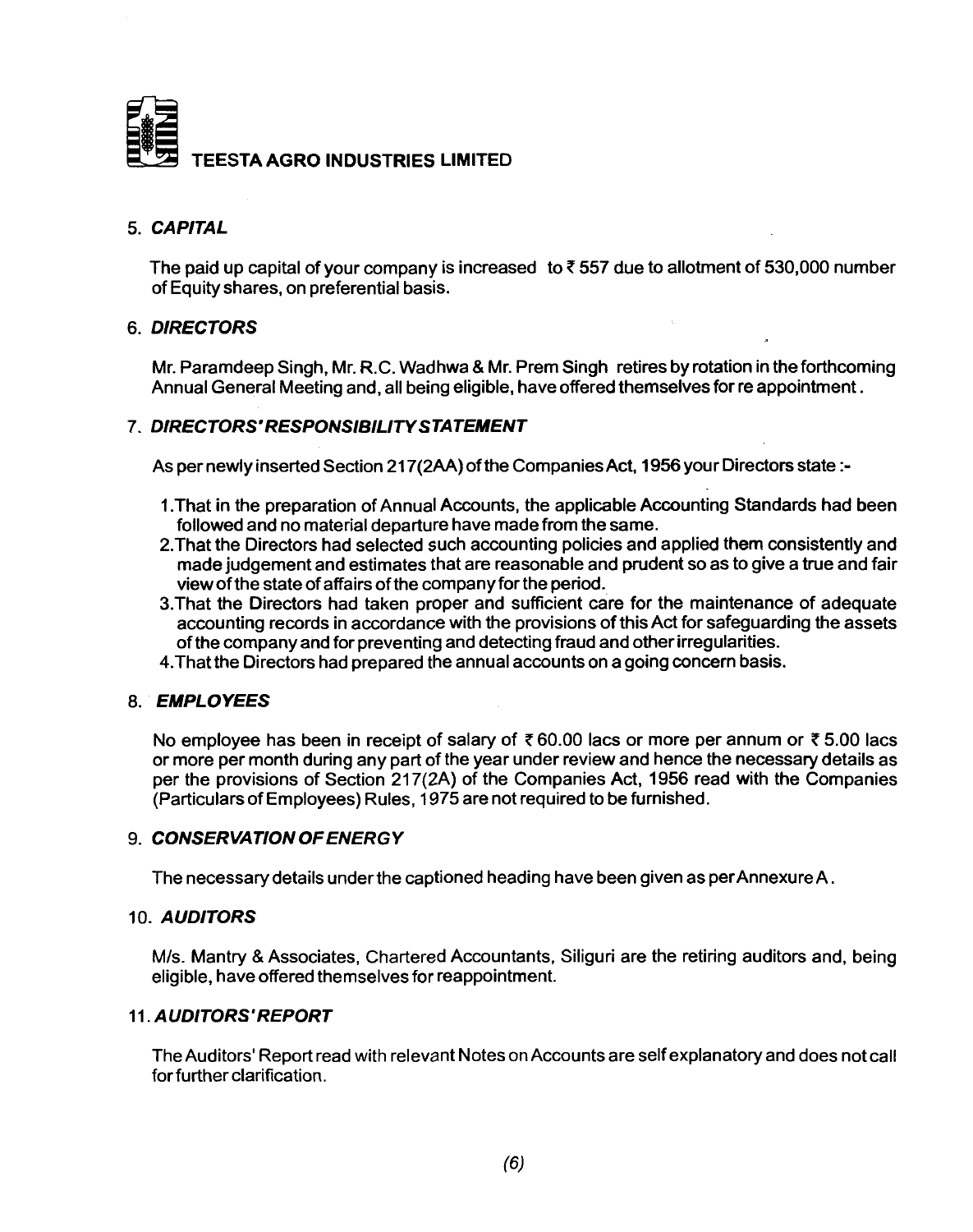

#### 12. CORPORATE GOVERNANCE REPORT

The Corporate Governance Report including certificate of the auditors thereon is annexed and marked as Annexure B which forms part of the report

#### 1 *Z .M A N A G E M E N T D IS C U S S IO N & A N A L Y S IS*

A statement of management discussion and analysis is annexed and marked as Annexure C which forms part of the report.

#### 14. *APPRECIATION*

Your Directors wish to record their appreciation of the valuable co operation and support received from the customers, Banks, Central Government and various State Government. Your Directors are also grateful to shareholders and employees for the continued support to the company.

Siliguri Office : For and on behalf of the Board of Directors

25, Bardhaman Road<br>Siliguri - 734005 **Date: The 29th August, 2013** 

**( Hardev Singh )**<br>Managing Director

 $\sim$   $_{\star}$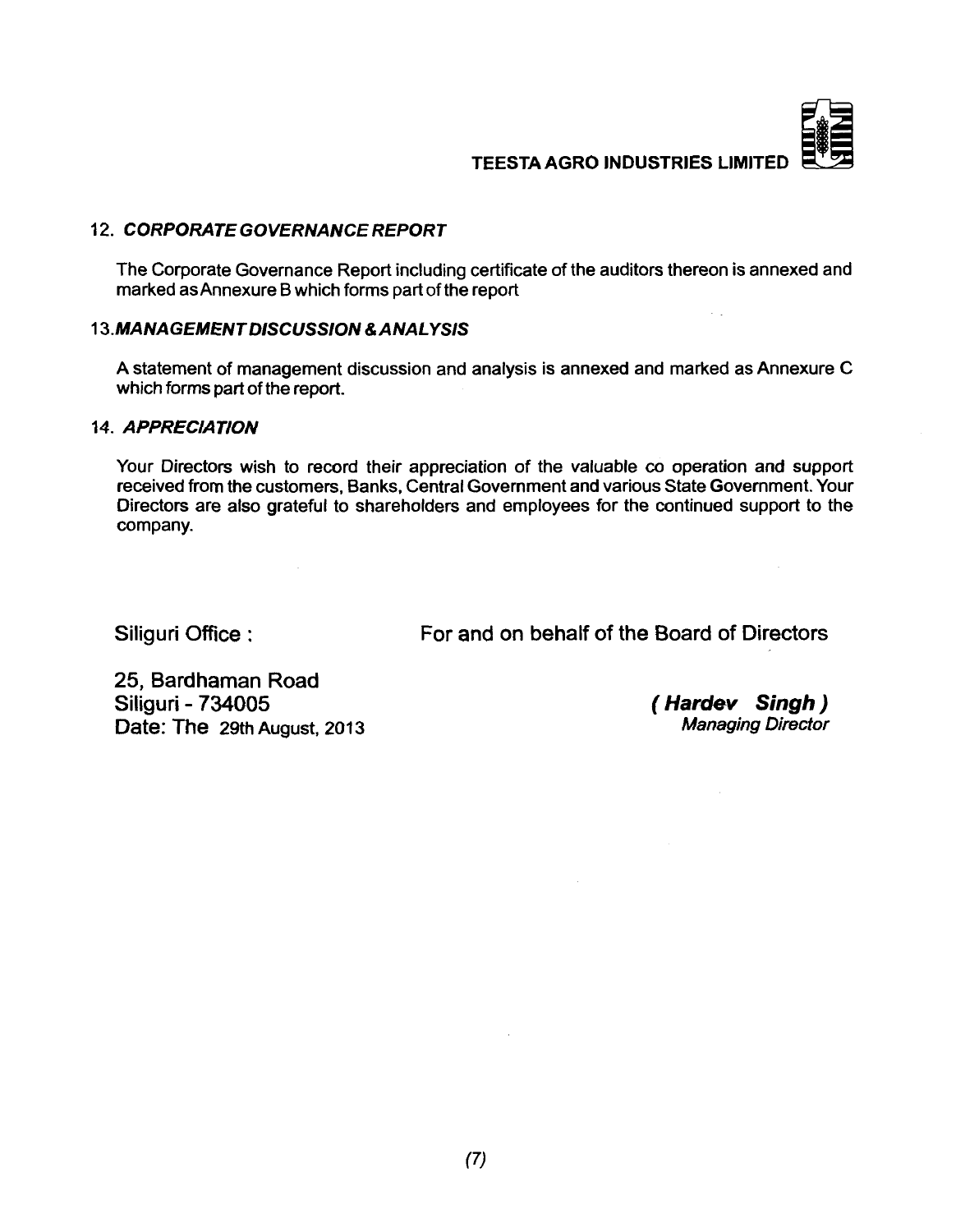

#### ANNEXURE-A

Information under Section 217(1 )(e) of the Companies Act, 1956 read with the Companies (Disclosure of particulars in the report of Board of Directors Rules), 1988 and forming part of Directors 'Report

#### Conservation of Energy

a) Energy Conservation measures taken

b) Additional Investments/proposals, if any

c) Impact of the measures at (a) and (b)above

} New motors, equipments light fittings added/  $\overline{\smash{)}\ }$  replaced during this year are energy efficient  $\overline{\smash{)}}\ \ \,$  Our waste heat steam turbine generates 0.5 } Our waste heat steam turbine generates 0.5<br>} MW eco-friendly power for our captive need } MW eco-friendly power for our captive need<br>} Per Tonne Power consumption remained } Per Tonne Power consumption remained<br>} for Sulphuric Acid Plant due to low produc for Sulphuric Acid Plant due to low production in few months.

FORM A

Disclosure of particulars with respect to Conservation of Energy

| A. Power & Fuel Consumption                 |            | 2012-13           |               | 2011-12           |           |
|---------------------------------------------|------------|-------------------|---------------|-------------------|-----------|
|                                             |            | <b>FERTILISER</b> | <b>S.ACID</b> | <b>FERTILISER</b> | S.ACID    |
| 1. Electricity                              |            |                   |               |                   |           |
| (a) Purchased Units                         | 000 KWH    | 1405.965          | 1116.725      | 1342.637          | 1007.263  |
| <b>Total Amount</b>                         | ₹Lakhs     | 120.54            | 95.75         | 87.63             | 65.75     |
| Rate/Unit                                   | ₹          | 8.57              | 8.57          | 6.53              | 6.53      |
| (b) Own Generation Units '000 KWH           |            | 14.370            | 8.372         | $-14.272$         | 12.048    |
| Unit per litre of Diesel Oil                | <b>KWH</b> | 4.7               | 4.7           | 4.7               | 4.7       |
| Cost per Unit.                              | ₹          | 10.03             | 10.03         | 9.18              | 9.18      |
|                                             |            |                   |               |                   |           |
| 2. Coal                                     | '000 Kgs.  | 1003.750          | <b>NA</b>     | 604.350           | <b>NA</b> |
|                                             | ₹ lakhs    | 69.26             | <b>NA</b>     | 40.28             | <b>NA</b> |
|                                             |            |                   |               |                   |           |
| $3.(a)$ HSD                                 | '000 Ltrs. | 57.774            |               | 31.475            |           |
|                                             |            |                   |               |                   |           |
| (b) Total Amount                            | ₹ lakhs    | 27.47             |               | 13.58             |           |
| 4.(a) Furnace Oil                           | '000 Ltrs. |                   |               |                   |           |
|                                             |            |                   |               |                   |           |
| (b) Total Amount                            | ₹ lakhs    |                   |               |                   |           |
|                                             |            |                   |               |                   |           |
| 5. Other internal generation                |            |                   |               |                   |           |
| (Power from waste steam)                    |            |                   |               |                   |           |
| <b>Own Generation Units</b>                 | '000 KWH   | 837.927           | 713.903       | 609.790           | 666.690   |
| Cost per Unit                               | ₹          | 0.70              | 0.70          | 0.70              | 0.70      |
| <b>B.Consumption per unit of production</b> |            |                   |               |                   |           |
|                                             |            | Electricity       |               | F.Oil/LDO/HSD     |           |
|                                             |            | (KWH/Tonne)       |               | (Litres/Tonne)    |           |
|                                             |            | 2012-13           | $2011 - 12$   | $2012 - 13$       | 2011-12   |
| 1. Fertiliser                               |            | 17.83             | 15.22         | 0.36              | 0.27      |
| 2. S.Acid                                   |            | 49.60             | 49.27         | 0.33              | 0.08      |
|                                             |            |                   |               |                   |           |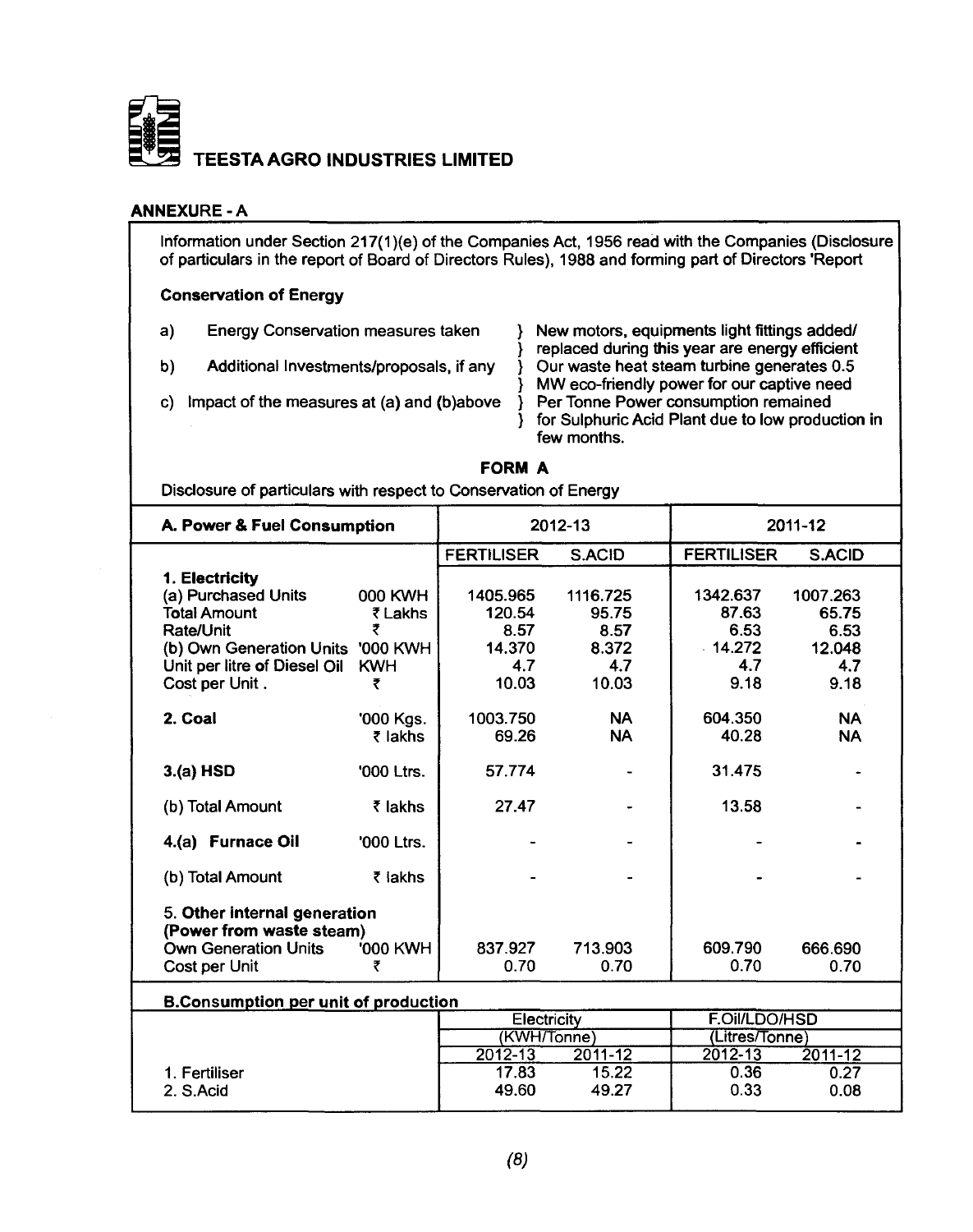

 $\mathcal{A}$ 

|                                                                                                                                                                                                                                                                                                                                                                                                                                     | <i>FORM B</i>     |                                                                          |           |
|-------------------------------------------------------------------------------------------------------------------------------------------------------------------------------------------------------------------------------------------------------------------------------------------------------------------------------------------------------------------------------------------------------------------------------------|-------------------|--------------------------------------------------------------------------|-----------|
| Disclosure of particulars with respect of technology absorption Research & Development (R&D)                                                                                                                                                                                                                                                                                                                                        |                   |                                                                          |           |
| 1. Specific areas in which R&D carried by the Company<br>2. Benefits derived as a result of the above R & D<br>3. Future Plan of action<br>4. Expenditure on R & D<br>(a) Capital<br>Recurring<br>(b)<br>Total<br>(c)<br>(d)<br>Total R&D expenditure as a percentage of total turnover,<br>Technology Absorption, Adaption and Innovation.<br>1. Efforts in brief, made towards technology absorption,<br>adaption and innovation: |                   | Nil<br><b>NA</b><br><b>Nil</b><br>Nil<br>Nil<br><b>Nil</b><br><b>Nil</b> | <b>NA</b> |
| 2. Benefits derived as a result of the above effects:                                                                                                                                                                                                                                                                                                                                                                               |                   |                                                                          | <b>NA</b> |
| Foreign Exchange Earnings and Outgo:                                                                                                                                                                                                                                                                                                                                                                                                |                   | 2012-13                                                                  | 2011-12   |
| <i>i</i> ) Earnings<br>ii) Outgo                                                                                                                                                                                                                                                                                                                                                                                                    |                   | Nil                                                                      | Nil       |
| CIF value of imports<br><b>Travelling, Periodicals &amp; Others</b>                                                                                                                                                                                                                                                                                                                                                                 | ₹/Lakh<br>₹/ Lakh | 4584.60<br>1.60                                                          | 2660.53   |
|                                                                                                                                                                                                                                                                                                                                                                                                                                     |                   |                                                                          |           |

÷.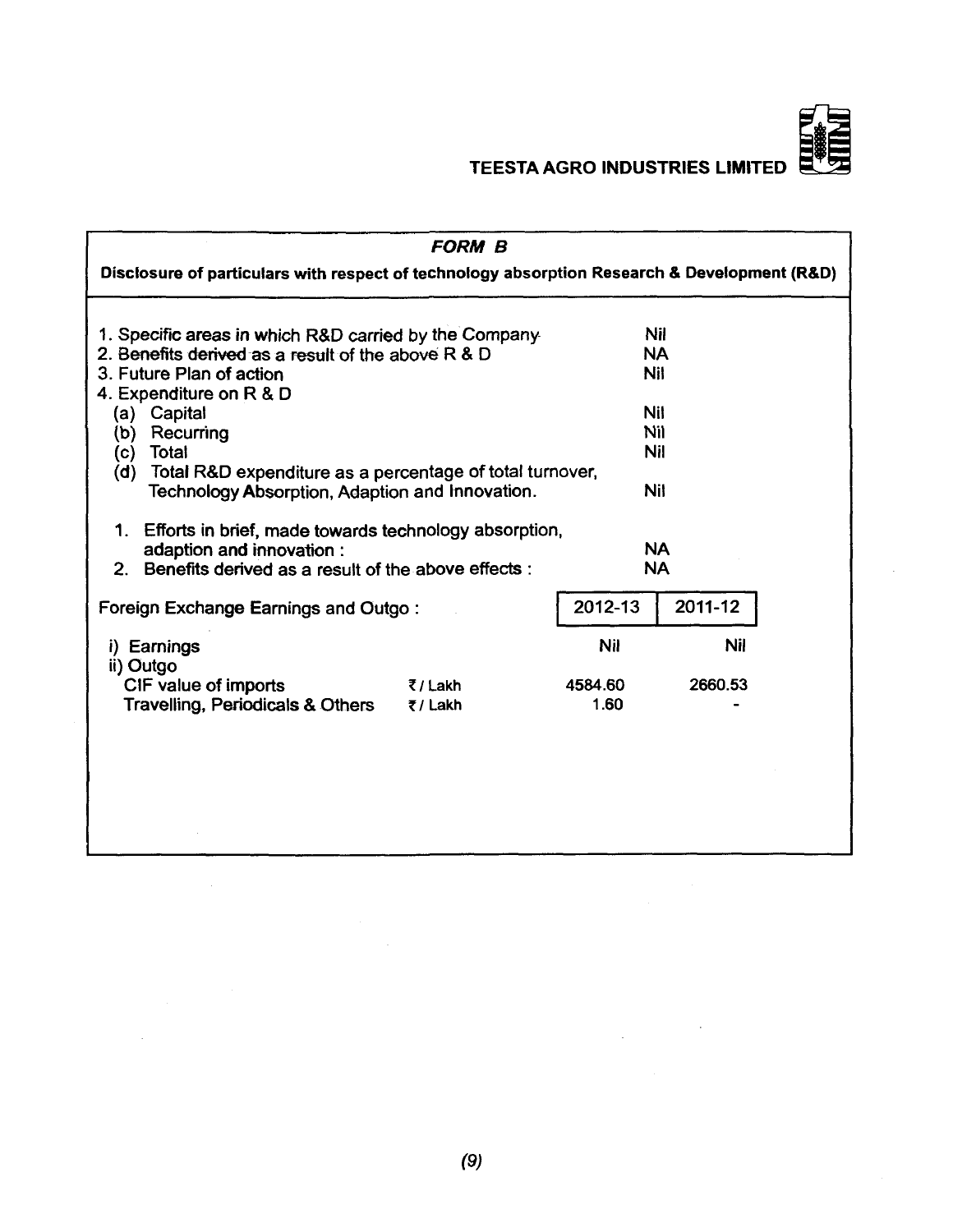

#### ANNEXURE- B

#### *C O R P O R A T E G O V E R N A N C E R E P O R T*

#### Company's Philosophy on the code of Governance

Corporate Governance primarily involves transparency, full disclosure, independent monitoring the state of affairs and being fair to all the shareholders. The corporate governance code introduced by the Securities and Exchange Board of India , has been incorporated in Clause 49 in the Listing Agreement of the Stock Exchanges and in the Companies (Amendment )Act, 2000.

The objective of your company is not only to meet the statutory requirements of the code but to go well beyond it by instituting such systems and procedures as are in accordance with the latest global trend of making management completely transparent and institutionally sound.

Your company has always believed in the concept of good corporate governance involving transparency, empowerment, accountability and integrity with a view to enhancing shareholder value. The company has professionals on its Board of Directors who are actively involved in the deliberations of the Board on all important policy matters.

#### **Board of Directors**

#### Composition:

The company has a combination of Executive and non Executive Directors. The Company has an Executive Chairman and more than 50% of the total number of Directors are Independent Directors. Further, more than 50% of the Directors comprise of non executive Directors.

None of the Directors on the board is a member of more than ten committees and Chairman of more than five committees as per Clause 49(iv)(B), across all the companies in which he is a Director. All the Directors have made requisite disclosures regarding committee positions occupied by them in other companies.

The Company's Board at present has nine Directors comprising of one Managing Director, three Executive Directors and five non Executive Directors.

NThe Board met six times on the following dates during the Financial Year 2012 - 2013 and the gap between the two meetings did not exceed four months.

a) April 30th, 2012 b) June 30th, 2012 c) July 31st, 2012 d) August 2nd, 2012 e) October 31st, 2012 f) January 31st, 2013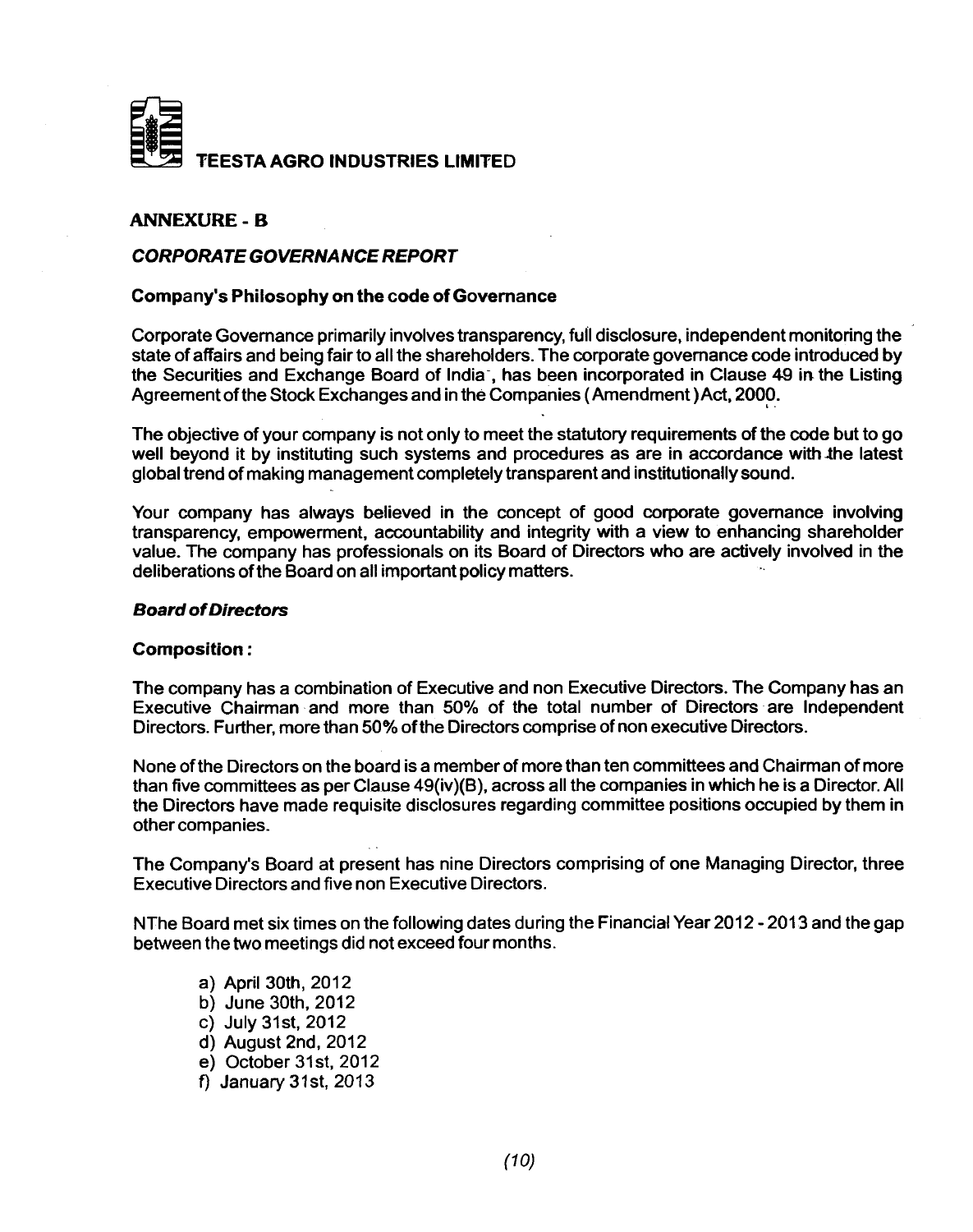

**The names and categories of the Directors on the Board, their attendance at Board meetings held during the year and at the last Annual Genera! Meeting as also the number of directorships and committee positions as held by them in other Public Limited Companies as on March 31st, 2013 are given below**

| Name                 | Category                                                    | No. of<br>Board<br>Meetings<br>attended<br>during<br>2011-12 | Whether<br>attended<br><b>AGM</b><br>held on<br>30.09.11 | No. of<br>Director<br>ship in<br>other<br>Public Ltd.<br>Companies | No. of committee<br>positions held in other<br>Public Ltd.Companies<br>Chairman | <b>Member</b> | No. of<br>Equity<br>Share held<br>in the<br>Company |
|----------------------|-------------------------------------------------------------|--------------------------------------------------------------|----------------------------------------------------------|--------------------------------------------------------------------|---------------------------------------------------------------------------------|---------------|-----------------------------------------------------|
| H. Singh             | Promoter &<br><b>Non</b><br>Independent<br><b>Executive</b> | 6                                                            | Yes                                                      | 1<br>J.                                                            | <b>NIL</b>                                                                      |               | 15,97,790                                           |
| J. Kaur              | Independent<br>Non<br><b>Executive</b>                      | 6                                                            | Yes                                                      | 1                                                                  | <b>NIL</b>                                                                      |               | 587,600                                             |
| I. Singh             | <b>Non</b><br>Independent<br>& Non<br><b>Executive</b>      | 6                                                            | Yes                                                      | 1                                                                  | <b>NIL</b>                                                                      |               | 1,49,000                                            |
| P. Singh             | <b>Non</b><br>Independent<br><b>Executive</b>               | 6                                                            | Yes                                                      | 1                                                                  | <b>NIL</b>                                                                      |               | 1,55,100                                            |
| U. C. Sahoo          | <b>Executive</b>                                            | 6                                                            | Yes                                                      |                                                                    | <b>NIL</b>                                                                      |               | <b>NIL</b>                                          |
| R. C.<br>Wadhwa      | Independent<br>Non<br><b>Executive</b>                      |                                                              | <b>No</b>                                                |                                                                    | <b>NIL</b>                                                                      |               | <b>NIL</b>                                          |
| <b>Thakur Singh</b>  | Independent<br><b>Non</b><br>Executive                      |                                                              | <b>No</b>                                                |                                                                    | <b>NIL</b>                                                                      |               | <b>NIL</b>                                          |
| Anil Kr.<br>Tripathy | Independent<br>Non<br><b>Executive</b>                      | 6                                                            | Yes                                                      |                                                                    | <b>NIL</b>                                                                      |               | <b>NIL</b>                                          |
| Prem Singh           | Independent<br>Non.<br><b>Executive</b>                     |                                                              | <b>No</b>                                                | -                                                                  | <b>NIL</b>                                                                      |               | <b>NIL</b>                                          |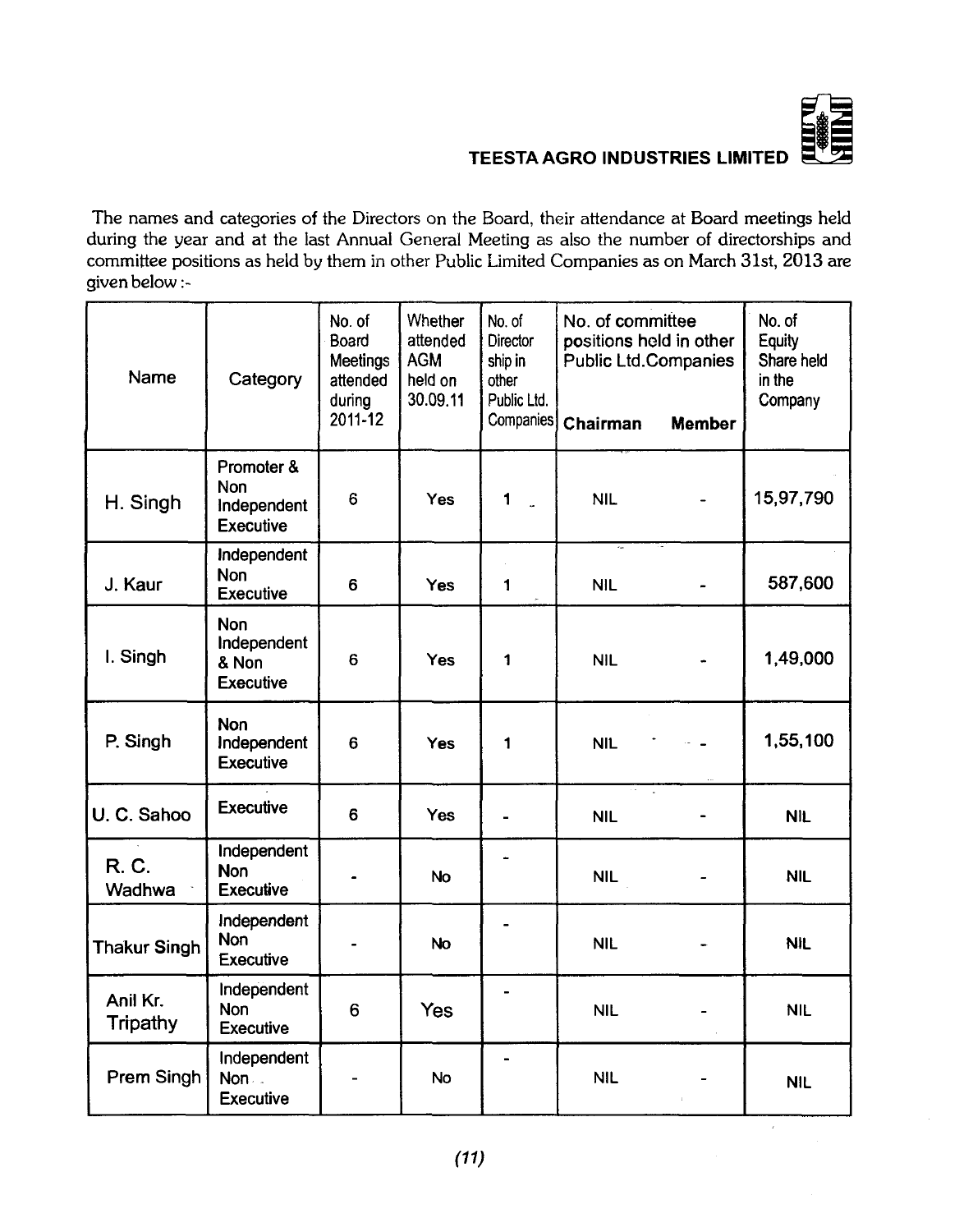

#### *C O D E O F C O N D U C T*

The company has framed a code of conduct for the members of the Board of Directors and Senior Management personnel of the company. Requisite declaration by CEO regarang companied the Board Members and senior Management staff with the said code of conduct has been furnished and this forms part of the report.

#### *A U D IT C O M M IT T E E*

The Audit Committee of the Board of Directors of the company was constituted in the Board Meeting held on 24.01.2003, the power vested in the Audit Committee is as per Clause 49(ii)( C ) of the Listing Agreement. The terms of references of the Audit Committee as stipulated by the Board are in accordance with all the terms listed in Clause 49(ii)(D) of the Listing Agreement as follows

- 1. To review reports of the Internal Audit Department and recommend to the Board to decide about the scope of its work including examination of major items of expenditure.
- 2. To meet statutory and internal auditors periodically and discuss their findings, suggestions, and other related matters.
- 3. To review the auditors report on the financial statement and to seek clarification thereon, if required from the auditors.
- 4. To review the weaknesses in internal control, if any reported by the internal and statutory auditors and report to the Board, the recommendations relating thereto.
- 5. To act as a link between the statutory and internal auditors and the Board of Directors.
- 6. To recommend a change of the auditors if in the opinion of the committee the auditors have failed to discharge their duties adequately.
- 7. And generally, all items listed in Clause  $49(ii)(D)$  of the Listing Agreement. The company has complied with the requirements of Clause 49(i)(A) as regards the composition of the audit committee.

The Audit Committee of Teesta Agro industries Ltd. as on 31.03.2013 comprised of the following three Directors of the company

| Thakur Singh    | - Chairman | - Independent, Non Executive Director |
|-----------------|------------|---------------------------------------|
| R.C.Wadhwa      | - Member   | - Independent, Non Executive Director |
| Paramdeep Singh | Member     | - Non Independent, Executive Director |

Mr. Thakur Singh has wide exposure in accounts and finance, Mr. J. Tiwari, being Company Secretary of the company, acts as the Secretary of the committee.

The Audit Committee met four times during the year under review on 23.04.2012, 23.07.2012, 25.10.2012and31.01.2013.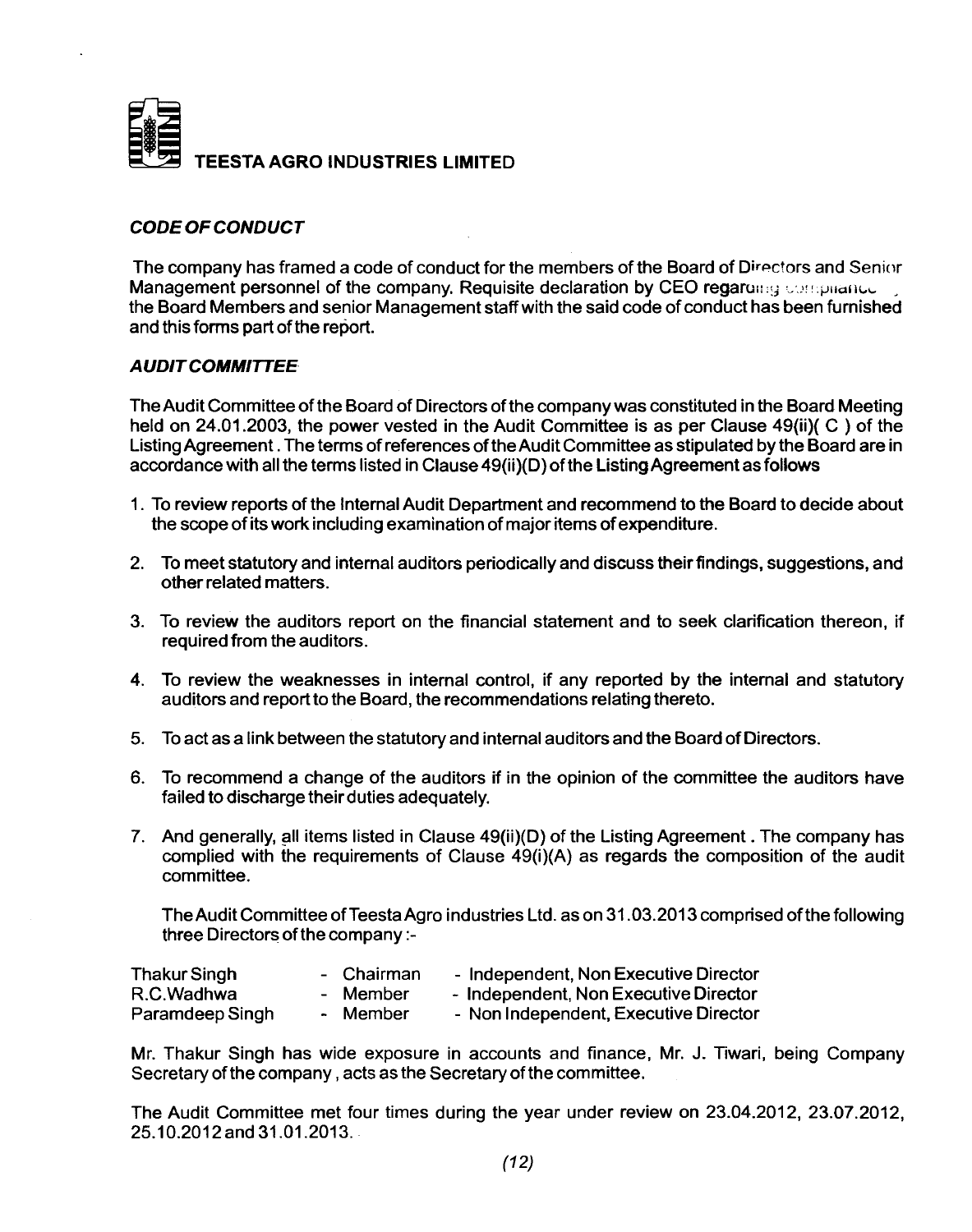#### *S H A R E H O L D E R S '/IN V E S T O R S 'G R IE V A N C E C O M M ITTE E*

#### Terms of Reference

The company has an, independent Shareholders Grievance Committee which was constituted on 24.01.2003 to look into redressa! of investors complaints and requests like delay in transfer of Equity Shares, non receipt of dividend, annual report etc.

The Committee comprises of :-<br>i) Mr. Paramdeep Singh

- i) Mr. Paramdeep Singh Chairman<br>ii) Mr. Hardey Singh Member
- ii) Mr. Hardev Singh The Member<br>iii) Mr. U.C. Sahoo The Member
- Mr. U.C.Sahoo

Mr. J. Tiwari, Company Secretary acts as Secretary to the committee.

The Shareholders/ Investors Grievance Committee met four times during the year under review on 23.04.2012,23.07.2012,25.10.2012and24.01.2013..

#### **REMUNERATION COMMITTEE**

The Remuneration Committee of the Board of Directors of the company comprised of the following three independent Directors as on 31.03.2013:

- a) Mr. Prem Singh
- b) Mr. Thakur Singh<br>c) Mr. R.C. Wadhwa
- Mr. R.C. Wadhwa

The Remuneration Committee did not meet during 2012-13.

#### **REMUNERATION OF DIRECTORS**

The Directors have waived sitting fees payable to them. As regards remuneration of Mr. Hardev Singh Managing Director, Mr. U.C.Sahoo, Mr. Paramdeep Singh and Mr. A.K. Tripathy, Whole Time Directors are concerned, Mr. Hardev Singh was paid total remuneration of ₹78,00,000 in respect of the year ended 31st March, 2013.

The company has paid to Mr. U.C.Sahoo, a total salary of  $\bar{\tau}$  26,00,000 for the year 2012 - 13. Further, the company's contribution to Provident Fund on his account is to the extent of  $\bar{\tau}$  288,000 for the year under review. He has not been paid any other allowances or perquisites. Therefore, the total remuneration package of Mr. U.C.Sahoo is ? 28,88,000 in respect of the year 2012-2013.

The company has paid to Mr. Paramdeep Singh, a total salary of  $\bar{\tau}$  650,000 for the year 2012 - 13. Further, the company's contribution to Provident Fund on his account is to the extent of  $\bar{\tau}$  72,000 for the year under review. He has not been paid any other allowances or perquisites . Therefore , the total remuneration package of Mr. Paramdeep Singh is  $\bar{\tau}$  722,000 in respect of the year 2012 -2013.

The company has paid to Mr. Anil Kumar Tripathy, a total salary of  $\bar{\tau}$  12,90,000 for the year 2012 - 13 Further, the company's contribution to Provident Fund on his account is to the extent of  $z$ 142,650 for the year under review. He has not been paid any other allowances or perquisites. Therefore, the total remuneration package of Mr. Anil Kr. Tripathy is ? 14,32,650 in respect ofthe year 2012-2013.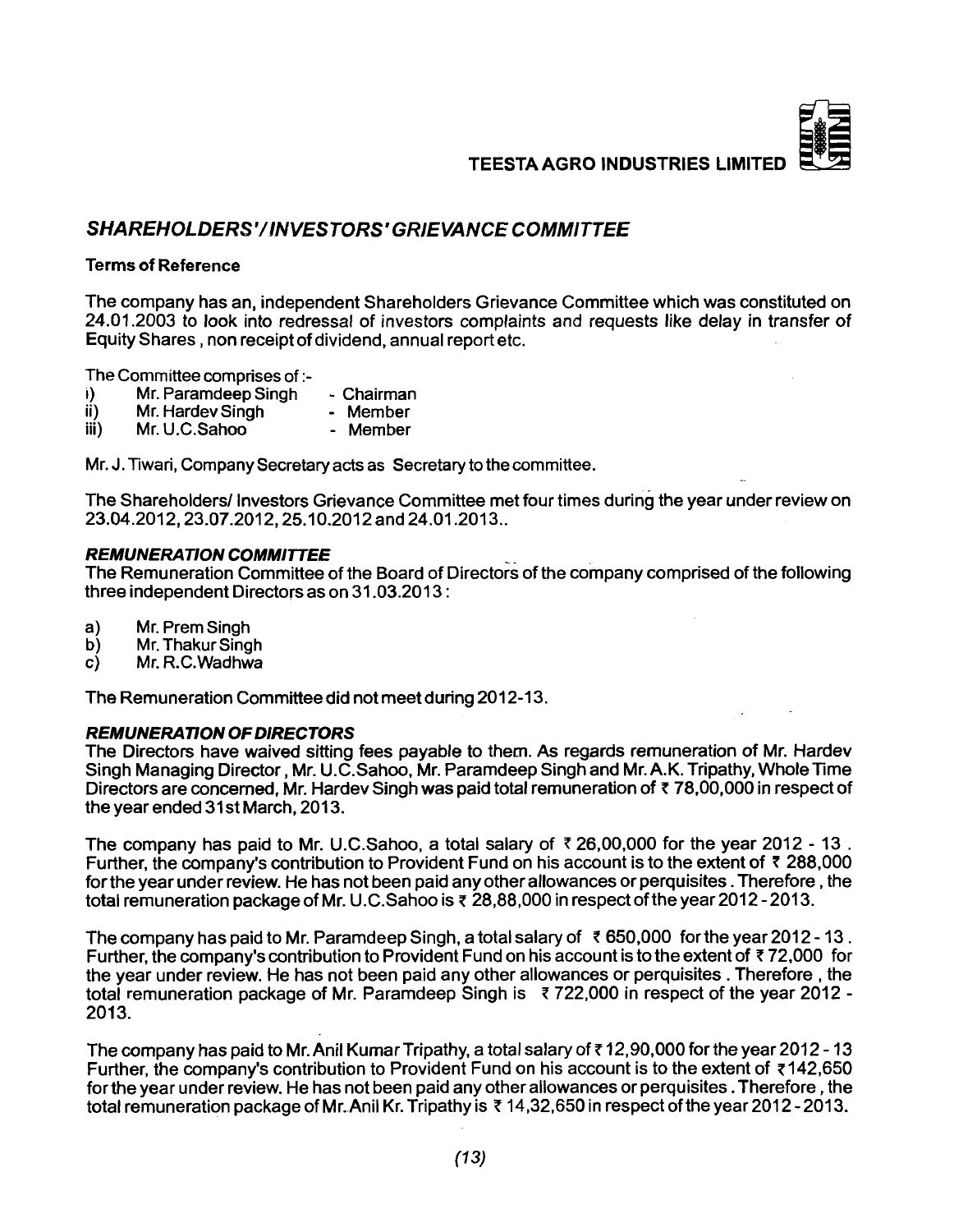

#### *DETAIL ON GENERAL MEETINGS*

Location, Date and time of General Meetings held during the last three years:

| Year        | Location                                                          | AGM / EGM           | Date                 | Day                    | Time                     | No. of<br>Special<br><b>Resolution</b> |
|-------------|-------------------------------------------------------------------|---------------------|----------------------|------------------------|--------------------------|----------------------------------------|
| 2009-10     | Teesta Agro Ind.<br>Ltd. Mazabari,<br>Rajganj Dist.<br>Jalpaiguri | AGM &<br><b>EGM</b> | 29.09.10<br>25,09.09 | Wednesday<br>Wednesday | 10.00 am.<br>10.00 am.   | one                                    |
| $2010 - 11$ | Same, as above                                                    | AGM &<br><b>EGM</b> | 30.09.11<br>25.04.11 | Wednesday<br>Monday    | 10.00 am.<br>10.00 $am.$ | Two                                    |
| $2011 - 12$ | Same, as above                                                    | <b>AGM</b>          | 31.08.12             | Friday                 | 10.00 am.                | Two                                    |

No postal ballot were used for voting at these meetings. Further, there is no item on the agenda of the ensuing Annual General Meeting that needs approval of shareholders by postal ballot.

#### **DISCLOSURES**

#### **RELATED PARTY TRANSACTIONS**

i) Related party transactions are defined as transactions of the company of a material nature with its promoters. Directors of the management, their subsidiary or relatives etc. that may have potential conflict with the interests of the company at large.

Among the related party transactions are contracts or arrangement made by the company from time to time with the companies in which Directors are interested . All these contracts or arrangements are entered in a register of contracts under Section 301 of the Companies Act, 1956 and the register is placed before every Board Meeting.

All transactions covered under the related party transactions are regularly ratified and / or approved by the Board.

There has been no transactions of the company with its promoters , their subsidiary or the management that may have potential conflict with the interest of the company at large.

Transaction with the related parties are disclosed in Note No. 17 of schedule 15 to the accounts in the Annual Report.

ii) All accounting Standards mandatorily required have been followed in preparation of financial statements and no deviation has been made in following the same.

iii) Risk assessment and its minimization procedure have been laid down by the company and the same have been informed to Board Members. These procedures are periodically reviewed to ensure that executive management controls risk through means of a property defined framework.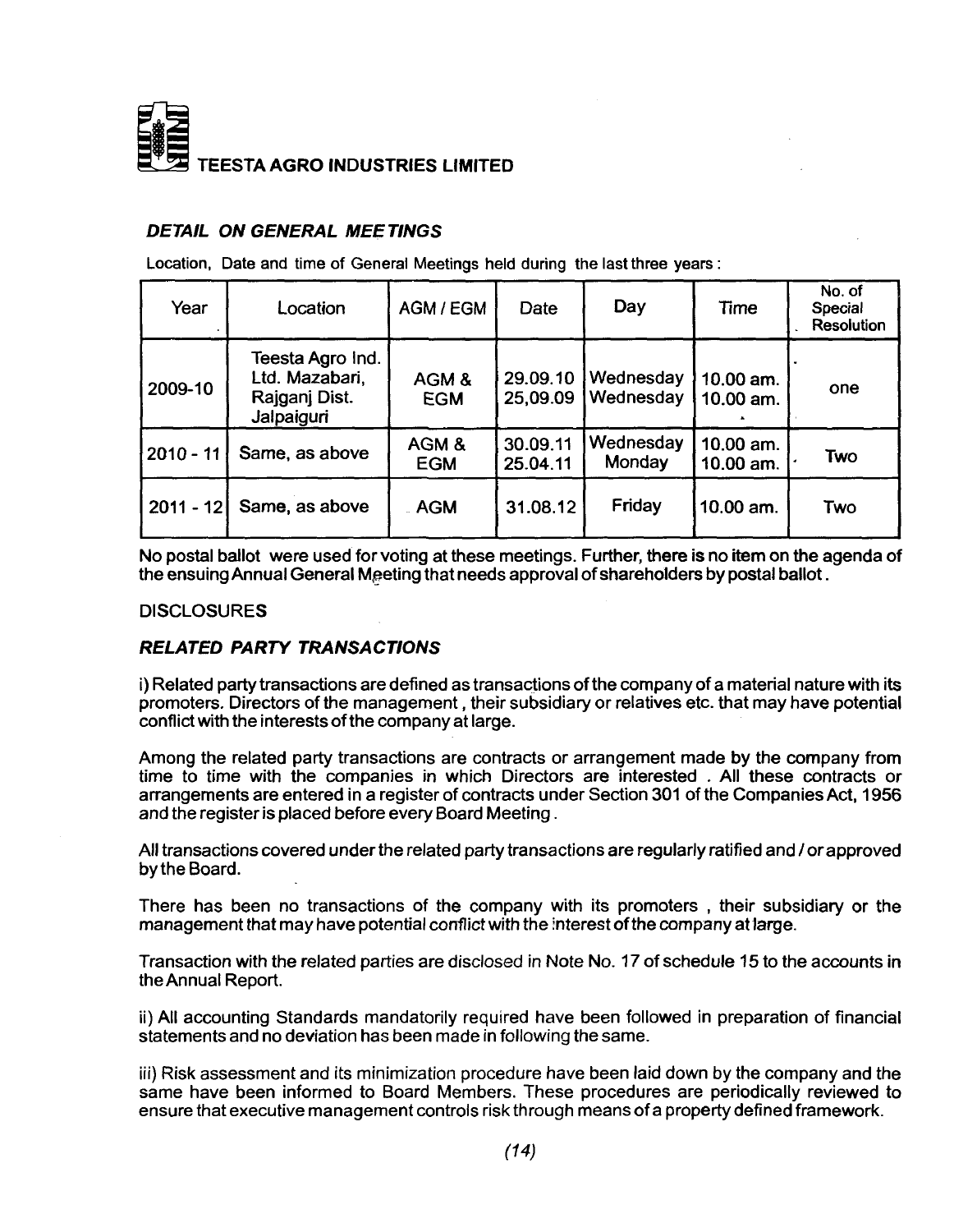- iv) Management discussion and analysis forms part ofthe Annual Report to the shareholders and it includes discussion on matters as required under the provisions of Clause 49 ofthe Listing Agreement with Stock exchanges.
- v) No penalties or strictures have been imposed on the company by Stock Exchanges or SEBl or any statutory authority on any matter related to capital markets during the last three years.

#### *C E O C E R T IF IC A T IO N*

Certification from the Managing Director, covering the financial aspects, as required under revised corporate governance report under Clause 49 of the Listing Agreement, has been furnished to the company.

#### **GENERAL SHAREHOLDER INFORMATION**

#### Means of Communication

The quarterly results are published in the leading English daily (The Asian Age) and Bengali news paper (Dainik Lipi) Management discussion and analysis is a part of the Annual Report.

Compliance Officer: Mr. J. Tiwari Company Secretary Teesta Agro industries Limited 63/1/2 Sarat Bose Road, Koikata-700 025

#### *A N N U A L G E N E R A L M E E T IN G*

| Date & Time                       | September 30th, 2013 at 10.00 am. |
|-----------------------------------|-----------------------------------|
| Venue<br>٠                        | <b>Teesta Agro Industries Ltd</b> |
|                                   | Mazabari, Rajganj                 |
|                                   | Dist. Jaipaiguri, West Bengal     |
| <b>Financial Calendar</b><br>٠    | April to March, every year        |
| Date of Book Closure<br>٠         | 23.09.2013 to 30.09.2013          |
| <b>Dividend Payment Date</b><br>٠ | ΝA                                |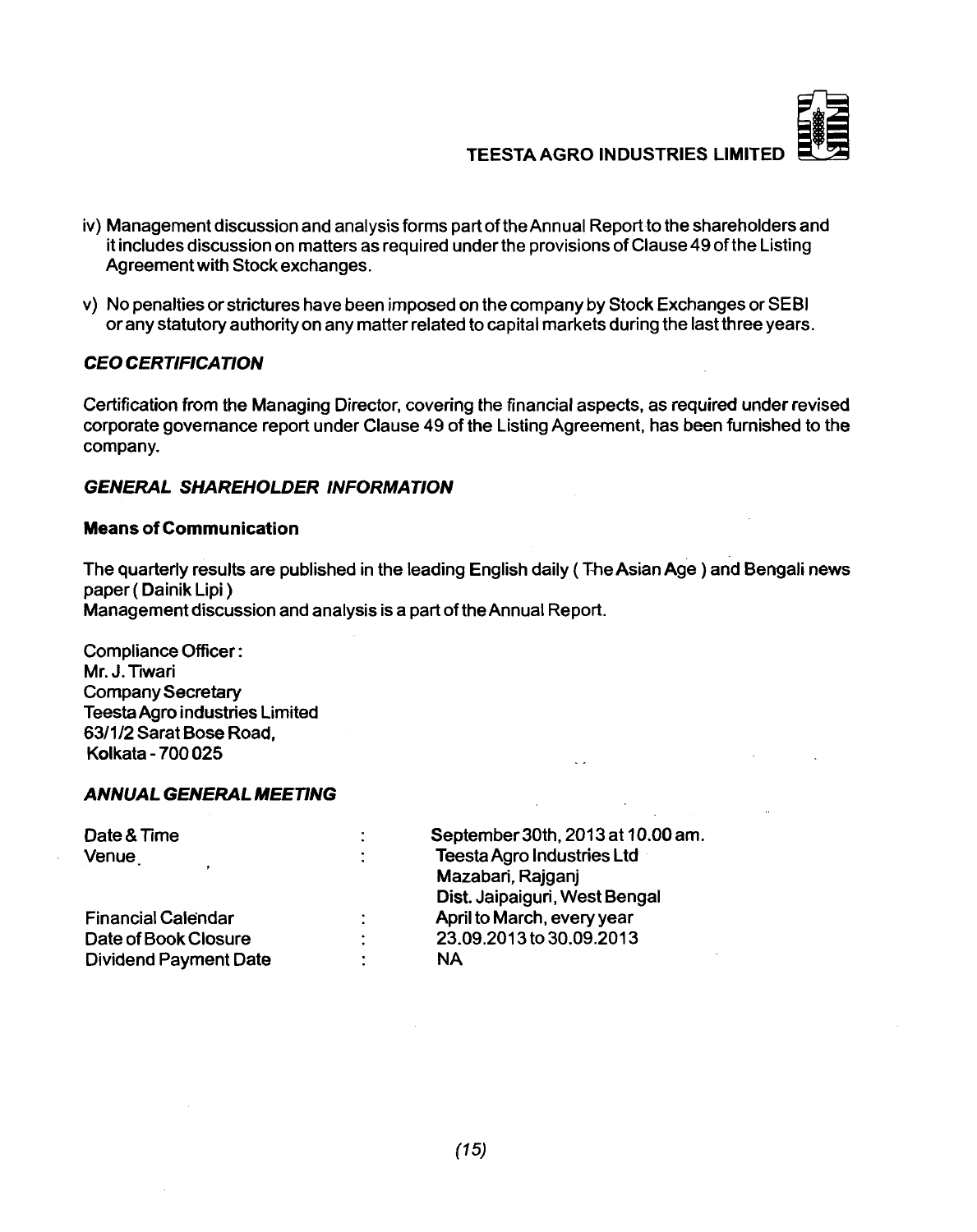

|       | Range         |               | Shareholders        |         | Shares          |
|-------|---------------|---------------|---------------------|---------|-----------------|
|       | No. of Shares | <b>Number</b> | % total shareholder | Number  | % total capital |
| 1     | 500<br>to     | 13852         | 96.4087             | 1792512 | 31.9521         |
| 501   | 1000<br>to    | 306           | 2.1297              | 260732  | 4.6476          |
| 1001  | -2000<br>to   | 133           | 0.9257              | 215813  | 3.8469          |
| 2001  | 3000<br>to    | 30            | 0.2088              | 75706   | 1.3495          |
| 3001  | 4000<br>to    | 5             | 0.0348              | 19300   | 0.3440          |
| 4001  | 5000<br>to    | 14            | 0.0974              | 66480   | 1.1850          |
| 5001  | to 10000      | 14            | 0.0974              | 106449  | 1.8975          |
| 10001 | and above     | 14            | 0.0974              | 3073008 | 54.7773         |
|       |               | 14368         | 100.0000            | 5610000 | 100.0000        |

Distribution of Shareholding as on 31st March, 2012

#### **Listing on Stock Exchanges:**

The company's securities are listed on the following Stock Exchanges in India:

The Stock Exchange, Mumbai Phiroze Jeejeebhoy Towers ( 28th Floor) Dalai Street Mumbai - 400 001

#### *De mat ISIN for Equity Shares:*

ISIN INE 757D01011

#### **Share Registrar and Transfer Agents**

| Maheshwari Datamatics Pvt. Ltd. | Telephone | $: 2243 - 5029/5809$                              |
|---------------------------------|-----------|---------------------------------------------------|
| 6, Mangoe Lane, 2nd Floor       | Fax       | :2248 - 4787                                      |
| Kolkata - 700 001               | E Mail    | : mdpl@cal.vsnl.net.in                            |
|                                 |           | Business Hours $\therefore$ 10.00 am. to 5.30 pm. |

#### **Share Transfer System**

Share Transfer in physical form can be lodged with Maheshwari Datamatics Pvt. Ltd. at the above mentioned address. The transfers are normally processed within 10-12 days from the date of receipt if the documents are complete in all respects. The company also offers transfer cum de mat facility for the convenience of the investors.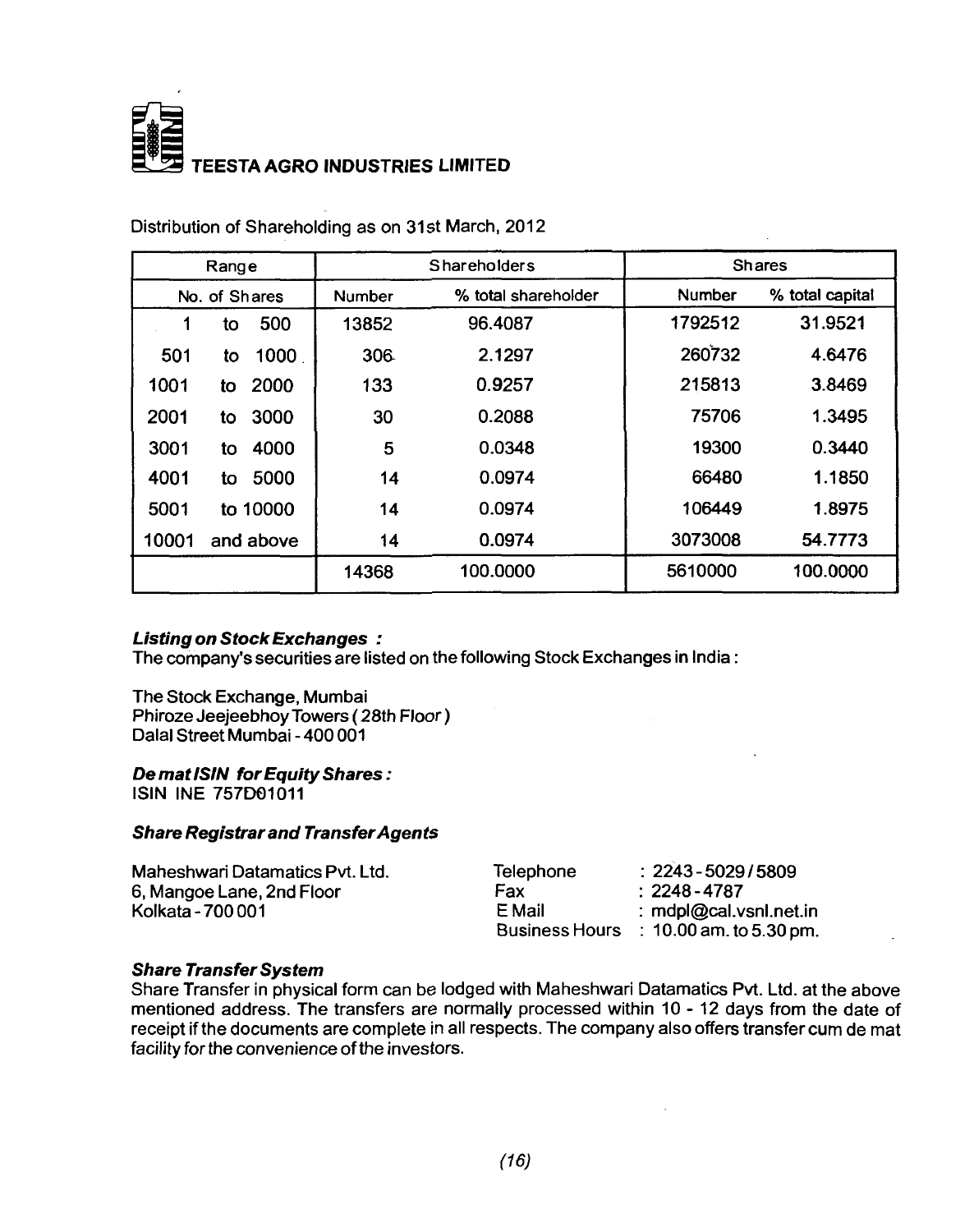

#### *Dematerilisation of Shares and Liquidity*

The company has since been allotted ISIN by NSDL& CDSL, the ISIN is INE 757D01011.

#### **Compliance of non Mandatory Requirements**

#### 1. Chairman ofthe Board

During the year under review, no expenses were incurred in connection with the office of the chairman.

#### 2. Shareholders Rights

Half yearly results including summary of the significant events are presently not being sent to the shareholders of the company.

#### 3. Training of Board Members

There was no Directors Training Programme during the year under review .

#### 4. Mechanism for evaluating Non Executive Board Members

There is no mechanism for evaluating Non Executive Board Members at present.

#### 5. Whistle Blower Policy

There is no whistle blower policy of the company at present.

### Declaration by CEO pursuant to Clause 49( C ) of the Listing Agreement with Stock<br>Exchange(s)

To The Members of Teesta Agro industries Ltd.

In compliance with the requirements of Clause 49(D) of the listing agreement with the Stock Exchange relating to Corporate Governance, to confirm that, on the basis of confirmations/ declarations received, all the Directors and Senior Management Personnel of the company have complied with the code of conduct framed by the company.

| Place: Siliguri<br>Da : The 29th, August, 2013  | For Teesta Agro Industries Ltd.                    |  |  |
|-------------------------------------------------|----------------------------------------------------|--|--|
|                                                 | Hardev Singh<br>(Managing Director)                |  |  |
| ddress of Regd. Office and<br>Location of Plant | Mazabari, Rajganj<br>Dist. Jaipaiguri, West Bengal |  |  |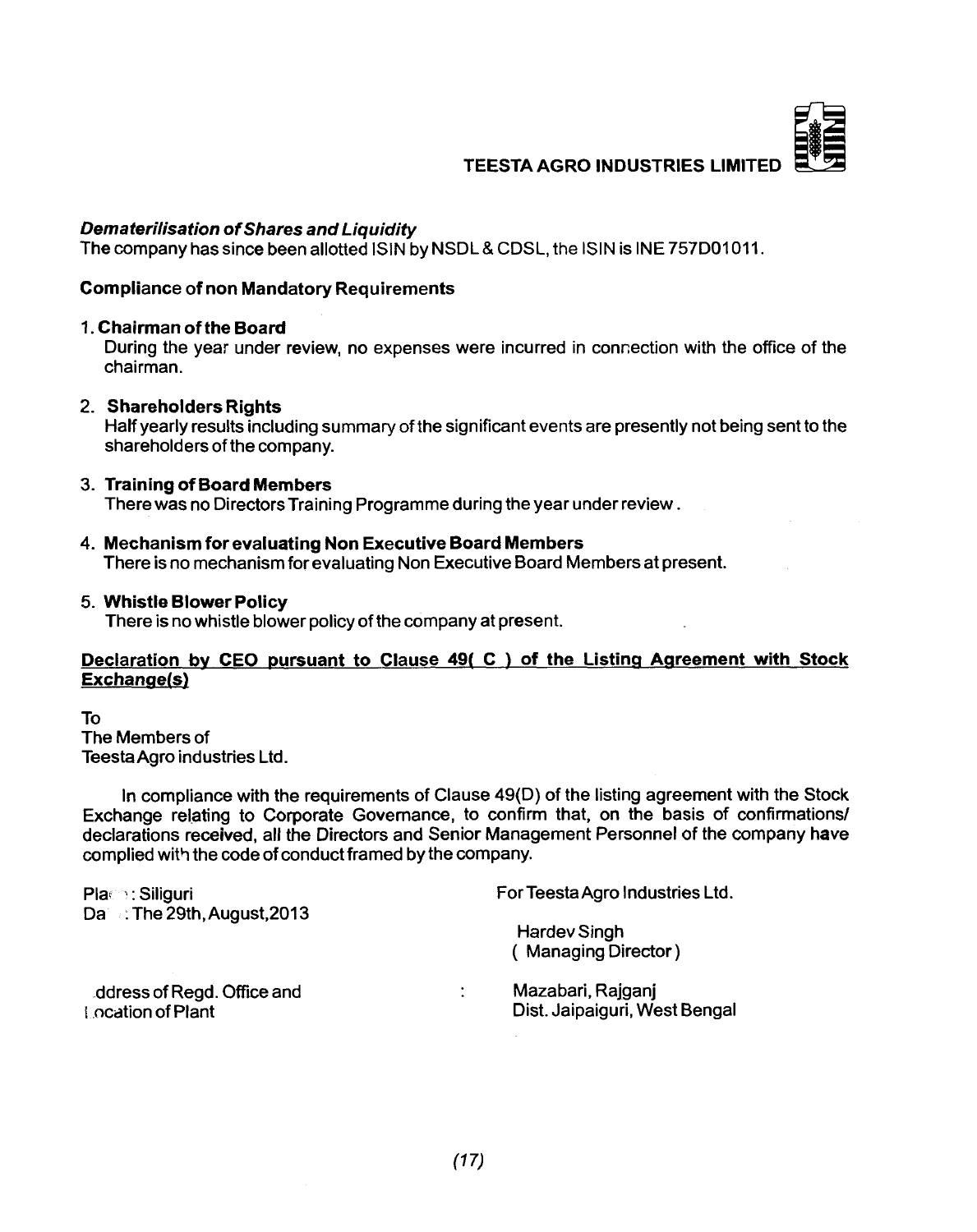

#### **Auditors' Certificate on Compliance of Corporate Governance Under Clause 49 of the Listing Agreement**

*To* **The Members of Teesta Agro Industries Limited** 

We have examined the compliance of the conditions of Corporate Governance by Teesta Agro Industries Limited for the year ended on March 31, 2013 as stipulated in Clause 49 of the listing Agreement of the said Company with the Stock Exchanges in India, with the relevant records and documents maintained by the Company furnished to us for our review and the report on Corporate Governance as approved by the Board of Directors

THE COMPLIANCE OF CONDITIONS OF CORPORATE GOVERNANCE IS THE PONSIBILITY OF THE MANAGEMENT. OUR EXAMINATION WAS LIMITED TO A REVIEW OF PROCEDURES AND IMPLEMENTATION THEREOF. ADOPTED BY THE COMPANY FOR ENSURING THE COMPLIANCE OF THE CONDITIONS OF CORPORATE GOVERNANCE. IT IS NEITHER AN AUDIT NOR AN EXPRESSION OF OPINION ON THE FINANCIAL STATEMENTS OF THE **COMPANY** 

In our opinion and to the best of our information and according to the explanations given to us, we certify that the company has complied with the conditions of Corporate Governance as stipulated in the above-mentioned Listing Agreement.

We further state that such compliance is neither an assurance as to the future viability of the Company nor the efficiency or effectiveness with which the management has conducted the affairs of the Company.

> For MANTRY & ASSOCIATES Chartered Accountants

> > **R. B. Mantry Partner** (M. No. 052131)

Place: Siliguri, Date: 29th August, 2013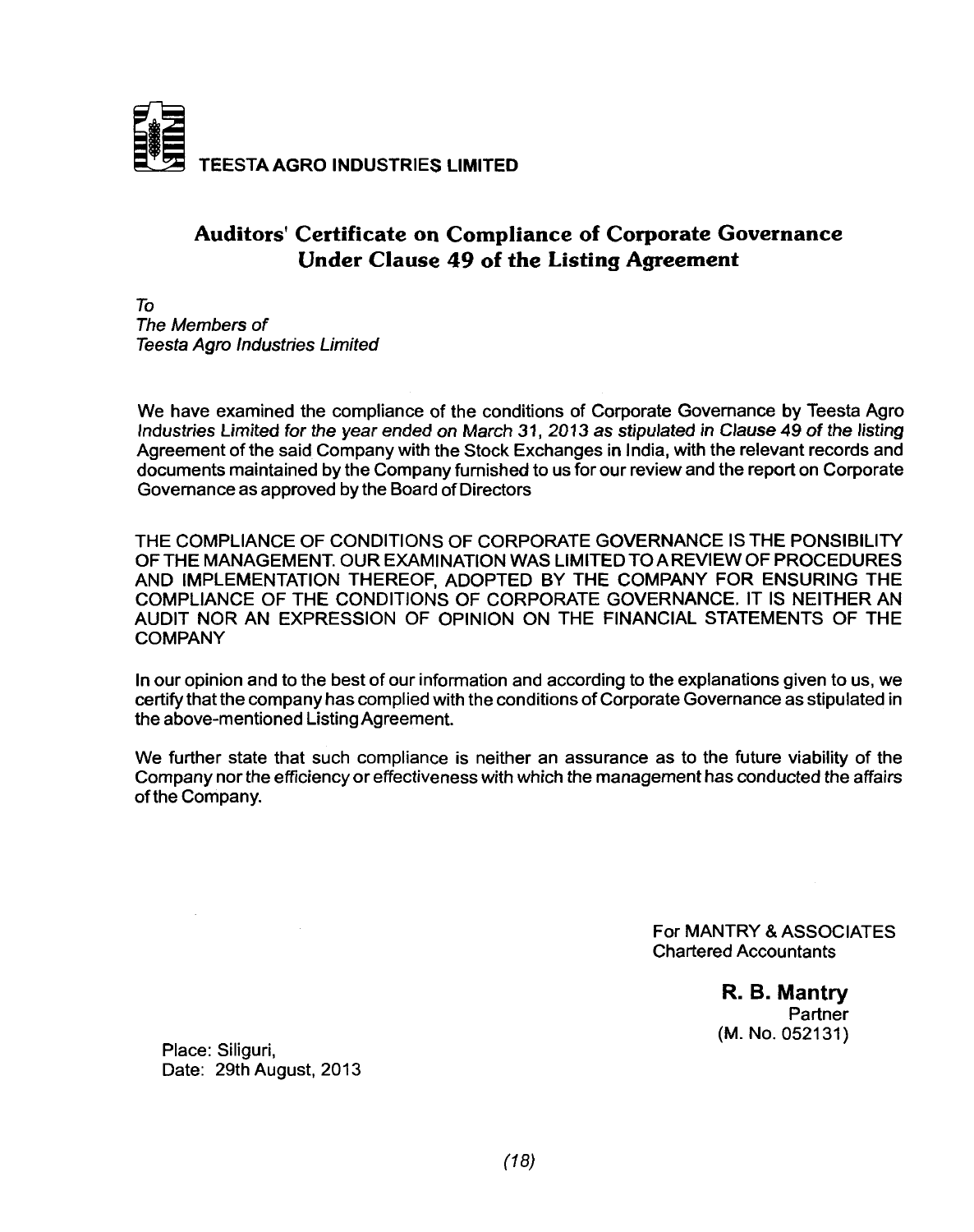

#### *A N N E X U R E - C*

#### MANAGEMENT DISCUSSION & ANALYSIS

#### **Overview**

Teesta Agro Industries Limited is a leading manufacturer of Sulphuric Acid NPK Fertiliser and Single Super Phosphate fertiliser. Its plant is located at Mazabari, Rajganj, Dist. Jalpaiguri, West Bengal. It has six sales offices all situated in the Eastern and North Eastern regions of India. The installed capacity of SSP is 165,000 MT, GSSP 66000 MT, Sulphuric Acid is 66,000 MT and that of NPK is 33,000 MT per annum.

#### **Operation**

The turnover and other receipts of your company for the year ended 31st March,2013 stands at Rs. 11649 lacs as against Rs. 13,184 lacs for the preceding year. Profit after taxation stood at Rs. 99 lacs as against Rs. 104 lacs in the previous year.

#### *OPPORTUNITIES & THREATS*

Government of India introduced Food Security Bill in The Parliament, which ensures providing Food at concessional rate to 840 Million People of India. To implement the same huge quantity of Food Grain is required. Application of proper dose of Chemical Fertilizer & water will ensure such huge production requirement. So, this policy will be beneficial to the Fertilizer manufacturers.

Rupee has been depreciated vis-a-vis US Dollar. Due to this imported raw material has become costlier. In case of SSP Fertilizer the eastern part of the country is almost fully dependent on imported raw materials. Due to the rupee depreciation, price of the raw materials have gone up and due to strong competition no manufacturer is dare to raise the selling price. Unless there is exchange rate stability between Rupee & US Dollar, one cannot predict the actual cost of production and for this reason the business will remain shaky. This will hamper the growth of SSP Fertilizer manufacturing business in the short term till the exchange rate stabilizes.

#### **FUTURE PROSPECTS.**

Subsidised Maximum Retail Price of SSP fertilizer is low in comparison to other high grade substitute fertilizers. Due to its low price, this fertilizer has the farmers' acceptability within your company's marketing zone. Apart from this your company's Green Field SSP & GSSP Plant now being set up at Chittorgarh in the State of Rajasthan will be operational around the month of December, 2013. Banks have sanctioned Term Loans and disbursal of the same is awaited. Commercial production will be started two months thereafter. This will also add to the total profit earning of the Company.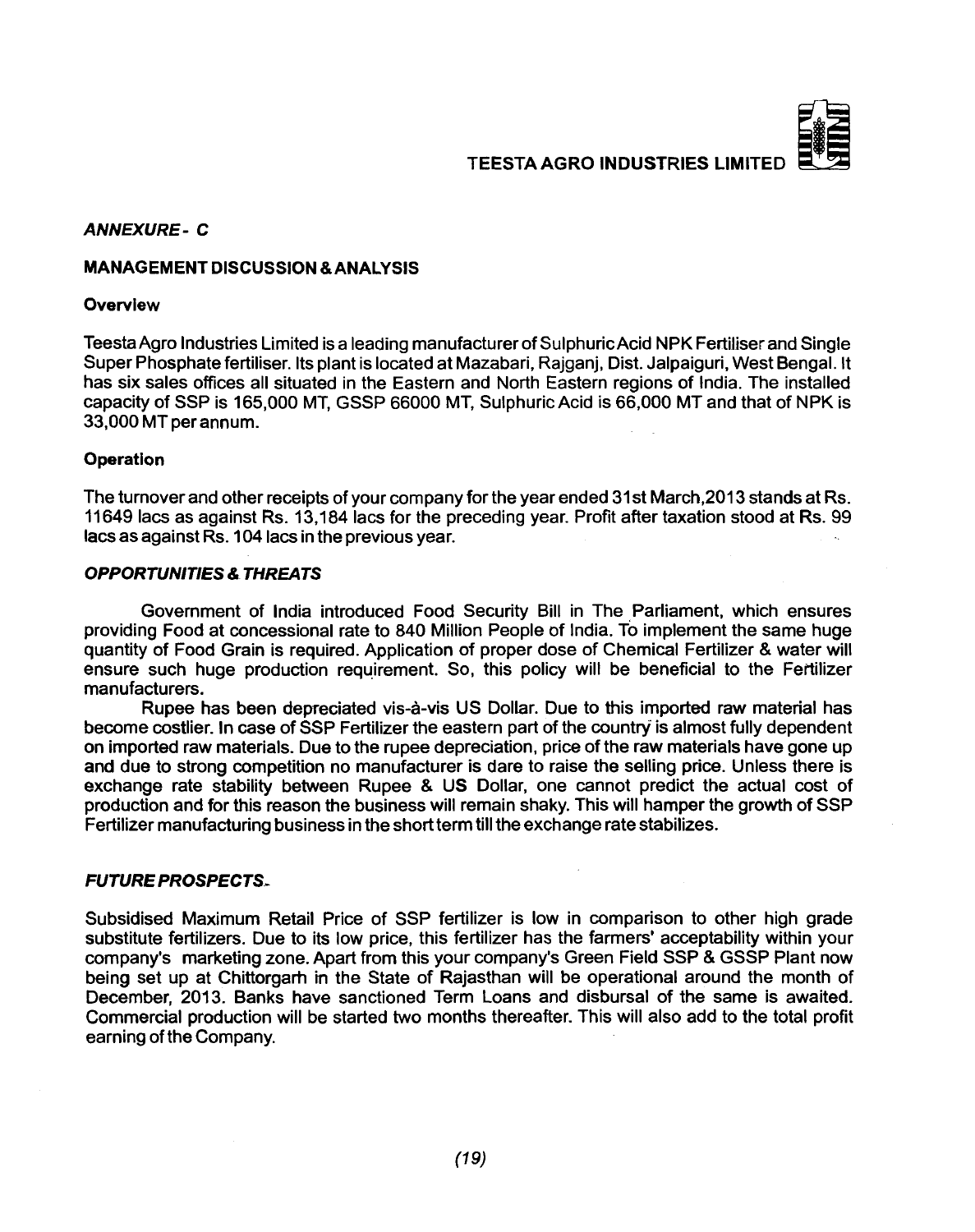

#### Human Resource Development

The company provides ample congenial working atmosphere, so that employees/ workers can put their best efforts towards their respective responsibilities. The company provides scope for career growth also. Training programmes are also conducted to update their knowledge..

#### *A d e q u a c y o f In te r n a l c o n tr o l*

The company has a proper, independent and adequate system of internal control to ensure that all assets are safeguarded and protected against loss from unauthorised use or disposition and that transactions are authorised, recorded and reported correctly. The internal control system are supplemented by an extensive programme of internal audit, review by management of documented policies, guidelines and procedures.

The internal control system of the company are designed to ensure that the financial and other records are reliable for preparing firtancial statements and other data and for maintaining accountability of assets.

#### *Cautionary Statement*

Statements in the Management Discussion and Analysis describing the company's objectives, projections, estimates and explanations may be forward looking statements within the meaning of applicable laws and regulations actual results might differ substantially or materially from those expressed or implied . Important development that could affect the company's operations include a downtrend in the automobile industry global or domestic or both significant changes in political and economic environment in India or key markets abroad, tax laws, litigation, labour relations, exchange rate fluctuations, interest and other costs.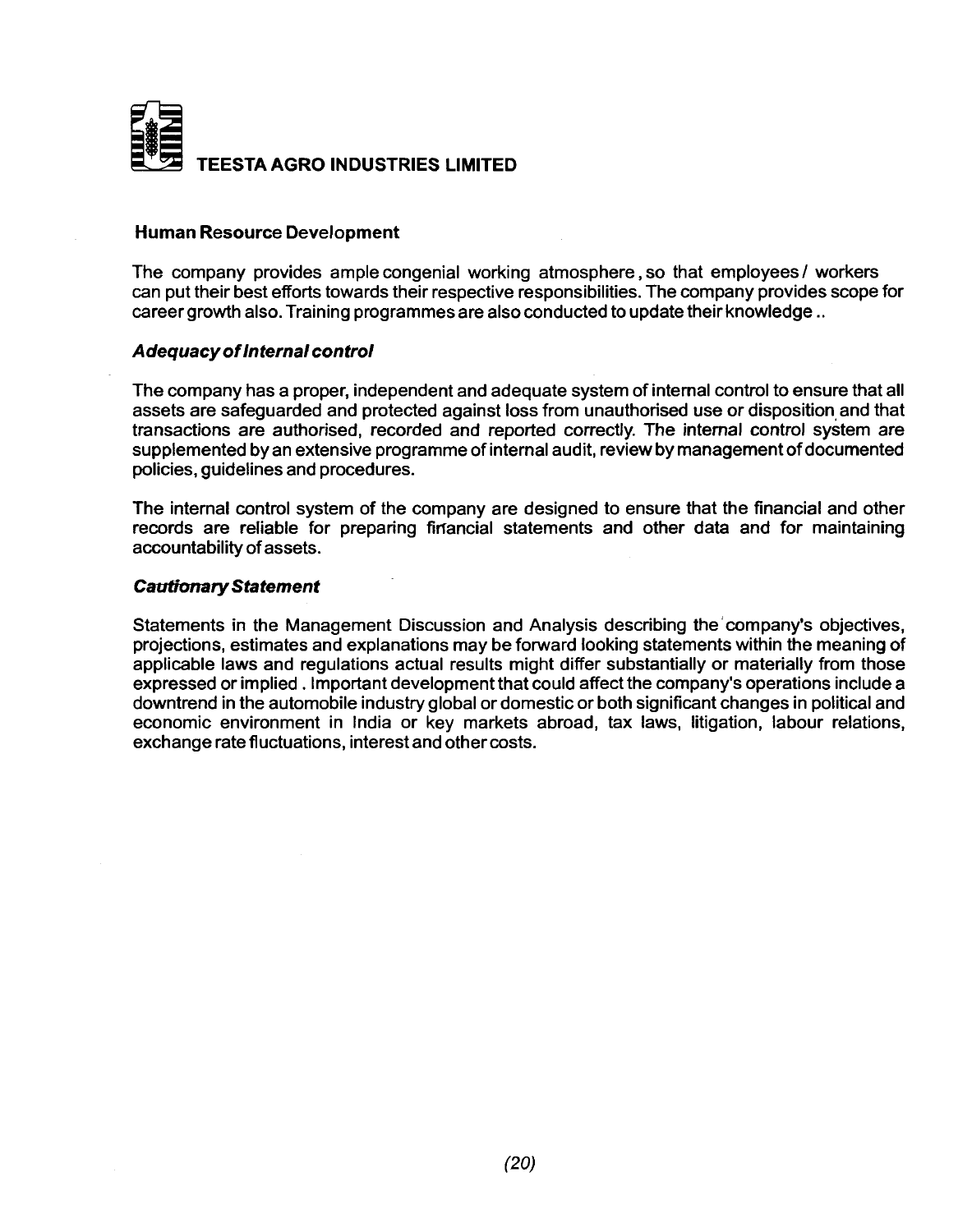#### **INDEPENDENT AUDITORS' REPORT**

To the Members of Teesta Agro Industries Limited

#### Report on the Financial Statements

We have audited the accompanying financial statements of Teesta Agro Industries Limited ('the company') which comprise the Balance Sheet as at 31st March, 2013, the Statement of Profit and Loss and the Cash Flow Statement for the year ended on that date and a summary of significant accounting policies and other explanatory information.

#### Management's Responsibility for the Financial Statements

Management is responsible for the preparation of these financial statements that give a true and fair view of the financial position, financial performance and cash flows of the Company in accordance with the Accounting Standards referred to in sub-section (3C) of section 211 of the Companies Act, 1956 ("the Act"). This responsibility includes the design, implementation and maintenance of internal control relevant to the preparation and presentation of the financial statements that give a true and fair view and are free from material misstatement, whether due to fraud or error.

#### Auditor's Responsibility

Our responsibility is to express an opinion on these financial statements based on our audit. We conducted our audit in accordance with the standards on Auditing.issued by the Institute of Chartered Accountants of India. Those Standards require that we comply with ethical requirements and plan and perform the audit to obtain reasonable assurance about whether the financial statements are free from material misstatements.

An audit involves performing procedures to obtain audit evidence about the amounts and disclosures in the financial statements. The procedures selected depend on the auditor's judgment, including the assessment of the risks of material misstatement of the financial statements, whether due to fraud or error. In making those risk assessments, the auditor considers internal control relevant to the Company's preparation and fair presentation of the financial statements in order to design audit procedures that are appropriate in the circumstances. An audit also includes evaluating the appropriateness of accounting policies used and the reasonableness of the accounting estimates made by management, as well as evaluating the overall presentation of the financial statements.

We believe that the audit evidence we have obtained is sufficient and appropriate to provide a basis for our audit opinion.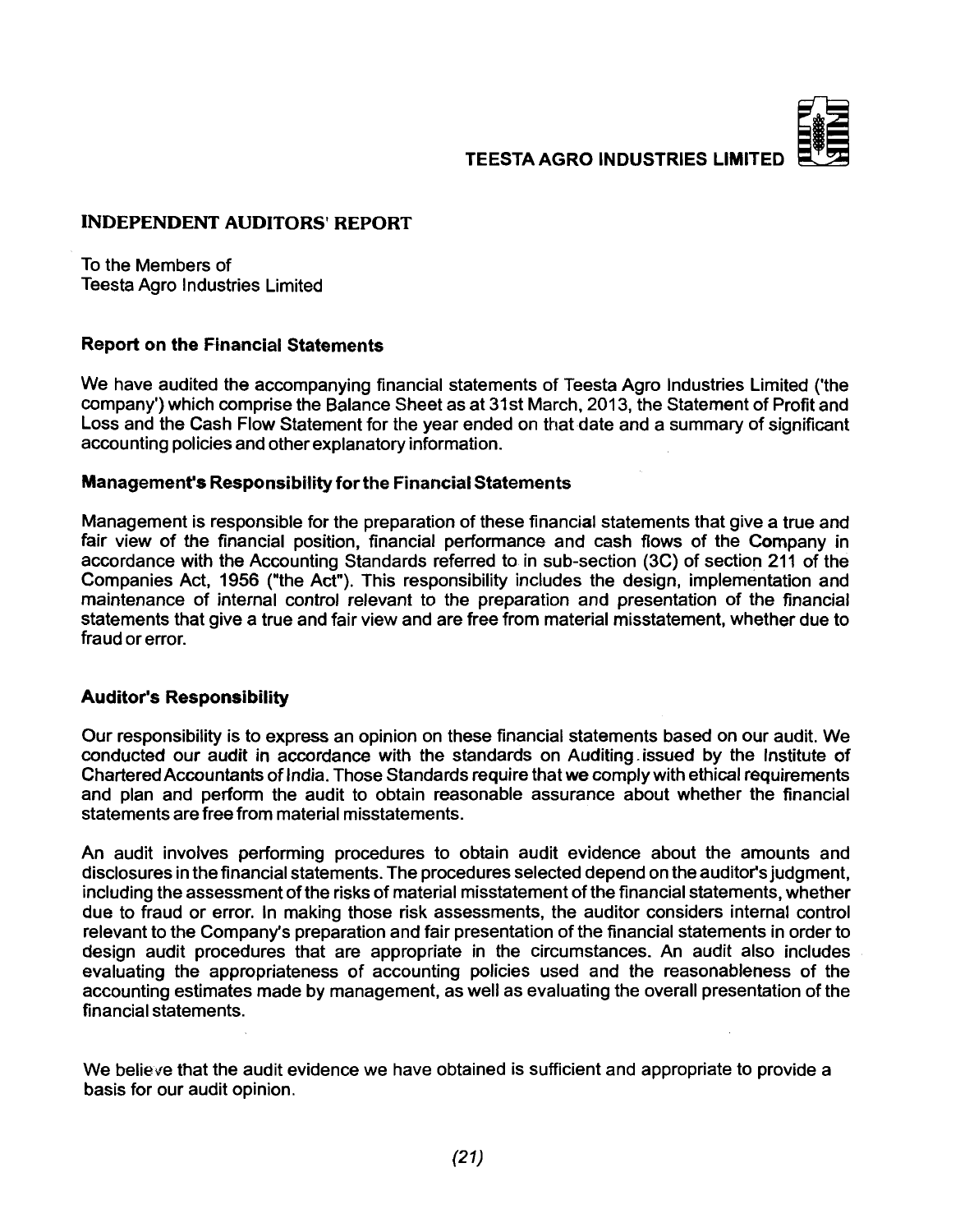

#### **Opinion**

In our opinion and to the best of our information and according to the explanations given to us, the financial statements give the information required by the Act in the manner so required and give a true and fair view in conformity with the accounting principles generally accepted in India;

- (i) In the case of the Balance Sheet, of the state of affairs of the Company as at 31st March,  $2013$ ;
- (i) In the case of the Statement of Profit and Loss, of the profit ofthe company for the year ended on that date; and
- (ii) In the case ofthe Cash Flow Statement, ofthe cash flows forthe year ended on that date.

#### **Report on Other Legal and Regulatory Requirements**

- 1. As required by the Companies (Auditor's Report) Order, 2003 ("the Order") issued by the Central Government of India in terms of sub-section (4A) of Section 227 of the Act, we give in tne Annexure a statement on the matters specified in Paragraphs 4 and 5 of the Order.
- 2. As required by section 227(3) of the Act, we report that:
	- a) We have obtained all the information and explanations, which to the best of our knowledge and belief were necessary for the purpose of our audit;
	- b) In our opinion, proper books of accounts as required by the law have been kept by the Company so far as appears from our examination of those books;
	- c) The Balance Sheet, Statement of Profit and Loss and Cash Flow Statement dealt with by this report are in agreement with the books of accounts;
	- d) In our opinion, the Balance Sheet, Statement of Profit and Loss and Cash Flow Statement comply with the Accounting Standards referred to in sub section (3C) of Section 211 ofthe Companies Act, 1956;
	- e) On the basis of written representations received from the directors as on 31st March, 20  $\sim$  and taken on record by the Board of Directors, none of the directors is disqualified as on 31st March, 2013 from being appointed as a director in terms of clause (g) of sub-section (1) of section 274 of the Companies Act, 1956.

For MANTRY & ASSOCIATES Chartered Accountants

Place: Siliguri, Date: 29th August, 2013 R.B. Mantry

Partner (M. No. 052131)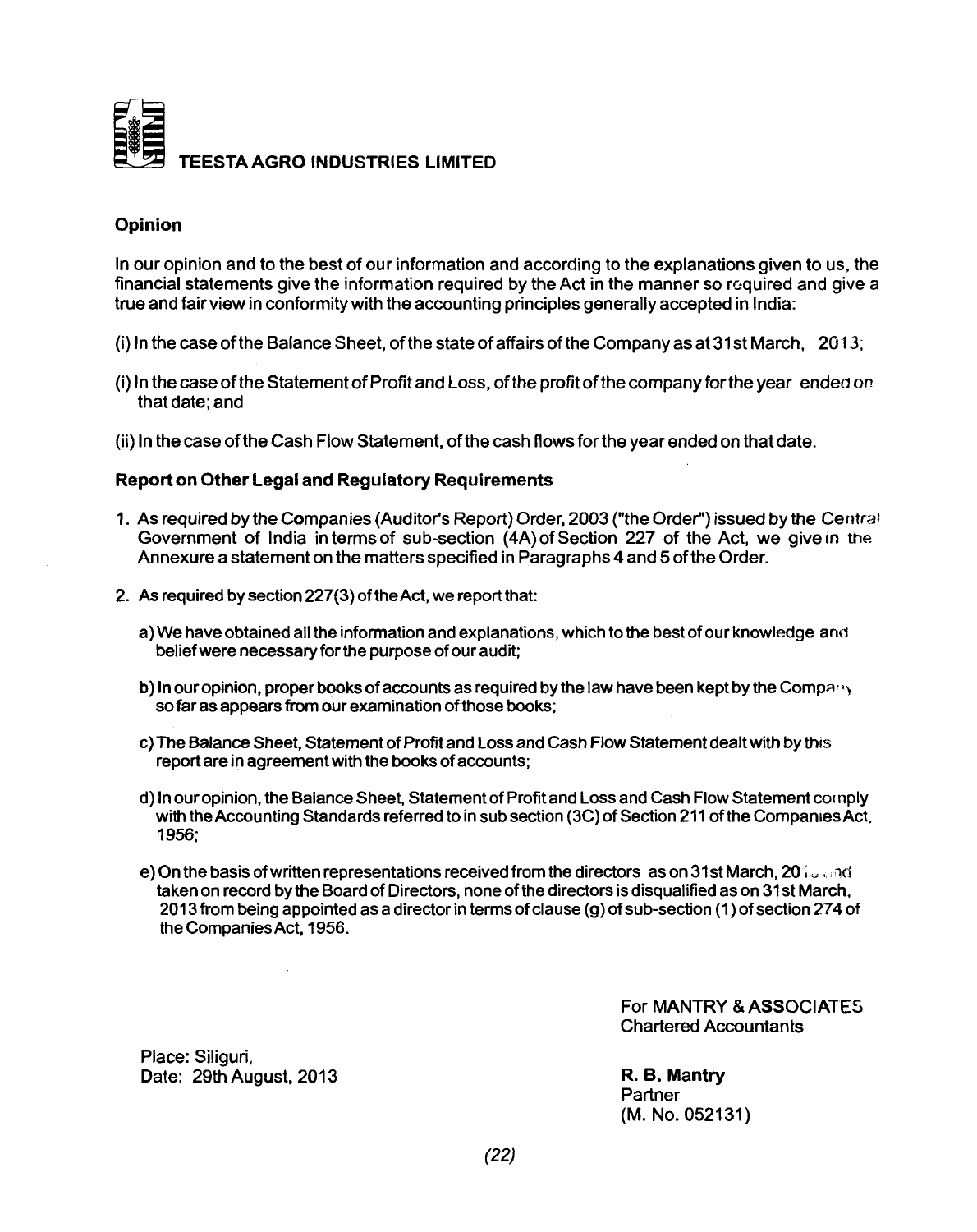#### *A N N E X U R E T O T H E A U D IT O R S 'R E P O R T R E F E R R E D T O IN O U R R E P O R T O F E V E N D A T E*

(Referred to in paragraph 1 under 'Report on Other Legal and Regulatory Requirements' section of our report of even date)

- 1. (a) The Company has maintained proper records showing full particulars including quantitative details and situations of its fixed assets.
	- (b)AII the fixed assets of the Company have been physically verified during the year by the Management and no material discrepancy between the book records and the physical inventory have been noticed.
	- (c) Fixed assets disposed off during the year, in our opinion do not constitute a substantial part of the fixed assets of the Company and such disposal has not affected going concern status of the company.
- 2. (a) The stocks of finished goods, stores, spare parts, and raw materials (other than itenns in transit and lying with third parties) of the company have been physically verified by the management at the year-end.
	- (b) In our opinion, the procedures of physical verification of aforesaid stocks followed by the management are reasonable and adequate in relation to the size of the Company and nature of its business.
	- (c) The company has maintained proper records of inventories. In our opinion, the valuation of stock of finished goods, stores, spare parts and raw materials has been fair and proper in accordance with the normally accepted accounting principles and is on the same basis as in the preceding year. The discrepancies between the physical stocks and book stocks were not material, and hence taken as per book records.
- C (a) In our opinion, the rate of interest and other terms and conditions of loan, secured or unsecured taken by the Company during the year from companies, firms and other parties listed in the register maintained under Section 301 of the Companies Act, 1956 are primafacie not prejudicial to the interest of the Company.
	- (b) The Company has granted interest free unsecured loan of  $\bar{\tau}$  30.20 lakhs to Nepun Cement and Power Limited &  $\bar{\tau}$  45.00 lakh to Paramdeep Singh, Director of the company listed in the Register maintained under Section 301 of the Companies Act, 1956.
	- (c) Interest free small advances in the nature of loans given to certain employees are generally being repaid as stipulated.
- 4. In our opinion, the Company's internal control procedures for purchase of raw materials including components, plant and machinery, equipment and other similar assets and sale of goods are generally commensurate with the size and nature of its business and such procedures of the Company relating to purchase of stores are being strengthened to make it commensurate with its size and nature of business of the Company.
- 5. In respect of contracts or assignments entered in the Register maintained in pursuance of Section 301 of the Companies Act, 1956, to the best of our knowledge and belief and according to the information and explanations given to us: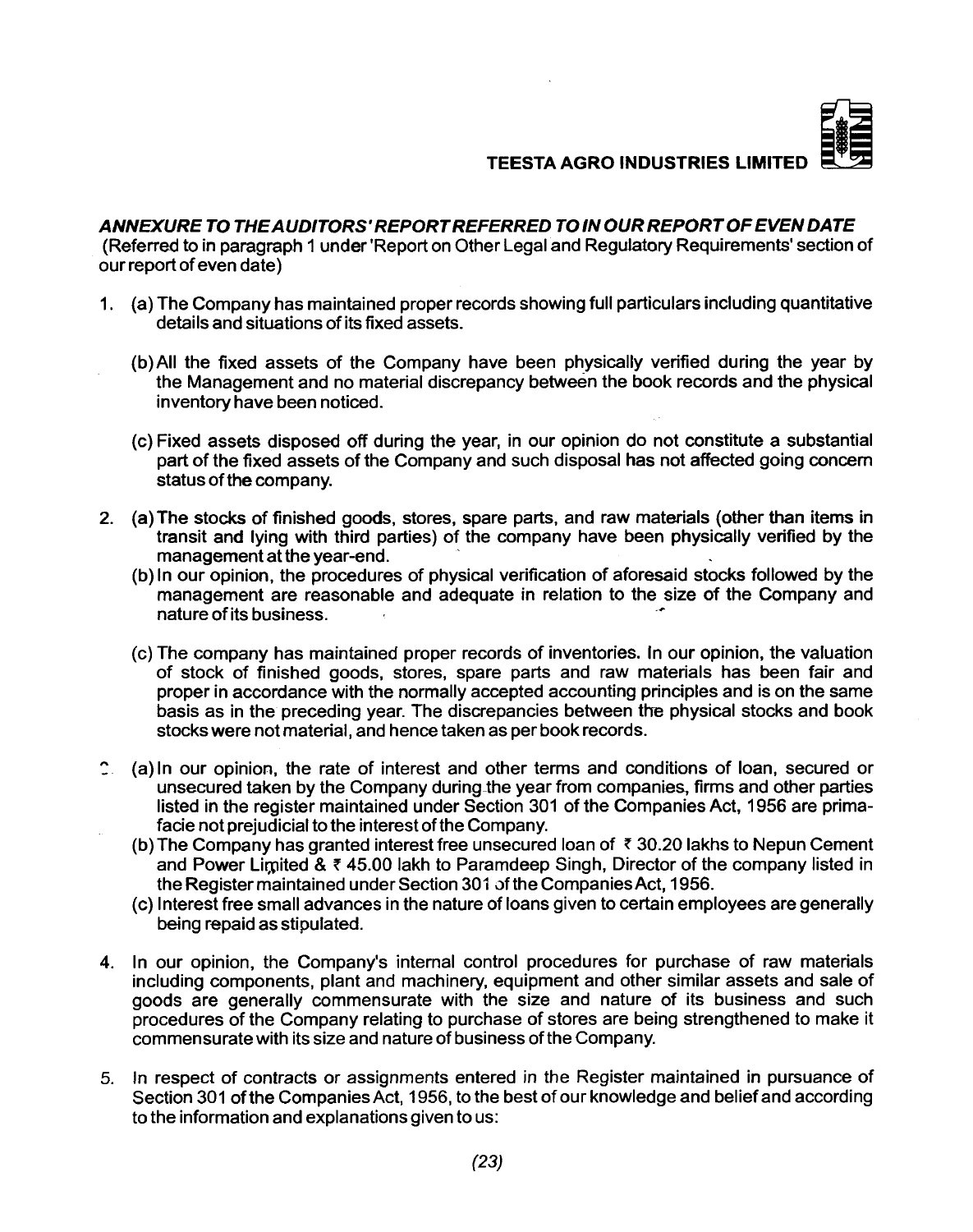

- a) The particulars of contracts or arrangements referred to in the Section 301 that needed to be entered in the Register maintained under the said Section have been so entered.
- b) Where such transactions are in excess of  $\bar{z}$  5 Lakhs in respect of any party, the transactions have been made at prices which are reasonable having regard to the prevailing market prices at the relevant time except in cases of certain transactions being of specialized natura, where as explained, no alternative quotations / sources are available in respect of which we are therefore, unable to comment.
- 6. The Company has not accepted any deposits from the public during the year.
- 7. In our opinion, the Company has an internal audit system (a firm of Chartered Accountants having been appointed for the purpose). The internal audit is commensurate with the size and nature of its business.
- 8. As explained to us and on the basis of the records produced, we are of the opinion that prima facie, the cost records prescribed by the Central Government under Section 209(1 ){d) of the Companies Act, 1956 have been maintained. However, we are not required to and have not carried out any detailed examination of such records.
- 9. (a) The Company has been regular in depositing Provident Fund, Excise, Custom, Incorne Tax, Service Tax, Cess & Other material statutory dues applicable with appropnav authorities during the year. PF is deposited considering the grace period allowed by the Provident Fund Department. As explained to us, the E.S.I. Act is not applicable to *it'.* Companyas on 31st March, 2013.
	- (b) There were no amounts outstanding in respect of undisputed Income Tax, Wealth Tax, Sales Tax, Value Added Tax, Customs Duty, Service Tax and Excise Duty which were due for more than six months from the date they became payable.

Details of dues of Income-tax, VAT which have not been deposited as on 31st March, 2013 on account of any dispute are given below;

| <b>Nature of Dues</b> | Forum where Dispute is pending | Period to<br>which the<br>amount relates | Amount<br>involved₹<br>In Lakhs |
|-----------------------|--------------------------------|------------------------------------------|---------------------------------|
| Income Tax            | CIT (Appeals), Koikata         | AY 1994 - 95                             | 87.15                           |
| Income Tax            | CCIT (Appeals), Koikata        | AY-1997-98                               | 20.50                           |
| <b>West Bengal</b>    | West Bengal Taxation Tribunal  | 31.03.2010 to                            |                                 |
| VAT & CST             |                                | 31.03.2013                               | 649.58                          |

10. The company has no accumulated losses and has not incurred cash losses during the current financial year and in the immediately preceding financial year.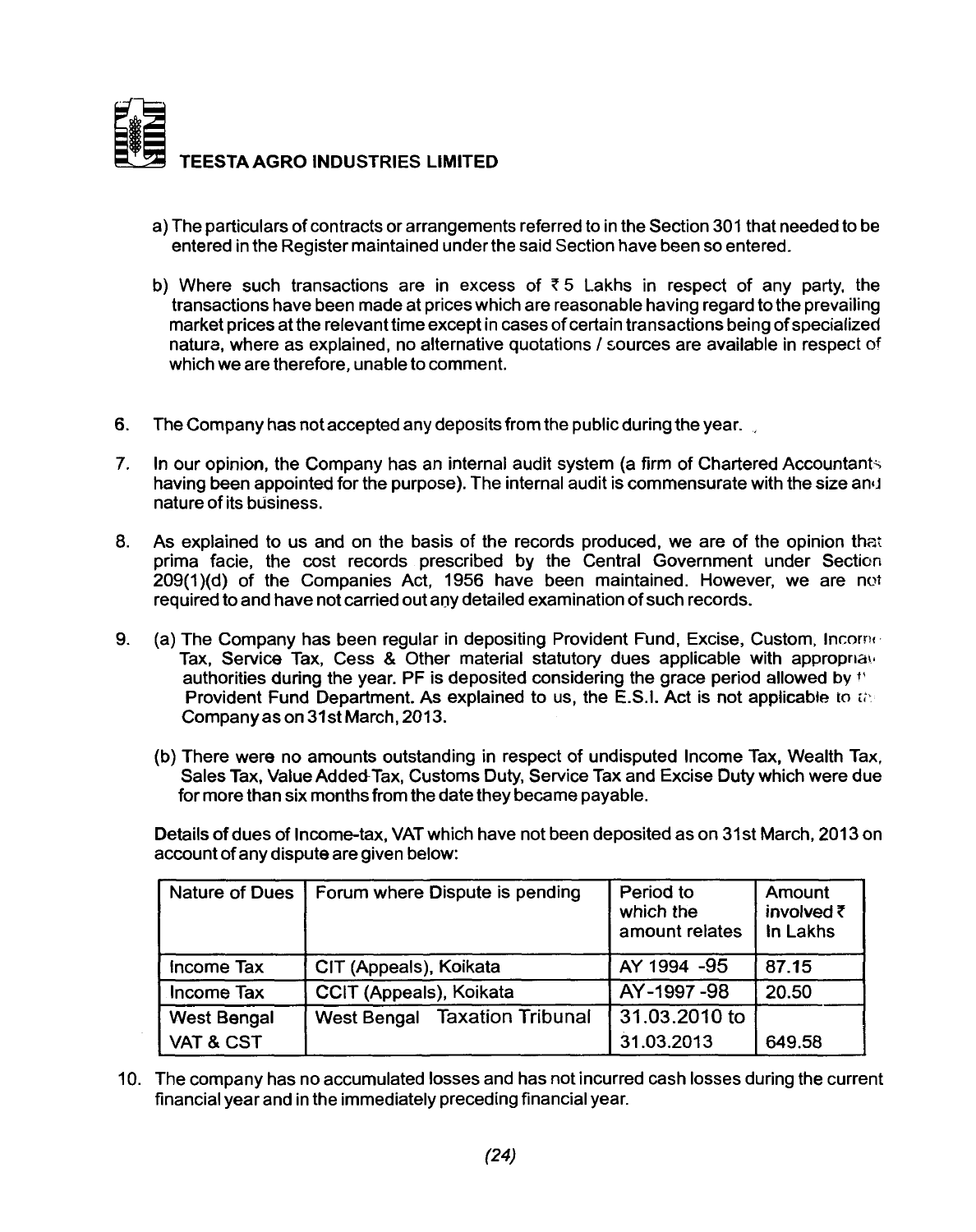

- 11. During the year, the company has not defaulted in repayment of its dues to financial institutions and banks.
- 12. The company has not granted any loans and advances on the basis of security by way of pledge of shares, debentures and other securities.
- 13. In our opinion, the provisions of any special statue applicable to Chit Fund, Nidhi or Mutual Benefit Fund/Societies are not applicable to the company.
- 14. In our opinion the company is not dealing or trading in shares, securities, debentures or other investments and therefore, the requirement of paragraph 4(xiv) of the Crder is not applicable to the company.
- 15. The company has not given any guarantee for the loans taken by others from banks or financial institutions.
- 16. The company has not taken any term loan during the year.
- **17. On the basis of our examination of the cash flow statement and overall** examination of balance sheet, we report that the funds raised on short-term **basis have not been used for long-term investments and vice versa.**
- 18. The company has not made preferential allotment of shares to parties covered in the register maintained under section 301 of the Companies Act, 1956 during the year as per SEBI guidelines.
- **19. The company has not issued debentures during the financial year.**
- 20. The company has not raised any money by public issue.
- 21. During the course of our examination of the books and records of the company carried out in accordance with auditing standards generally accepted in India, we have neither come across any instance of fraud by the company noticed or reported during the year nor have we been informed of such case by management.

For MANTRY & ASSOCIATES Chartered Accountants

Place: Siliguri, Place: Siliguri, Partner Partner (M. No. 052131)<br>Date: 29th August. 2013 No. 2008 Date: 29th August, 2013

R. B. Mantry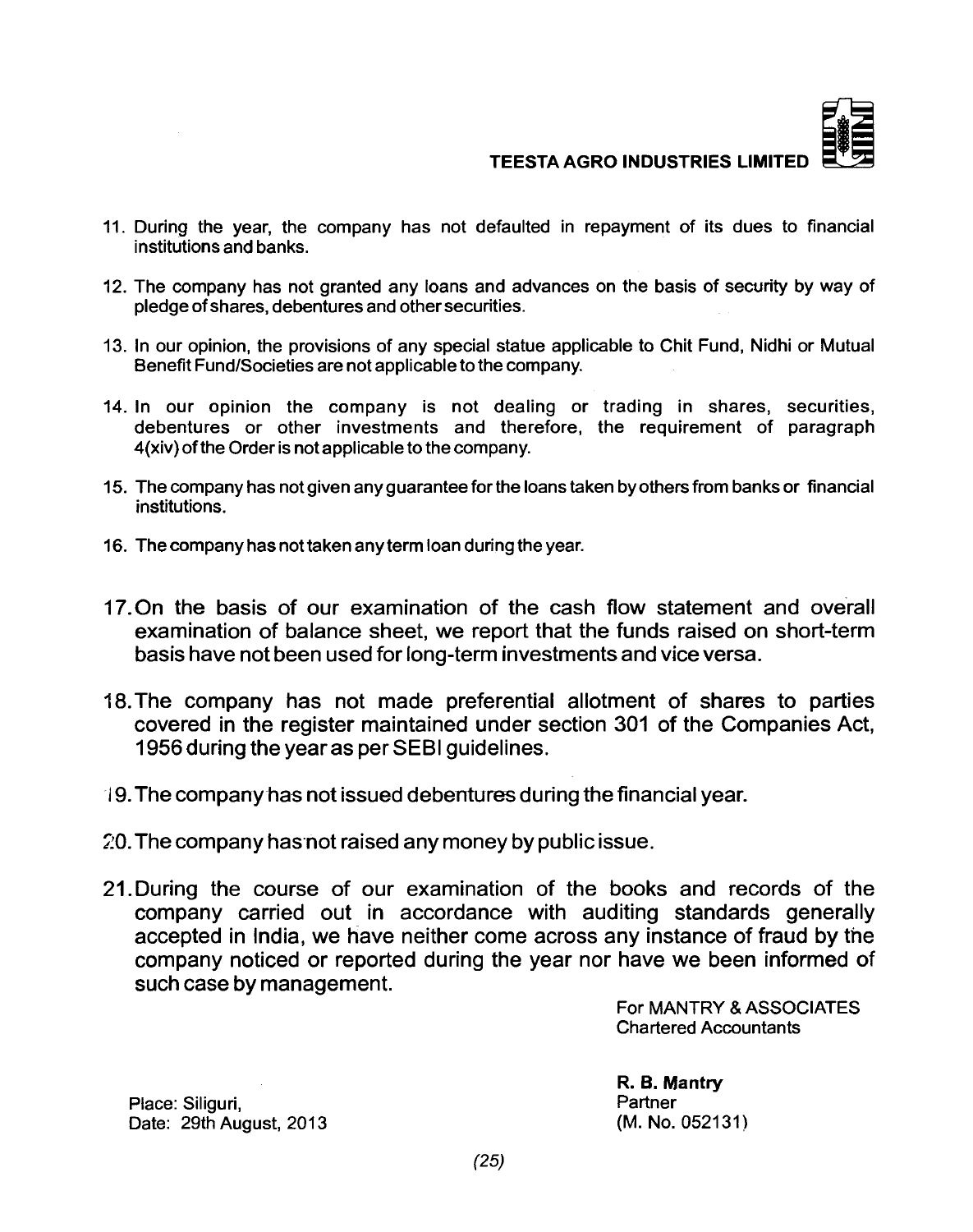

 $\bar{\bar{z}}$ 

#### **TEESTA AGRO INDUSTRIES LIMITED**

| <b>Balance Sheet as at 31st March, 2013</b> |  |  |  |  |  |  |
|---------------------------------------------|--|--|--|--|--|--|
|---------------------------------------------|--|--|--|--|--|--|

? in Lakh

| Particulars                                                                                                                                                                                           | Note No                      | As at 31st March,<br>2013                   | As at 31st March,<br>2012         |
|-------------------------------------------------------------------------------------------------------------------------------------------------------------------------------------------------------|------------------------------|---------------------------------------------|-----------------------------------|
| <b>I. EQUITY AND LIABILITIES</b>                                                                                                                                                                      |                              |                                             |                                   |
| (1) Shareholder's Funds<br>(a) Share Capital<br>(b) Reserves and Surplus                                                                                                                              | 3<br>$\overline{\mathbf{A}}$ | 557<br>3,669                                | 557<br>3.295                      |
| (2) Non-Current Liabilities<br>(a) Long-term borrowings<br>(b) Deferred tax liabilities (Net)<br>(c) Long term provisions                                                                             | 5<br>6                       | 166<br>17                                   | 1<br>163<br>18                    |
| (3) Current Liabilities<br>(a) Short-term borrowings<br>(b) Trade payables<br>(c) Other current liabilities<br>(d) Short-term provisions                                                              | 7<br>8<br>6                  | 2,246<br>5,511<br>14<br>11                  | 1.937<br>4,617<br>15<br>8         |
| Total<br><b>il.Assets</b>                                                                                                                                                                             |                              | 12.192                                      | 10.611                            |
| (1) Non-current assets<br>(a) Fixed assets<br>(i) Tangible assets<br>(ii) Capital work-in-progress<br>(b) Non-current investments<br>(c) Long term loans and advances<br>(d) Other non-current assets | 9<br>10<br>11<br>12          | 3,620<br>1,371<br>58<br>347<br>8            | 2,090<br>22<br>58<br>1,550<br>Q   |
| (2) Current assets<br>(a) Inventories<br>(b) Trade receivables<br>(c) Cash and cash equivalents<br>(d) Short-term loans and advances<br>(e) Other current assets                                      | 13<br>14<br>15<br>11<br>16   | 1,995<br>2,617<br>1,525<br>650<br>1         | 2,499<br>3,129<br>781<br>464<br>9 |
| Total                                                                                                                                                                                                 |                              | 12,192                                      | 10,611                            |
| Significant accounting policies<br>Other explanatory notes & information<br>The Notes referred to above are an integral part of the financial statements.<br>For and on behalf of                     | 1<br>$\overline{2}$          | For and on behalf of the Board of Directors |                                   |
| <b>MANTRY &amp; ASSOCIATES</b><br>of Teesta Agro Industries Limited                                                                                                                                   |                              |                                             |                                   |

Chartered Accountants

R. B. Mantry Paramdeep Singh Partner Director (2001) and the contract of the contract of the contract of the Director  $\Gamma$ Membership No.052131

Siliguri, August 29th, 2013

Hardev Singh Managing Director

J. Tiwari<br>Company Secretary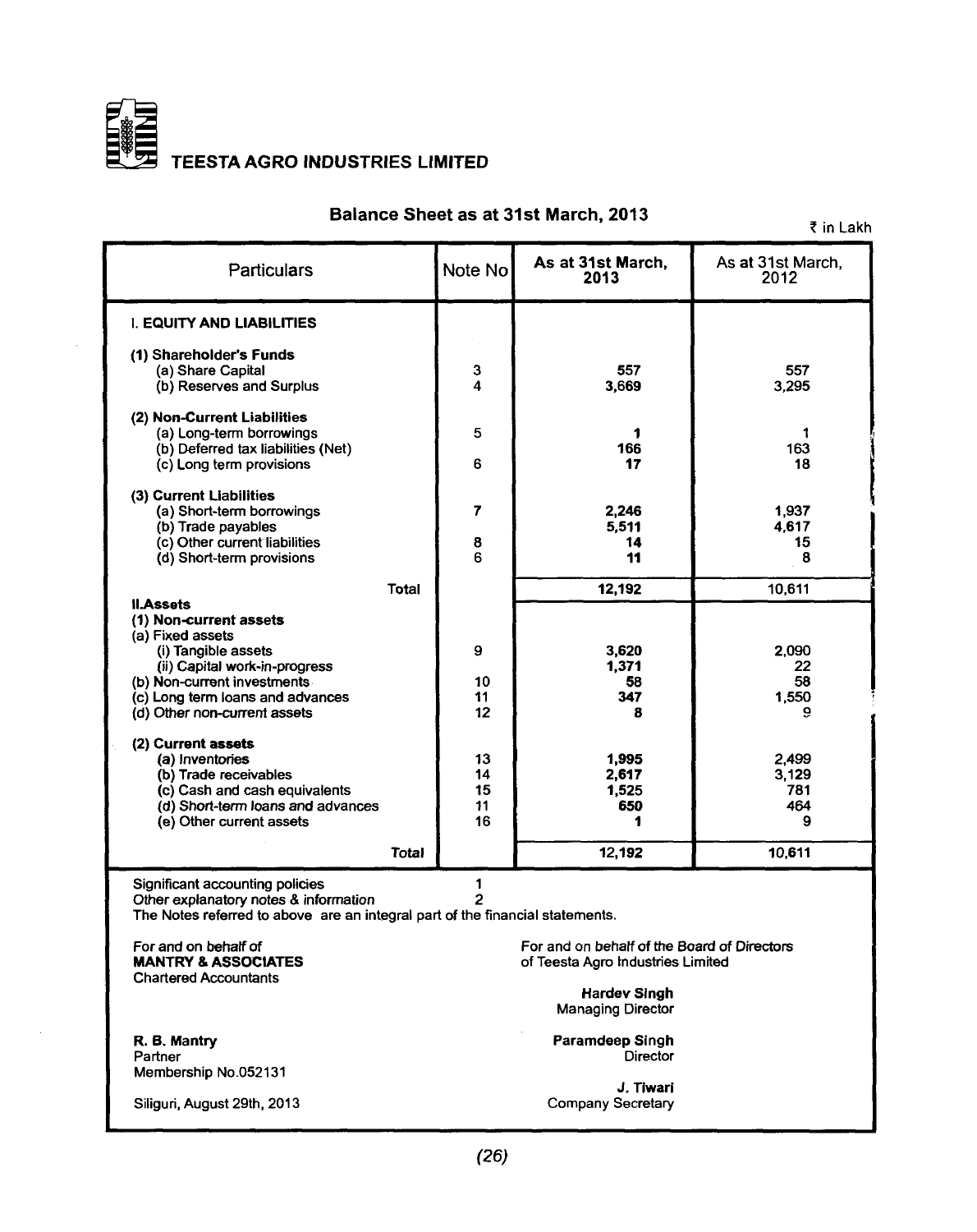#### Profit and Loss statement for the year ended 31st March, 2013

? in Lakh

| Particulars                                                                                                                                               | Note No    | For the Year ended<br>31st March, 2013                                           | For the Year ended<br>31st March, 2012 |
|-----------------------------------------------------------------------------------------------------------------------------------------------------------|------------|----------------------------------------------------------------------------------|----------------------------------------|
| I. Revenue from operations<br>Less: Excise Duty                                                                                                           | 17         | 11,532<br>8                                                                      | 13,078<br>1                            |
| II. Other Income                                                                                                                                          | 18         | 11,524<br>125                                                                    | 13,077<br>107                          |
| III. Total Revenue (1 +II)                                                                                                                                |            | -11,649                                                                          | 13,184                                 |
| IV. Expenses:<br>Cost of raw materials consumed                                                                                                           | 19         | 10,388                                                                           | 10,275                                 |
| Changes in inventories of finished goods,<br>work-in-progress<br>Employee benefits expense                                                                | 20<br>21   | (739)<br>521                                                                     | 1,132<br>461                           |
| <b>Financial costs</b><br>Depreciation and amortization expense<br>Other expenses                                                                         | 22<br>23   | 85<br>92<br>1,163                                                                | 38<br>130<br>992                       |
| <b>Total Expenses</b>                                                                                                                                     |            | 11.510                                                                           | 13.028                                 |
| V. Profit before exceptional &<br>extraordinary items and tax<br><b>VI. Exceptional Items</b>                                                             | $(III-IV)$ | 139<br>4                                                                         | 156<br>5                               |
| VII. Profit before tax                                                                                                                                    | $(V - VI)$ | 135                                                                              | 151                                    |
| VIII. Tax expense:<br>(1) Current tax<br>(2) Deferred tax<br>IX. Profit(Loss) from the perid from                                                         |            | (33)<br>(3)                                                                      | (57)<br>10                             |
| continuing operations                                                                                                                                     |            | 99                                                                               | 104                                    |
| X. Basic & Diluted Earning per equity<br>share:<br>(1) Before Exceptional items<br>(2) After Exceptional items                                            |            | 1.86<br>1.78                                                                     | 2.14<br>2.04                           |
| Significant accounting policies<br>Other explanatory notes & information<br>The Notes referred to above are an integral part of the financial statements. |            | 1<br>$\overline{2}$                                                              |                                        |
| For and on behalf of<br><b>MANTRY &amp; ASSOCIATES</b><br><b>Chartered Accountants</b>                                                                    |            | For and on behalf of the Board of Directors<br>of Teesta Agro Industries Limited |                                        |
|                                                                                                                                                           |            | <b>Hardev Singh</b><br>Managing Director                                         |                                        |
| R. B. Mantry<br>Partner                                                                                                                                   |            | Paramdeep Singh<br>Director                                                      |                                        |
| Membership No.052131<br>Siliguri, August 2nd, 2012                                                                                                        |            | J. Tiwari<br>Company Secretary                                                   |                                        |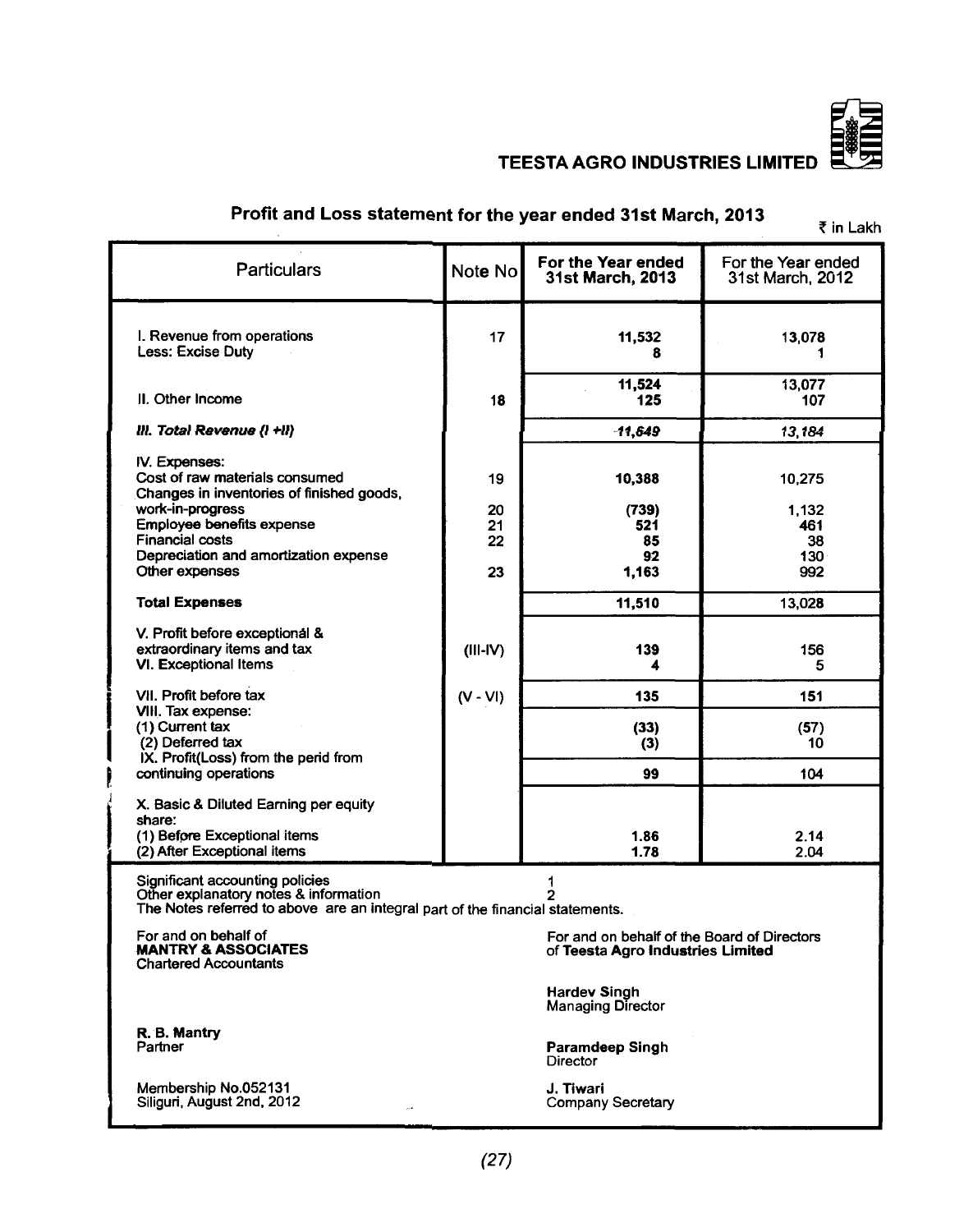

 $(7$  in Lakh)

#### *Notes to Financial Statements for the year ended 31st March, 2012*

#### 1. *S IG N IF IC A N T A C C O U N T IN G F O L IC IE S*

1.1 The financial statements have been prepared on a going concern basis under the historical cost convention, the applicable Accounting Standards as notified under the Companies (Accounting Standards) Rules 2006 ("AS") and provisions of the Companies Act, 1956', as adopted consistently by the Company.

The Company follows mercantile system of accounting and recognizes significant items of income and expenditure on accrual basis. Where it is not possible to determine the quantum of accrual with reasonable certainty e.g. insurance and other claims, refunc of custom/excise duty etc. these continue to be accounted for on settlement basis.

- 1.2 The preparation of financial statements requires management to make estimates and assumptions that affect the reported amounts of assets and liabilities and disclosure of contingent liabilities at the date of the financial statements and the results of operations during the reporting period. Although these estimates are based upon management's best knowledge of current events and actions, actual results could differ from these estimates.
- 1.3 Fixed Assets are valued at cost less depreciation. Depreciation has been calculated on straight line method at applicable rates prescribed in Schedule XIV of the Companies Act, 1956.
- 1.4 An asset is treated as impaired when the carrying cost of the same exceeds its recoverable amount. An impairment is charged to the Profit and Loss Account in the year in which an asset is identified as impaired. The impairment loss recognized in prior accounting period is reversed if there has been a change in the estimate of the recoverable amount.
- 1.5 Investments are valued at cost.
	- (a) Inventories of stores & spares and packing materials are valued at FIFO basis.
	- (b) Major raw materials are valued at cost on FIFO basis; Raw materials for NPK are valued at average cost price.
	- (c ) Finished goods are valued at lower of cost and net realisable value.
- 1.6 Cost includes cost of purchase, duties, taxes and all other costs incurred in bringing the inventories to their present location.
- 1.7 a) Sales exclusive of Excise Duty, VAT {? 275) and net of dealers' margin are recognised as revenue on dispatches,
	- b) Dividend income on investments is accounted for when the right to receive the payment is established.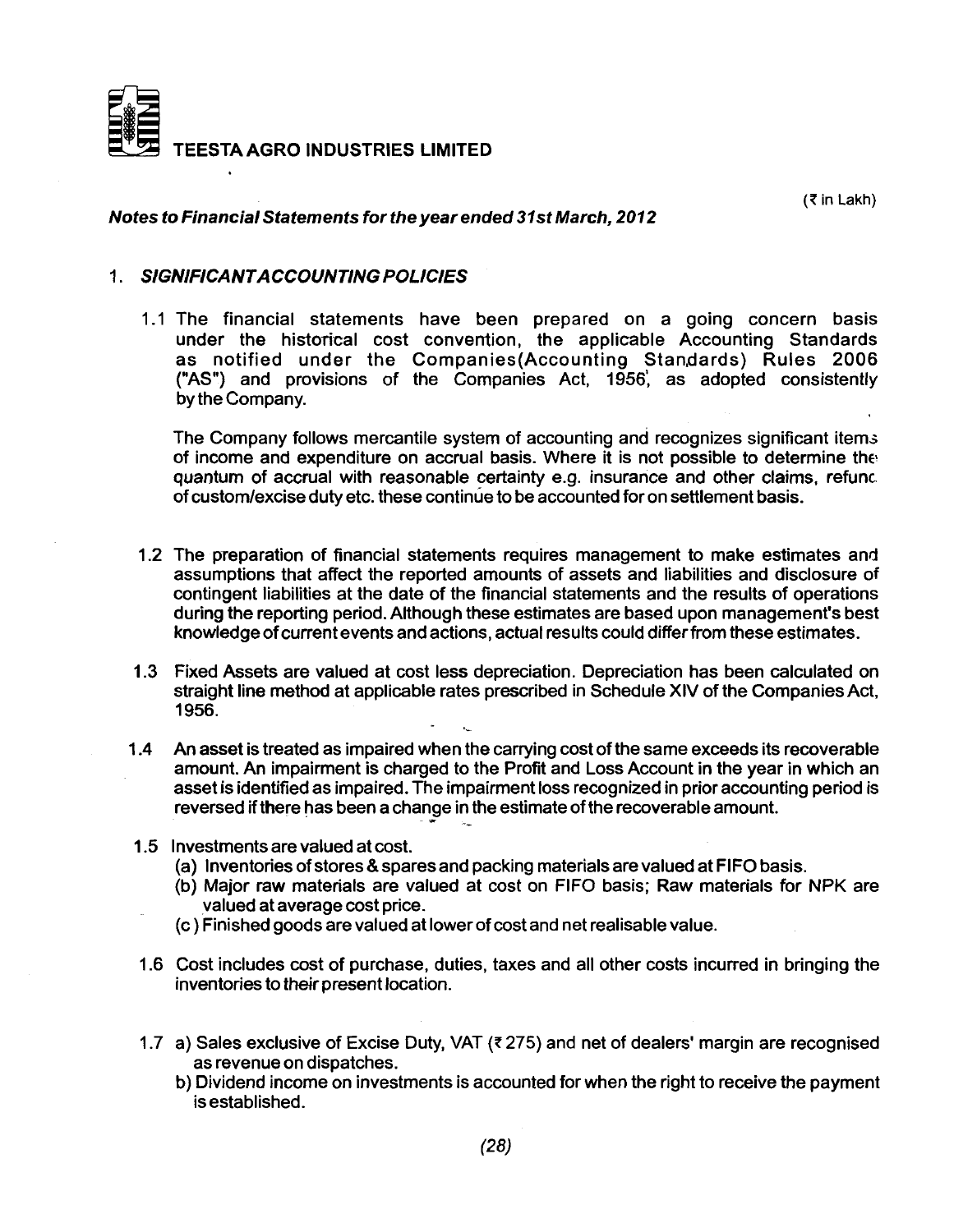- c) Interest income is accounted on time proportion basis taking into account the amount outstanding and applicable interest rate.
- 1.8 Rebate/Subsidy receivable from Government on sale of Single Super Phosphate fertilizer is also recognised on accrual basis. Where the grant or subsidy relates to an asset, it's value is deducted in arriving at the carrying amount of the related asset.
- 1.9 Transactions in foreign currencies are reflected at rates at which transactions are settled; assets and liabilities valued at contract/year end rate and resultant loss or gain is accounted for in the profit and loss account.
- 1.10 Long term investments are stated at cost and provision for diminution is made, if such diminution is other than temporary in nature. The diminution in value of investment made in units of SBI Mid Cap Fund (Growth Option) amounting to ? 8 is considered temporary in nature and hence no provision is required.
- 1.11 Borrowing cost relating to (i) funds borrowed for acquisition/construction of qualifying assets are capitalized up to the date the assets are put to use, and (ii) funds borrowed for other purposes are charged to Profitand Loss Account.
- 1.12 Tax liability is estimated considering the provisions of the Income Tax Act, 1961. Deferred tax is recognized on timing difference, being the difference between taxable income and accounting income that originate in one period and are capable of reversal in one or more subsequent periods. On prudent basis. Deferred tax asset is recognized and carried forward only when there is a reasonable certainty that sufficient future taxable income will be available against which such deferred tax assets can be realized.
- 1.13 Contributions to Provident fund and Superannuation Fund, which are defined contribution schemes are made to a government administered Provident Fund and to recognized trust respectively and are charged to the Profit and Loss account as incurred. The company has no further obligations beyond its contributions to these funds.

Provision for gratuity, under a LIC administered fund, and leave encashment, which are in the nature of defined benefit plans, are provided based on actuarial valuation based on projected unit credit method, as at the balance sheet date.

1.14 Provisions involving substantial degree of estimation in measurement are recognized when there is a present obligation as a result of past events and it is possible that there will be an outflow of resources. Contingent liabilities are not recognized but are disclosed in notes. Contingent assets are neither recognized nor disclosed in the financial statements.

#### 2. Other Explanatory notes and Information

2.1 Sundry Debtors and advances (considered good) include certain overdue debts/ old advances aggregating to  $\frac{1}{3}$  8 (Previous Year  $\frac{1}{3}$  12) for which necessary steps are being taken for realisation and as such no provision there against is considered necessary in these accounts.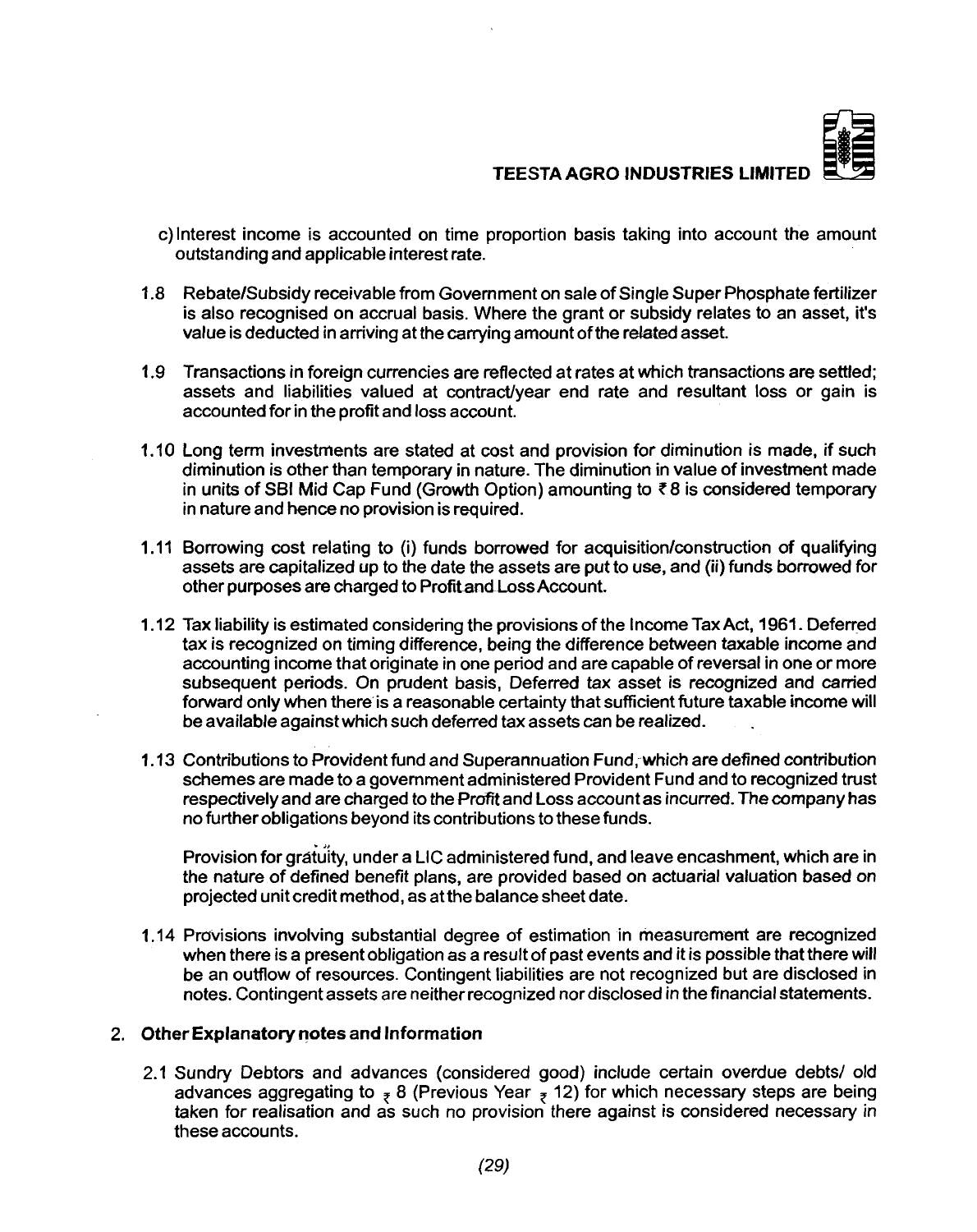

- 2.2 Balances of certain Sundry Debtors, Sundry Creditors, Loans and Advances and Other Liabilities are in process of confirmation/reconciliation. The management is of the opinion that adjustment if any arising out of such reconciliation would not be material.
- 2.3 Sales tax remission was granted to the company by State Government initially for a period of 9 (Nine) years which ended on 30.03.2010. The management is of the opinion that as per the law the company is entitled for remission for 13 (thirteen) years i.e. up to 30.03.2014 and necessary legal steps are being taken in this regard. VAT remission for the year amounting to  $\overline{x}$  275 credited directly to Capital Reserve A/c and VAT ilability under dispute since 31.03.2010 aggregating *x* 649 is shown under the head Contingent Liability.
- 2.4 Excise duty on sulphuric acid principally used for captive consumption of SSP (Finished Goods) has not been considered for valuation of stock of sulphuric acid consistently over the years. However, excise duty on fertilizers which is chargeable since 1st March, 2011 has been considered for valuation of fertilizer inventory as on 31.03.2013 as perAS-2
- 2.5 In the opinion of the Board the Current Assets, Loans and advances appearing in the company's balance sheet as at the year end would have value on realization in the normal course of business at least equal to the respective amounts atwhich they balance are stated in the sheet.
- 2.6 Under the Micro, Small and Medium Enterprises Development Act, 2006, certain disclosures are required to be made relating to micro, small and medium enterprises but the information is not available.
- 2.7 (a) Estimated amount of Capital Commitments net of advances as at 31.03.2013, and not provided for is  $\bar{\tau}$  500 (Previous year  $\bar{\tau}$  Nil).

| (b) Contingent Liabilities          | 2012-13 | 2011-12 |
|-------------------------------------|---------|---------|
| (Not provided for) in respect of :- |         |         |
| - Letter of Credit                  | 468     | 305     |
| - Bank Guarantees                   | 95      | 55      |
| -Sales Tax matters under dispute    | 650     | 374     |
| -Income tax matters under appeals   | 108     | 108     |
|                                     |         |         |

- 2.8 Consumption of raw materials includes foreign exchange gain of  $\bar{\tau}$  70 (Previous year gain of  $\overline{z}$  39).
- 2.9 Retirement Benefits

#### *D e fin e d B e n e fits P la n*

The company has subscribed to group gratuity policy with the Life Insurance Corporation of India to cover its liability towards employees' gratuity. Gratuity liability has been actuarially calculated and the same has been provided for as on the date of Balance Sheet. Summary of Gratuity Plan is given below:-.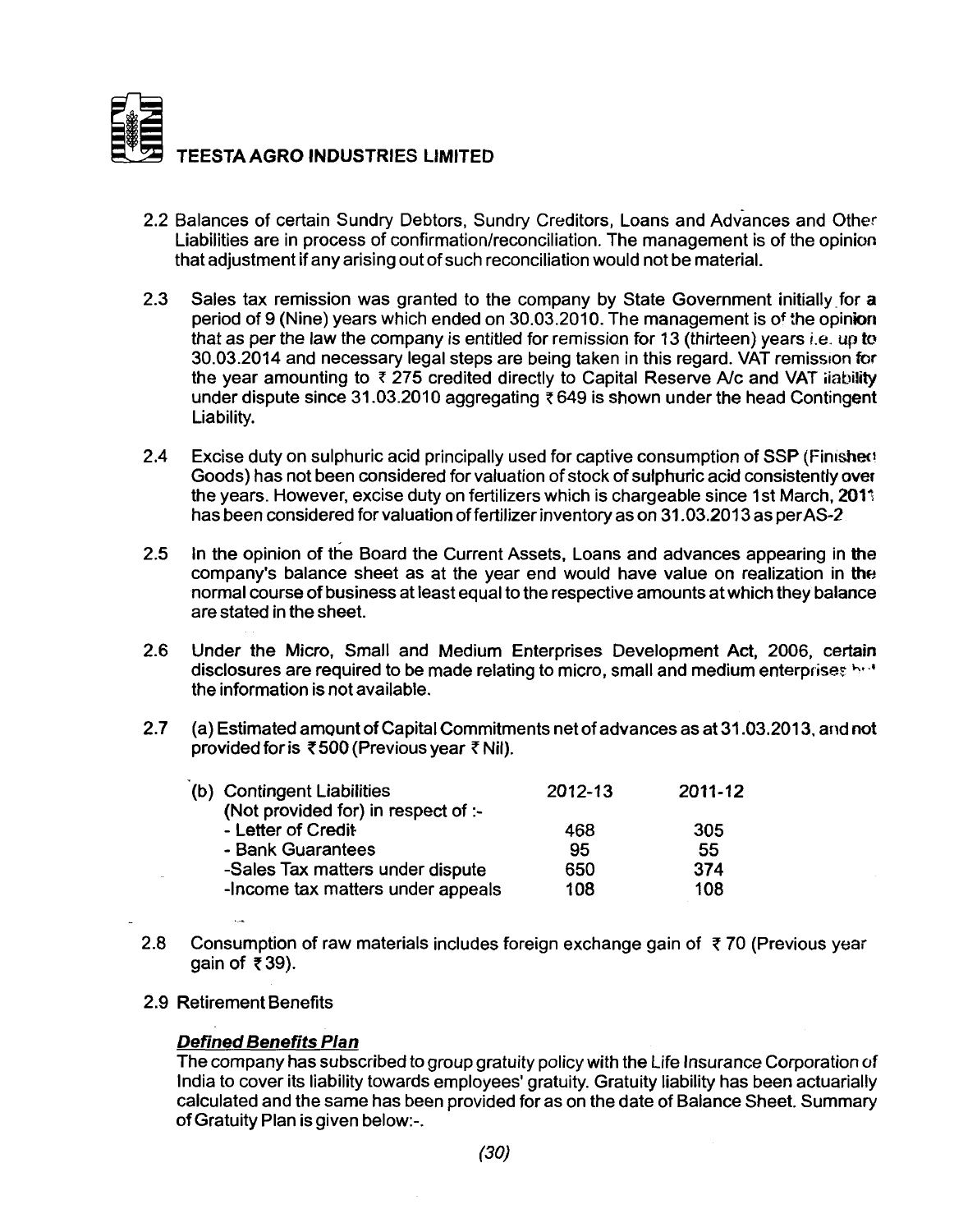|                                                                                                                                                                                                                                                                                                                                                                                 | ₹                                             | ₹                                                         |
|---------------------------------------------------------------------------------------------------------------------------------------------------------------------------------------------------------------------------------------------------------------------------------------------------------------------------------------------------------------------------------|-----------------------------------------------|-----------------------------------------------------------|
| <b>Assumptions</b><br>a.<br><b>Discount Rate</b><br>Rate of increase in compensation levels<br>Rate of Return on Plan Assets<br><b>Expected Average remaining working</b><br>Lives of employees (years)                                                                                                                                                                         | 31.03.2013<br>8.25%<br>5%<br>9.15%<br>16.16   | 31.03.2012<br>8%<br>5%<br>8%<br>16.55                     |
| <b>Reconciliation of Opening &amp; Closing</b><br>b.<br>Balances of the present value of defined<br>benefit obligation<br>Present Value of Obligation as at the<br>Beginning of the year<br><b>Interest Cost</b><br><b>Current Service Cost</b><br>Benefits paid<br>Actuarial (gain)/loss on obligations<br>Present Value of Obligation as at the<br>End of the year            | 31.03.2013<br>66<br>6<br>5<br>(2)<br>2<br>77  | 31.03.2012<br>55<br>$\frac{5}{4}$<br>$\binom{3}{5}$<br>66 |
| <b>Reconciliation of Opening &amp; Closing</b><br>C.<br>Balances of fair value of plan assets<br>Plan assets at the beginning of the year<br>Expected return on plan assets<br><b>Actual Company contributions</b><br><b>Benefits paid</b><br>Actuarial gain/(loss) on plan assets<br>Plan assets at the end of the year                                                        | 31.03.2013<br>67<br>7<br>18<br>(2)<br>90      | 31.03.2012<br>41<br>4<br>25<br>(3)<br>67                  |
| Net asset/liability recognized in the<br>d.<br>balance sheet<br>Current Liability (Amount due within one year)<br>Non Current Liability (Amount due over one year)<br>Present Value of Obligation as at the<br>End of the year<br>Fair Value of Plan assets as at the end of<br>the year<br><b>Funded Status</b><br>Net Asset/(Liability) Recognized in<br><b>Balance Sheet</b> | 31.03.2013<br>1<br>77<br>78<br>90<br>12<br>12 | 31.03.2012<br>1<br>65<br>66<br>67<br>1<br>1               |
| e. Components of employer expenses<br>for the year<br><b>Current Service Cost</b><br>Past Service Cost<br>Interest Cost<br><b>Expected Return on Plan Assets</b><br>Net actuarial (gain)/ loss recognized in<br>the vear<br>Expenses Recognized in the statement<br>of Profit & Loss Account                                                                                    | 31.03.2013<br>5<br>--<br>7<br>(7)<br>2<br>7   | 31.03.2012<br>4<br>$-$<br>5<br>(4)<br>9                   |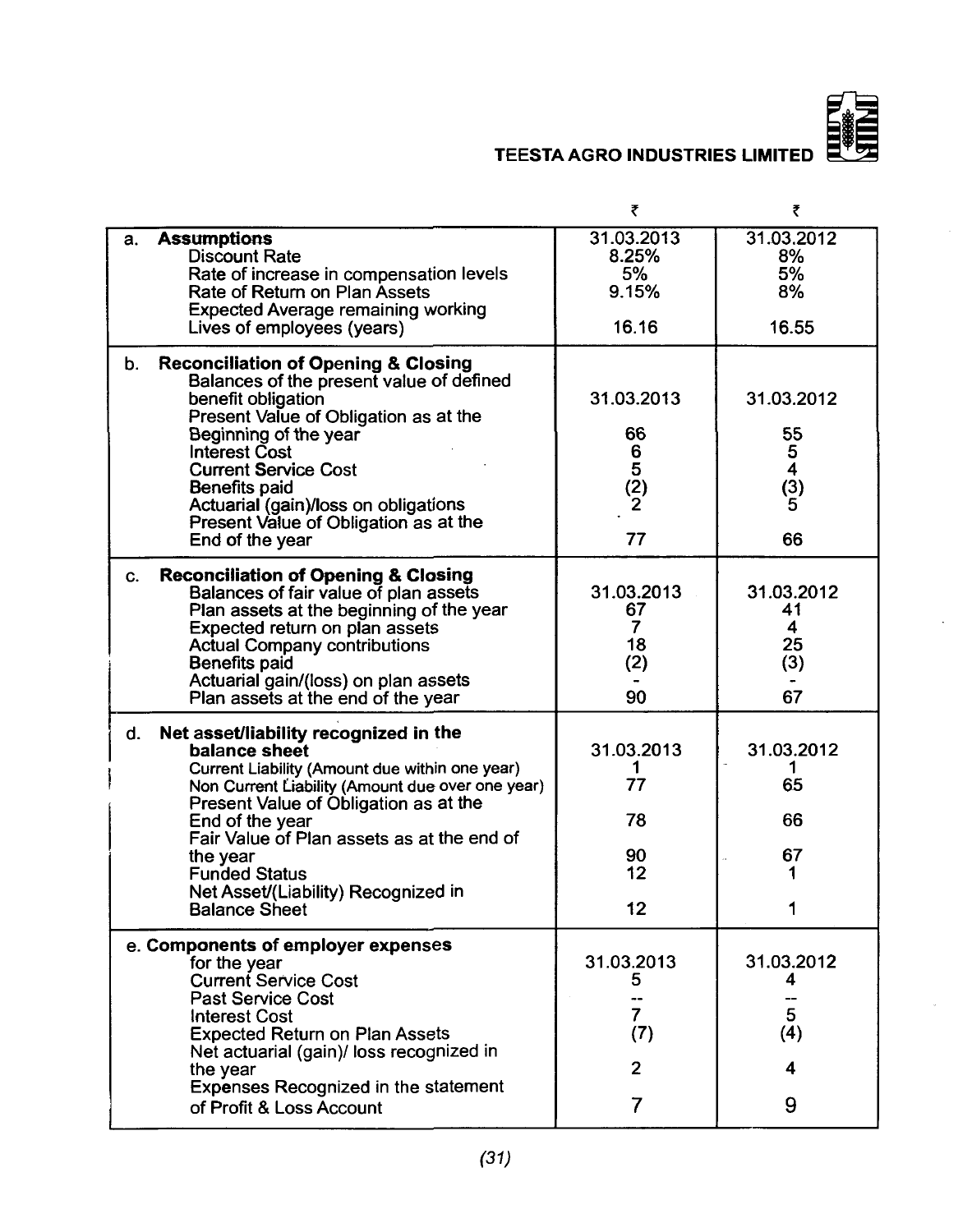

The company extends the benefit of leave encashment to its employees while in service. Leave encashment benefits are accounted for on the basis of actual valuation as at year end.

#### Defined Contribution Plan

Contribution to Defined Contribution Plan i.e. contribution to Provident Fund amounting to ? 22 (Previous year 18) has been recognized as expenses in the year and charged to revenue account. These contributions are made to the fund administered and managed by Regional Provident Fund Commissioner, Jalpaiguri.

#### 2.10 Segment Information

The business segments have been identified on the basis of the products manufactured by the Company i.e. Fertilisers & Sulphuric Acid. Mainly Sulphuric Acid is captively used for production of SSP. The company is managed organisationally as one unified entity, hence there are no separate geographical segments.

|                                               | Year Ended       | Year Ended     |
|-----------------------------------------------|------------------|----------------|
|                                               | March 31, 2013 · | March 31, 2012 |
| <b>Segment Revenue</b>                        |                  |                |
| Fertiliser                                    | 11512            | 13039          |
| Sulphuric Acid                                | 1874             | 1516           |
| <b>Total Segment Revenue</b>                  | 13386            | 114555         |
| Less: Inter-Segment Revenue                   | 1854             | 1477           |
| Net Sales/Income from Operations              | 11532            | 13078          |
|                                               |                  |                |
| Segment Profit/(Loss) before tax and interest |                  |                |
| Fertiliser                                    | 117              | 105            |
| Sulphuric Acid                                | 5                | (12)           |
| Total                                         | 122              | 93             |
| Add:                                          |                  |                |
| (i) Unallocated Revenue & Expenditure (Net)   | 10               | 23             |
| (ii) Net Interest Expense(-) Income $(+)$     | 3                | 35             |
|                                               |                  |                |
| Net Profit/(Loss) from Ordinary Activities    | 135              | 151            |
| Capital Employed.                             |                  |                |
| (Segment Assets - Segment Liabilities)        |                  |                |
| Fertiliser                                    | 5622             | 5421           |
| Sulphuric Acid                                | 1020             | 531            |
| Total                                         | 6642             | 5952           |
| <b>Capital Expenditure</b>                    | 2937             |                |
| 348                                           |                  |                |
| Depreciation for the period (Net)             | 59               | 114            |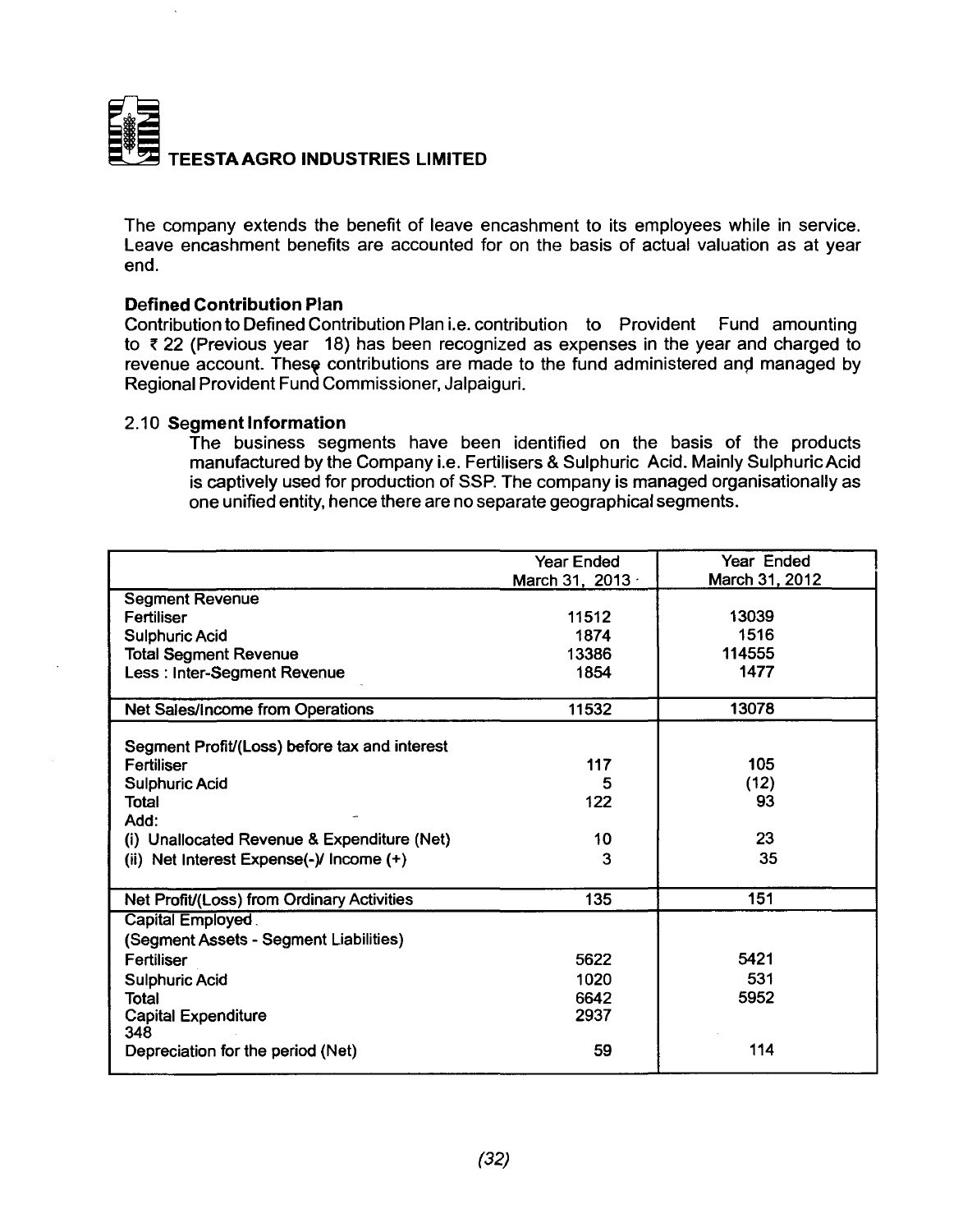

#### 2.11 Deferred Tax Accounting:-

As per the Accounting Standard 22 on "Accounting for Taxes on Income" issued by the Institute of Chartered Accountants of India, deferred tax credit for the year ? 3 has been recognised in the Profit and Loss Account for the year. Details of Deferred Tax Assets/(Liabilities) as on 31.03.2013 are as follows:

Tax Assets/(Liabilities) as on 31.03.2013 are as follows: - Items under Section 43B of IT Act  $\zeta = 4$ 

| Refils under Section 43B of IT Act      |           |
|-----------------------------------------|-----------|
| - Depreciation                          | ₹ - (170) |
| - Net Deferred Tax Assets/(Liabilities) | ₹ - (166) |

2.12 Management has evaluated value in use of its fixed assets as required by Accounting Standard 28. On evaluation, management is ofthe opinion that there is no impairment of the Company's assets as on 31st March, 2013 and hence no provision is required

#### 2.13 Related Party Disclosures

| Serial           | Party                                  | Relationship              |
|------------------|----------------------------------------|---------------------------|
| No.              |                                        |                           |
| 1 <sub>1</sub>   | Mr. Hardev Singh, Managing Director    | Key management personnel  |
| $\overline{2}$ . | Mr. U. C. Sahoo, Executive Director    | $-Do -$                   |
| 3.               | Mrs. Joginder Kaur, Director           | $-DO$ -                   |
| 4.               | Mr. Inderdeep Singh, Director          | -Do -                     |
| -5.              | Mr. Paramdeep Singh, Director          | - Do -                    |
| 6.               | Mr. A. K. Tripathy, Director (Finance) | - Do -                    |
| ۱7.              | Cama Infra Limited                     | <b>Associated Company</b> |

**Transaction with the related parties:**

| Name of the party         | Nature of Transaction during the | Year end   | Amount |
|---------------------------|----------------------------------|------------|--------|
|                           | vear                             | balance    |        |
| Mr. Hardev Singh          | Remuneration                     | Nil        | 78     |
| Mr. U. C. Sahoo           | Remuneration and PF contribution | Nil        | 29     |
| Mr. Paramdeep Singh       | $-$ do $-$                       | <b>Nil</b> |        |
| Mr. A. K. Tripathy        | $-$ do $-$                       | Nil        | 15     |
| <b>Cama Infra Limited</b> | Lease Rent on Hotel Property     | 3          | 3      |
|                           | receivable                       |            |        |

Related parties are identified by the management. The remuneration of Mr. U. C. Sahoo, Mr. Paramdeep Singh & Mr. A. K.Tripathy as stated above is excluding gratuity funded through LIC for which contributions are not separately identified.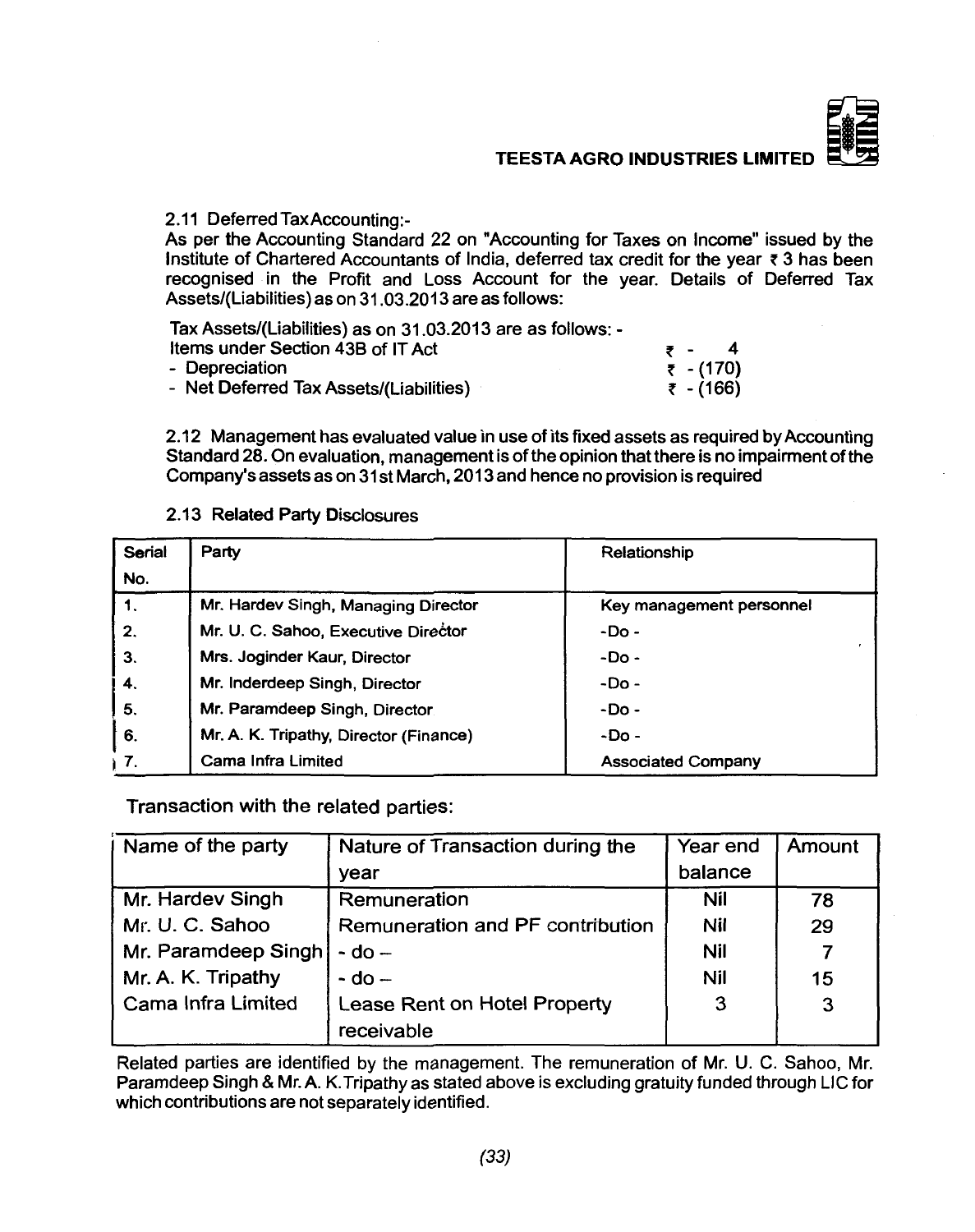

#### SCHEDULES FORMING PART OF THE BALANCE SHEET

2.14 Earnings Per Share :

| Year ended on 31st March                           | 2013    | 2012    |
|----------------------------------------------------|---------|---------|
| Profit after tax but before non-recurring items    | 103     | 109     |
| Profit after tax available for equity shareholders | 99      | 104     |
| Weighted average number of equity shares           | 5565070 | 5084305 |
| Basic & diluted earnings per share before non-     | 1.86    | 2.14    |
| recurring items (Face value of share ₹10/- each)   |         |         |
| Basic & diluted earnings per share after non -     | 1.78    | 2.04    |
| recurring items (Face value of share ₹10/- each)   |         |         |

#### 2.15 Auditors Fees and Expenses include remuneration to :

| Year ended on 31 <sup>st</sup> March          | 2013 | 2012 |
|-----------------------------------------------|------|------|
| (a) Statutory Auditors:-                      |      |      |
| (i) As Auditors                               | 2    |      |
| (ii) Tax Audit & Certification Fee            |      |      |
| (b) Internal Auditors -<br><b>As Auditors</b> |      |      |

#### 2.16 Income/Expenditure in Foreign Currency

| Year ended on 31 <sup>st</sup> March   | 2013 | 2012 |
|----------------------------------------|------|------|
| Income in Foreign Currency             |      |      |
| <b>Expenditure in Foreign Gurrency</b> |      |      |
| (a) Raw materials (CIF basis)          | 4585 | 2584 |
| (b) Catalysts Purchased                |      | 35   |
| (c) Dealers Conference                 |      |      |

#### 2.17 Breakup of Imported/ Indigenous material

| Year ended on 31 <sup>st</sup> March                                                                                                | 2013 |      |
|-------------------------------------------------------------------------------------------------------------------------------------|------|------|
| a) Value of imported raw materials, packing materials,<br>spare parts and components consumed                                       | 5823 | 4195 |
| b) Value of indigenous raw materials, packing materials,<br>spare parts and components consumed                                     | 4888 | 6446 |
| c) Percentage of above to total consumption<br>i) Imported raw materials, packing materials, spare<br>parts and components consumed | 54%  | 39%  |
| ii) Indigenous raw materials, packing materials,<br>spare parts and components consumed                                             | 46%  | 61%  |

2.18 Exceptional items during the current year was on account of Loss of Rs.4 (Rs.5) on account of sale of Fixed assets.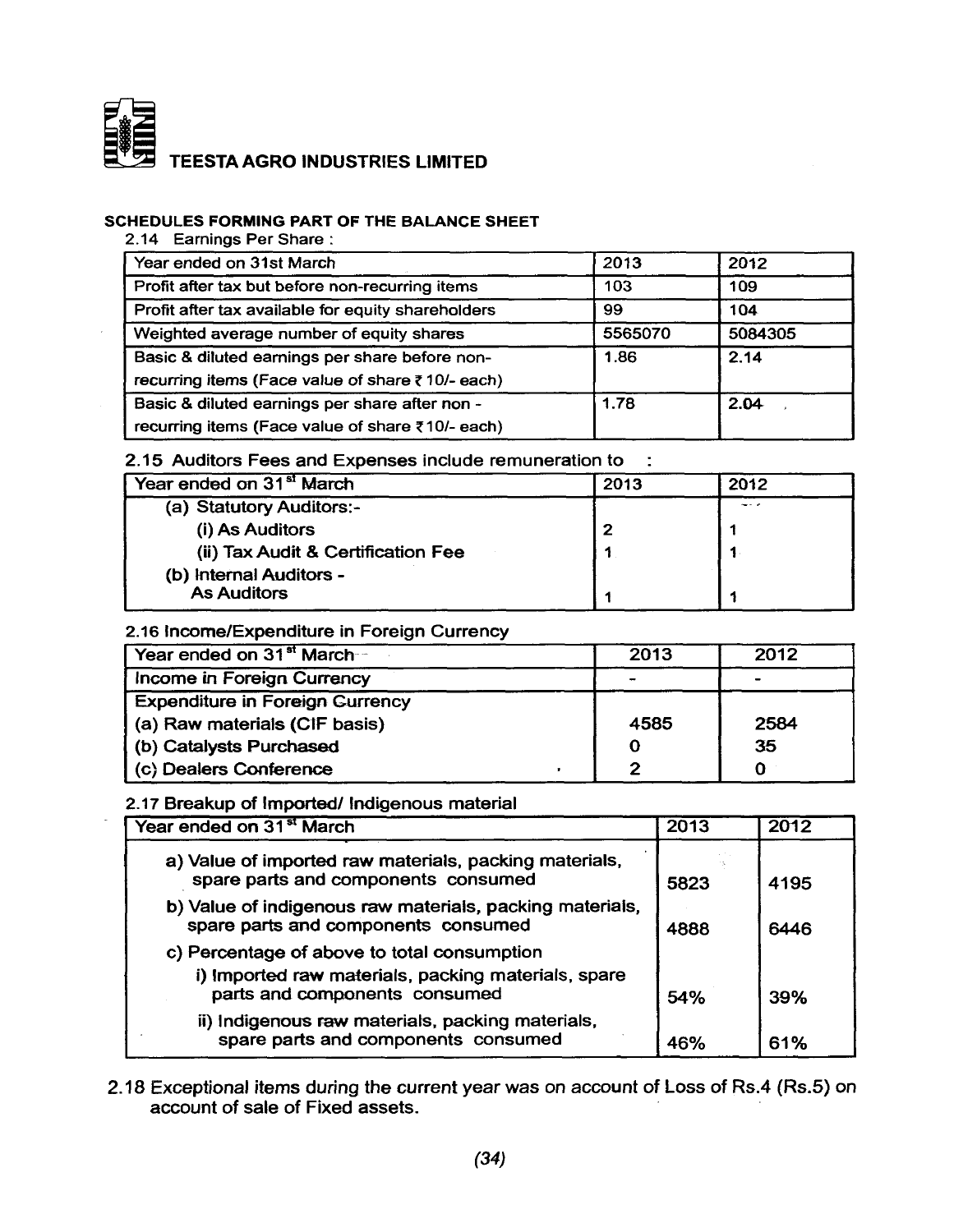

#### **SCHEDULES FORMING PART OF THE BALANCE SHEET EXAMPLE ASSESSED A** in Lakh

| 3. Share Capital                                    |           |           |                         |
|-----------------------------------------------------|-----------|-----------|-------------------------|
| Authorised<br>3.1                                   | Par Value | 31.3.2013 | 31.3.2012               |
| 80,00,000 Equity Shares<br>20,00,000, 8% Cumulative | ₹10 each  | 800       | 800                     |
| <b>Preference Shares</b>                            | ₹10 each  | 200       | 200                     |
|                                                     |           | 1,000     | 1,000<br>$\mathbf{v}$ . |
| <b>Issued, Subscribed &amp; Paid up</b>             |           |           |                         |
| 56,10,000 Equity Shares                             | ₹10 each  | - 561     | 561                     |
| Less; Allotment money in arrear                     |           | 4         | 4                       |
|                                                     |           | 557       | 557                     |

#### **3.2 Terms.RIghts, Preferences & Restrictions attached to Shares**

The company has only one class of equity shares having a par value of  $\bar{\tau}$  10 per share. Each share holder is eligible for one vote per share held. The dividend proposed by the Board of Directors is subject to the approval of the shareholders in the Annual general Meeting. In the event of liquidation of the Company, the equity share holders are eligible to receive remaihing assets of the Company, after distribution of all Preferential amounts. The distribution will be in proportion to the number of equity shares held by the shareholders.

#### **3.3 Reconciliation of Shares outstanding at the beginning and at the end of the reporting period**

| <b>Equity Shares</b>                                                                                                                                                                             | 31st March, 2013<br>Number $\bar{\tau}$ in Lakh |            | 31st March, 2012<br>Number $\bar{\tau}$ in Lakh |                   |  |
|--------------------------------------------------------------------------------------------------------------------------------------------------------------------------------------------------|-------------------------------------------------|------------|-------------------------------------------------|-------------------|--|
| At the beginning of the period<br>Issued and alloted during the period<br>Outstanding at the end of the period should be 56,10,000<br>Allotment money in arrear<br>Outstanding at the end of the | 56,10,000                                       | 561<br>561 | 50,80,000<br>5.30.000<br>56,10,000              | 508<br>-53<br>561 |  |
| period actually is                                                                                                                                                                               | 56,10,000                                       | 557        | 56,10,000                                       | 557               |  |

#### **3.4 Details of shareholders holding more than 5% shares in the company**

|                                         |                   | 31st March, 2013                        | 31st March, 2012                  |                    |  |
|-----------------------------------------|-------------------|-----------------------------------------|-----------------------------------|--------------------|--|
| Equity shares of ₹10 each fully paid up |                   | Number % of Holding Number % of Holding |                                   |                    |  |
| Hardev Singh<br>Joginder Kaur           | 1597790<br>587600 |                                         | 28.4811 1585440<br>10.4742 587600 | 28.2610<br>10.4742 |  |

As per records of the company, including its register of shareholders/members and other declarations received from shareholders regarding beneficial interest, the above shareholding represents both legal and beneficial ownerships of shares.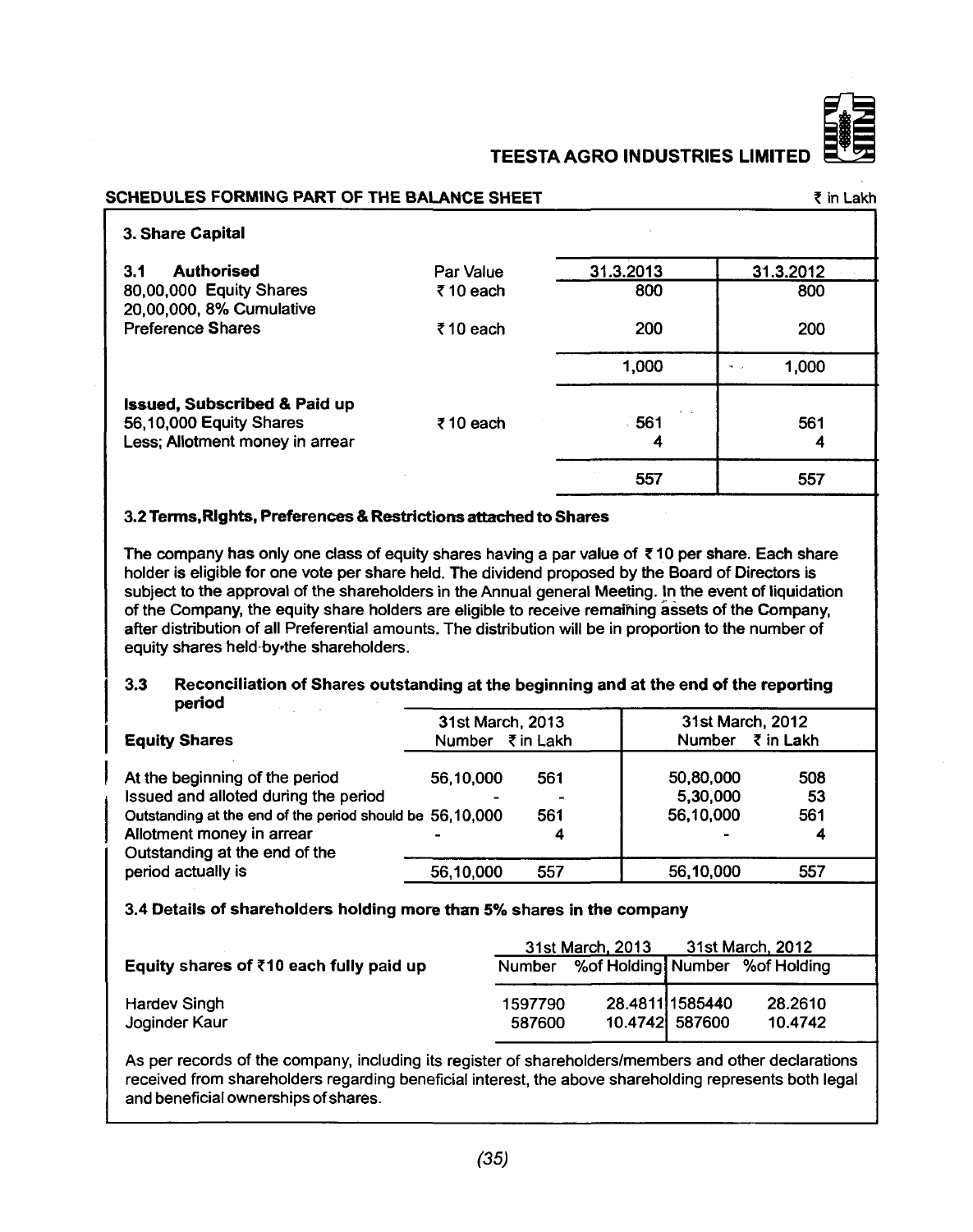

#### SCHEDULES FORMING PART OF THE BALANCE SHEET

₹ in Lakh

| 4. Reserves and Surplus                                    |           | 31.3.2013                  |           | 31.3.2012                 |
|------------------------------------------------------------|-----------|----------------------------|-----------|---------------------------|
|                                                            |           |                            |           |                           |
| a) Capital Reserve                                         |           |                            |           |                           |
| Balance as per last financial statements                   |           | 2.040                      |           | 1.799                     |
| Add: Output VAT Remission                                  |           | 275                        |           | 241                       |
| <b>Closing balance</b>                                     |           | 2,315                      |           | 2,040                     |
| b) Capital Redemption Reserve                              |           |                            |           |                           |
| Balance as per last financial statements                   |           | 111                        |           | 111                       |
|                                                            |           |                            |           |                           |
| c) Share Premium Account                                   |           | 48                         |           |                           |
| Balance as per last financial statements                   |           |                            |           | 43                        |
| Add: Premium on issue of Equity shares                     |           |                            |           | 5                         |
| <b>Closing balance</b>                                     |           | $\overline{48}$            |           | 48                        |
|                                                            |           |                            |           |                           |
|                                                            |           |                            |           |                           |
| d) General Reseve                                          |           | 31.3.2013                  |           | 31.3.2012                 |
| Balance as per last financial statements                   |           | 10                         |           | 10                        |
| Add:amount transferred from surplus balance                |           |                            |           |                           |
| in the statement of profit and loss                        |           |                            |           |                           |
| <b>Closing balance</b>                                     |           | 10                         |           | 10 <sup>1</sup>           |
|                                                            |           |                            |           |                           |
| e) Profit & Loss Account                                   |           |                            |           |                           |
| Balance as per last financial statements                   |           | 1,086                      |           | 989                       |
| Profit for the year                                        |           | 99                         |           | 104                       |
| Less: Appropriations                                       |           |                            |           |                           |
| Proposed dividend                                          |           |                            |           |                           |
| Dividend distribution tax                                  |           |                            |           | $\blacksquare$            |
| Dividend/Dividend Tax of earlier Year                      |           |                            |           | $\overline{7}$            |
| Transfer to general reserve                                |           |                            |           |                           |
| Closing balance                                            |           | 1,185                      |           | 1,086                     |
| Total                                                      |           | 3,669                      |           | 3.295                     |
|                                                            |           |                            |           |                           |
| <b>5.Long Term Borrowings</b>                              |           | <b>Non-current portion</b> |           | <b>Current maturities</b> |
|                                                            |           | 31.3.2013 31.3.2012        | 31.3.2013 | 31.3.2012                 |
| Unsecured                                                  |           |                            |           |                           |
| <b>From Directors</b>                                      | 1         | 1                          |           |                           |
| <b>From Others</b>                                         | 1         | ī                          |           | ٠                         |
|                                                            |           |                            |           |                           |
| Note: Current maturities is a part of Current liabilities. |           |                            |           |                           |
|                                                            |           |                            |           |                           |
| <b>6. Provisions</b>                                       | Long term |                            |           | Short term                |
|                                                            |           |                            |           |                           |
|                                                            | 31.3.2013 | 31.3.2012                  | 31.3.2013 | 31.3.2012                 |
|                                                            |           |                            |           |                           |
| Provision for employee benefits                            |           |                            |           |                           |
| <b>Leave Encashment</b>                                    | 17        | 18                         | 11        | 8                         |
| Gratuity                                                   | 17        | 18                         | 11        | 8                         |
|                                                            |           |                            |           |                           |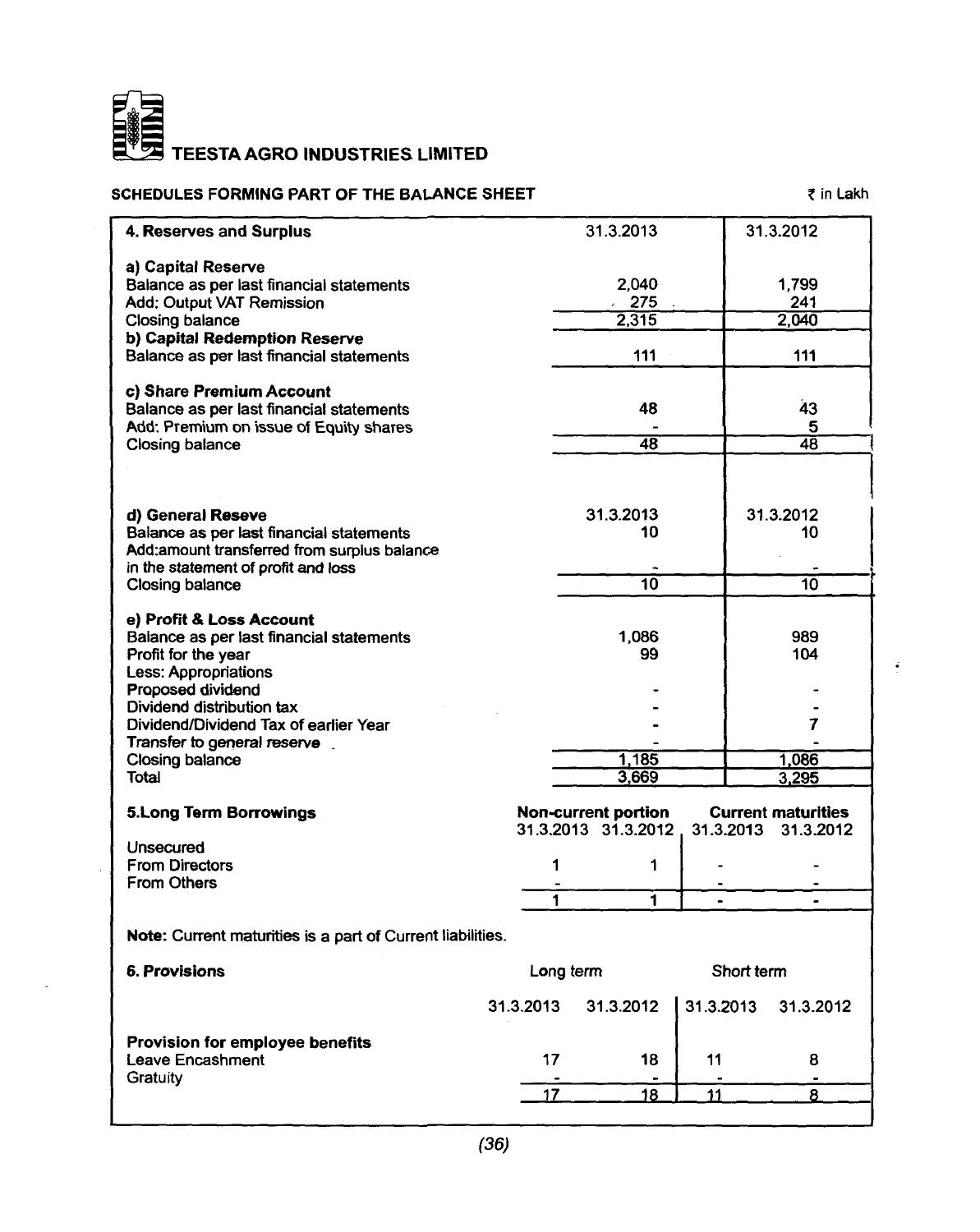$(37)$ 

#### **TEESTA AGRO INDUSTRIES LIMITED**

#### **SCHEDULES FORMING PART OF THE BALANCE SHEET** ? in Lakh

| <b>Other Provisions</b><br><b>Proposed Dividend.</b><br>Tax on Proposed Dividend              |    | $31.3.2013$ $31.3.2012$   31.3.2013<br>$\bullet$ |                             | 31.3.2012                   |
|-----------------------------------------------------------------------------------------------|----|--------------------------------------------------|-----------------------------|-----------------------------|
| <b>Total provisions</b>                                                                       | 17 | 18                                               |                             |                             |
| 7. Short Term Borrowings<br>Secured Loan From Bank<br><b>Others</b><br><b>Closing balance</b> |    |                                                  | 31.3.2013<br>2.246<br>2,246 | 31.3.2012<br>1,937<br>1,937 |

Secured loans are for working capital from consortium of Banks, and are secured by joint hypothecation charge on inventory, current book debts and other current assets besides first equitable/hypothecation charge over immovable/ movable fixed assets of the company at Rajganj, Dhupguri, Haldia and personal guarantees of two of the directors of the company.

## **8. Other Current Liabilities**

| <b>Advances from Customers</b> | 14             | 15        |  |
|--------------------------------|----------------|-----------|--|
| <b>Others</b>                  | $\blacksquare$ | $\bullet$ |  |
| Closing balance                |                | 15        |  |

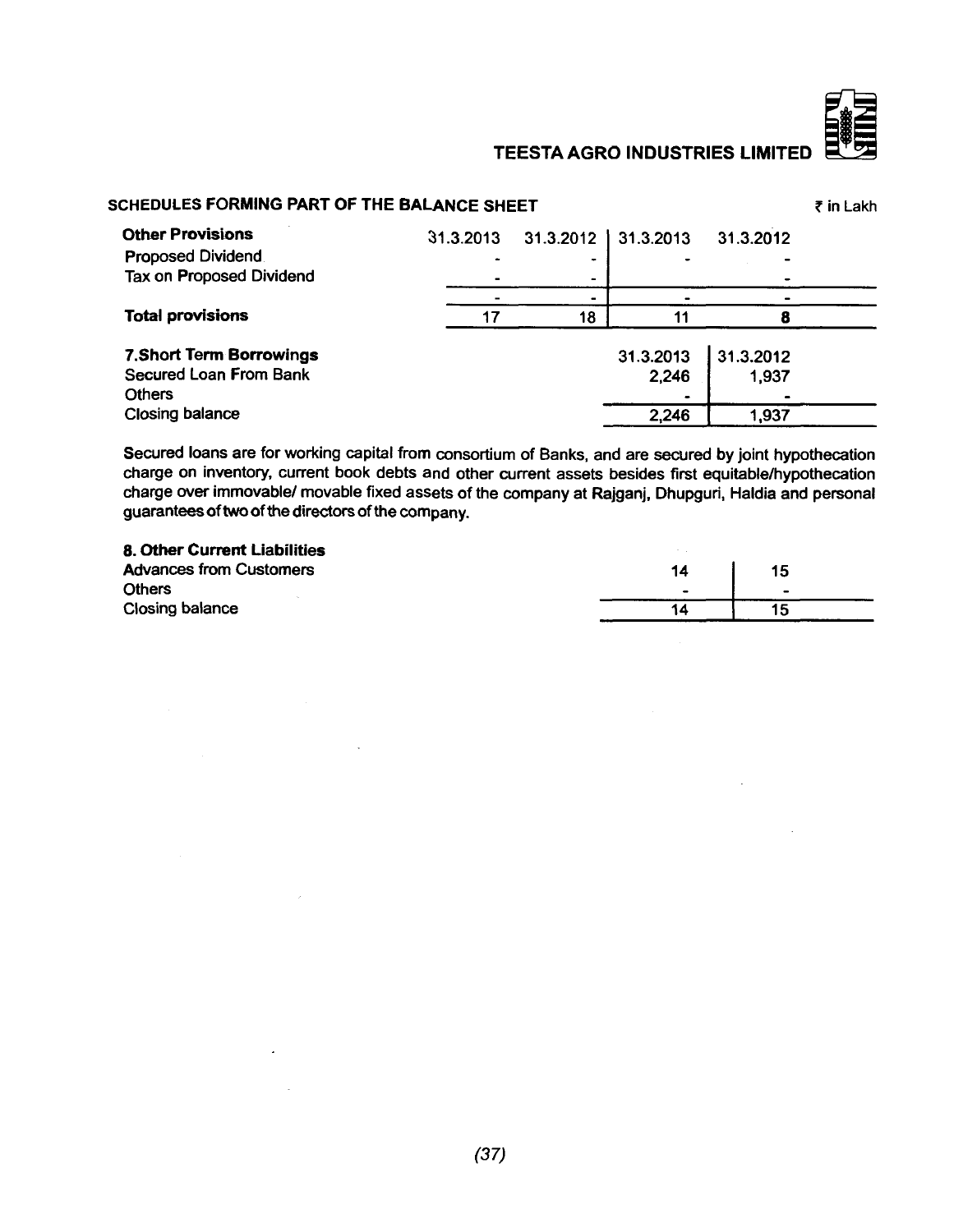|                                | <b>GROSS</b><br><b>BLOCK</b>                  |                               |                      |                                               |                                    |                 | <b>DEPRECIATION</b>             |                                    | <b>NET BLOCK</b>          |                           |
|--------------------------------|-----------------------------------------------|-------------------------------|----------------------|-----------------------------------------------|------------------------------------|-----------------|---------------------------------|------------------------------------|---------------------------|---------------------------|
| Description                    | Original<br>Cost as on<br>31.03.2012 the year | Additions Sale/Adj.<br>During | During               | Original<br>Cost as on<br>the year 31.03.2013 | Depreciation<br>upto<br>31.03.2012 | For the<br>year | Sale/Adj.<br>During<br>the year | Depreciation<br>upto<br>31.03.2013 | As At 31st<br>March, 2013 | As At 31st<br>March, 2012 |
| A. SILIGURI, W.B.              |                                               |                               | ł                    | $\mathcal{Z}$                                 |                                    |                 |                                 |                                    |                           |                           |
| Land (Freehold)                | 433                                           |                               |                      | 433                                           |                                    |                 |                                 |                                    | 433                       | 433                       |
| <b>Buildings</b>               | 1,832                                         | 6                             | 54                   | 1,784                                         | 499                                | 49              | 12                              | 536                                | 1,248                     | 1,333                     |
| Plant & Machinery              | 1,530                                         | w.                            | 76                   | 1,453                                         | 1,320                              | 64              | 34                              | 1,350                              | 103                       | 210                       |
| <b>Electrical Installation</b> | 143                                           |                               | $\blacksquare$       | 143                                           | 143                                |                 | ä                               | 143                                |                           | $\bullet$                 |
| Furniture & Fixture            | 65                                            | 5                             | $\ddot{\phantom{1}}$ | 70                                            | 35                                 | 4               | ٠                               | 39                                 | 31                        | 30                        |
| Office Equipment               | 28                                            | $\mathbf{1}$                  |                      | 29                                            | 27                                 | 1               | ٠                               | 28                                 | 1                         | 1                         |
| Vehicles                       | 134                                           | 15                            | 52                   | 97                                            | 51                                 | 15              | 33                              | 33                                 | 64                        | 83                        |
| <b>B. MOHALI, PUNJAB</b>       |                                               |                               |                      |                                               |                                    |                 |                                 |                                    |                           |                           |
| Land (Freehold)                |                                               | 1,378                         |                      | 1,378                                         |                                    |                 |                                 |                                    | 1,378                     | $\blacksquare$            |
| <b>Buildings</b>               |                                               | 178                           |                      | 178                                           |                                    | 1               |                                 | 1.                                 | 178                       | $\blacksquare$            |
| Plant & Machinery              |                                               | 71                            | $\blacksquare$       | 71                                            |                                    | 1               |                                 | 1                                  | 70                        | $\blacksquare$            |
| <b>Electrical Installation</b> |                                               | 92                            | $\blacksquare$       | 92                                            |                                    | $\overline{2}$  | $\blacksquare$                  | $\mathbf{2}$                       | 90                        | $\blacksquare$            |
| Furniture & Fixture            |                                               | 13                            | $\blacksquare$       | 13                                            |                                    | 0               | $\blacksquare$                  | $\mathbf 0$                        | 13                        | $\blacksquare$            |
| <b>Office Equipments</b>       |                                               | 12                            | $\ddot{\phantom{0}}$ | 12                                            |                                    | 0               | -                               | 0                                  | 11                        | $\blacksquare$            |
| Total                          | 4,165                                         | 1,770                         | 182                  | 5,754                                         | 2,075                              | 137             | 79                              | 2,133                              | 3,620                     | 2,090                     |
| <b>Previous Year</b>           | 3.818                                         | 370                           | 23                   | 4,165                                         | 1,961                              | 130             | 16                              | 2,075                              | 2,090                     |                           |

**FILLE VALUE** m<br>M

 $\mathbf{p}$ o o

**a c** 0) H

m CO

m **a**

₹ in Lakh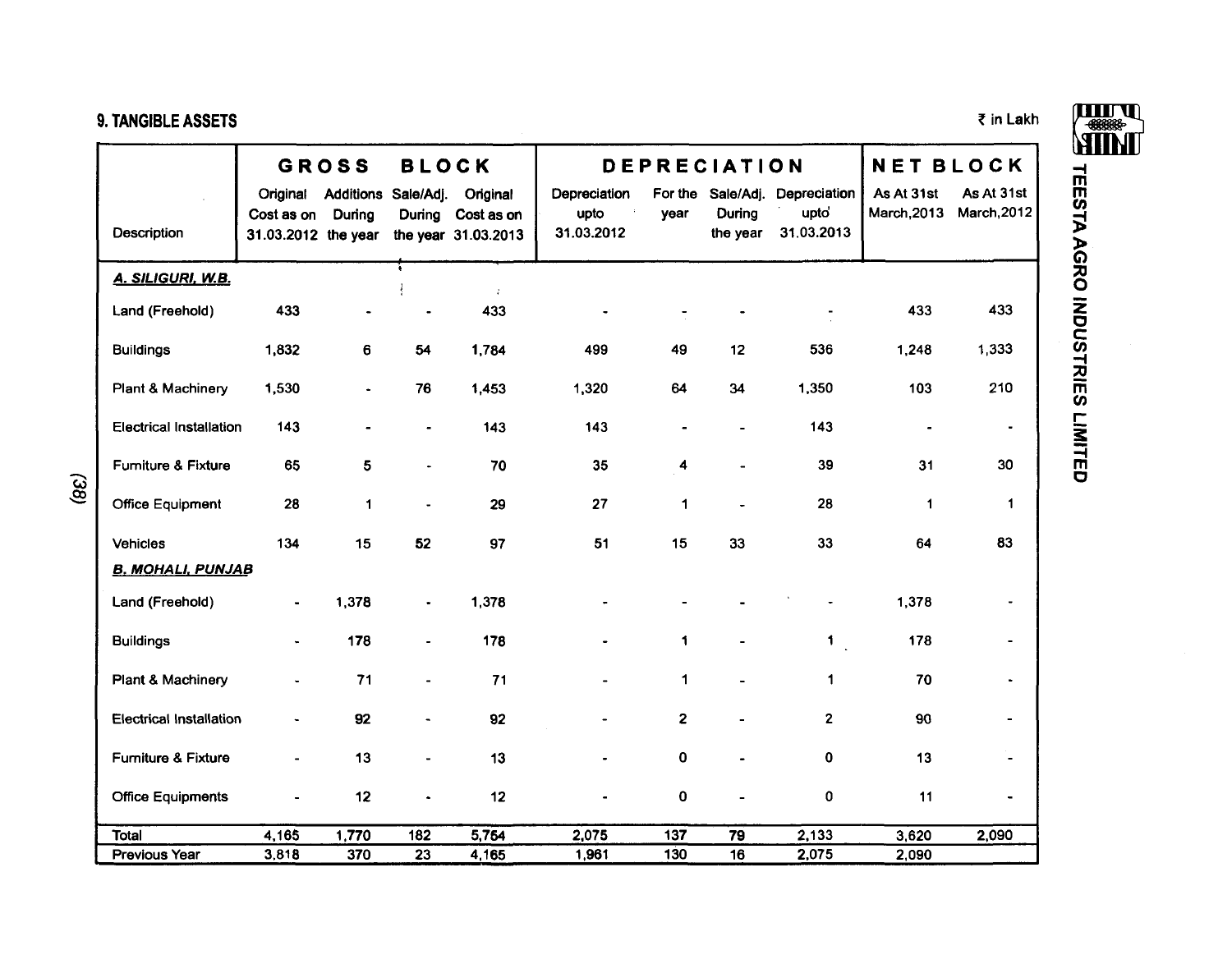$(39)$ 

| <b>10. Investments</b>                                                                        |                         |                      |                            |                |
|-----------------------------------------------------------------------------------------------|-------------------------|----------------------|----------------------------|----------------|
|                                                                                               | Non-current Investments |                      | <b>Current Investments</b> |                |
|                                                                                               |                         | 31.3.2013 31.3.2012  | 31.3.2013                  | 31.3.2012      |
|                                                                                               |                         |                      |                            |                |
| 69,418 Equity Shares of Allahabad Bank                                                        |                         |                      |                            |                |
| of ₹10/- each fully paid up                                                                   | 38                      | 38                   |                            |                |
| (Market value 87, Previous year 129)                                                          |                         |                      |                            |                |
|                                                                                               |                         |                      |                            |                |
| 50,568.90 Units of SBI Mid Cap Fund                                                           | 20                      | 20                   |                            |                |
|                                                                                               |                         |                      |                            |                |
| (Market value 12, Previous year 11)                                                           |                         |                      |                            |                |
|                                                                                               | 58                      | 58                   |                            | $\blacksquare$ |
|                                                                                               |                         |                      |                            |                |
| 11. Loans and Advances                                                                        |                         | Long Term            | Short term                 |                |
|                                                                                               | 31.3.2013               | 31.3.2012            | 31.3.2013                  | 31.3.2012      |
| Other advances                                                                                | 67                      | 1,325                | 288                        | 396            |
| Advance paid to Gratuity Fund                                                                 |                         |                      | 12                         | 1.             |
|                                                                                               |                         |                      |                            |                |
| TDS & Advance Income Tax                                                                      | 75                      | 43                   | 9                          | 9              |
| Income tax paid under protest                                                                 | 61                      | 61                   |                            |                |
| Sales tax paid under protest                                                                  |                         | $\ddot{\phantom{0}}$ | 341                        | 58             |
| <b>Unutilised VAT credit</b>                                                                  | 144                     | 121                  |                            |                |
|                                                                                               | 347                     | 1,550                | 650                        | 464            |
|                                                                                               |                         |                      |                            |                |
| 12.                                                                                           |                         |                      | 31.3.2013                  |                |
| <b>Other non-current Assets</b>                                                               |                         |                      |                            | 31.3.2012      |
| Deposit with Government Authorities                                                           |                         |                      | 1                          | 1              |
| <b>Other Deposits</b>                                                                         |                         |                      | $\overline{7}$             | 8              |
|                                                                                               |                         |                      | 8                          | 9              |
|                                                                                               |                         |                      |                            |                |
| 13. Inventories                                                                               |                         |                      |                            |                |
| <b>Raw materials</b>                                                                          |                         |                      | 883                        | 2,067          |
|                                                                                               |                         |                      |                            |                |
| Raw materials in Transit                                                                      |                         |                      |                            | 99             |
| Finished goods                                                                                |                         |                      | 924                        | 185            |
| <b>Consumable Stores</b>                                                                      |                         |                      | 188                        | 148            |
|                                                                                               |                         |                      | 1,995                      | 2,499          |
|                                                                                               |                         |                      |                            |                |
| 14. Trade receivables                                                                         |                         |                      |                            |                |
|                                                                                               |                         |                      |                            |                |
| Unsecured, Considered good                                                                    |                         |                      |                            |                |
| Outstanding for a period exceeding 6 months                                                   |                         |                      |                            |                |
| from the date they become due for payment.                                                    |                         |                      | 532                        | 693            |
| <b>Others</b>                                                                                 |                         |                      | 2.085                      | 2,436          |
|                                                                                               |                         |                      | 2.617                      | 3,129          |
|                                                                                               |                         |                      |                            |                |
|                                                                                               |                         |                      |                            |                |
| 15. Cash and cash equivalents                                                                 |                         |                      |                            |                |
| <b>Balances with Banks</b>                                                                    |                         |                      | 1,521                      | 772            |
| Cash on hand                                                                                  |                         |                      | 4                          | 9              |
|                                                                                               |                         |                      | 1,525                      | 781            |
|                                                                                               |                         |                      |                            |                |
| Balances with banks' includes FD with bank held as margin money $*$ 40, Previous year $*$ 611 |                         |                      |                            |                |
|                                                                                               |                         |                      |                            |                |
|                                                                                               |                         |                      |                            |                |
| <b>16.Other Current Assets</b>                                                                |                         |                      |                            |                |
| Interest accrued on NSC and FD                                                                |                         |                      | 1                          | $\overline{9}$ |

## **SCHEDULES FORMING PART OF THE BALANCE SHEET** ₹ in Lakh



**TEESTA AGRO INDUSTRIES LIMITED**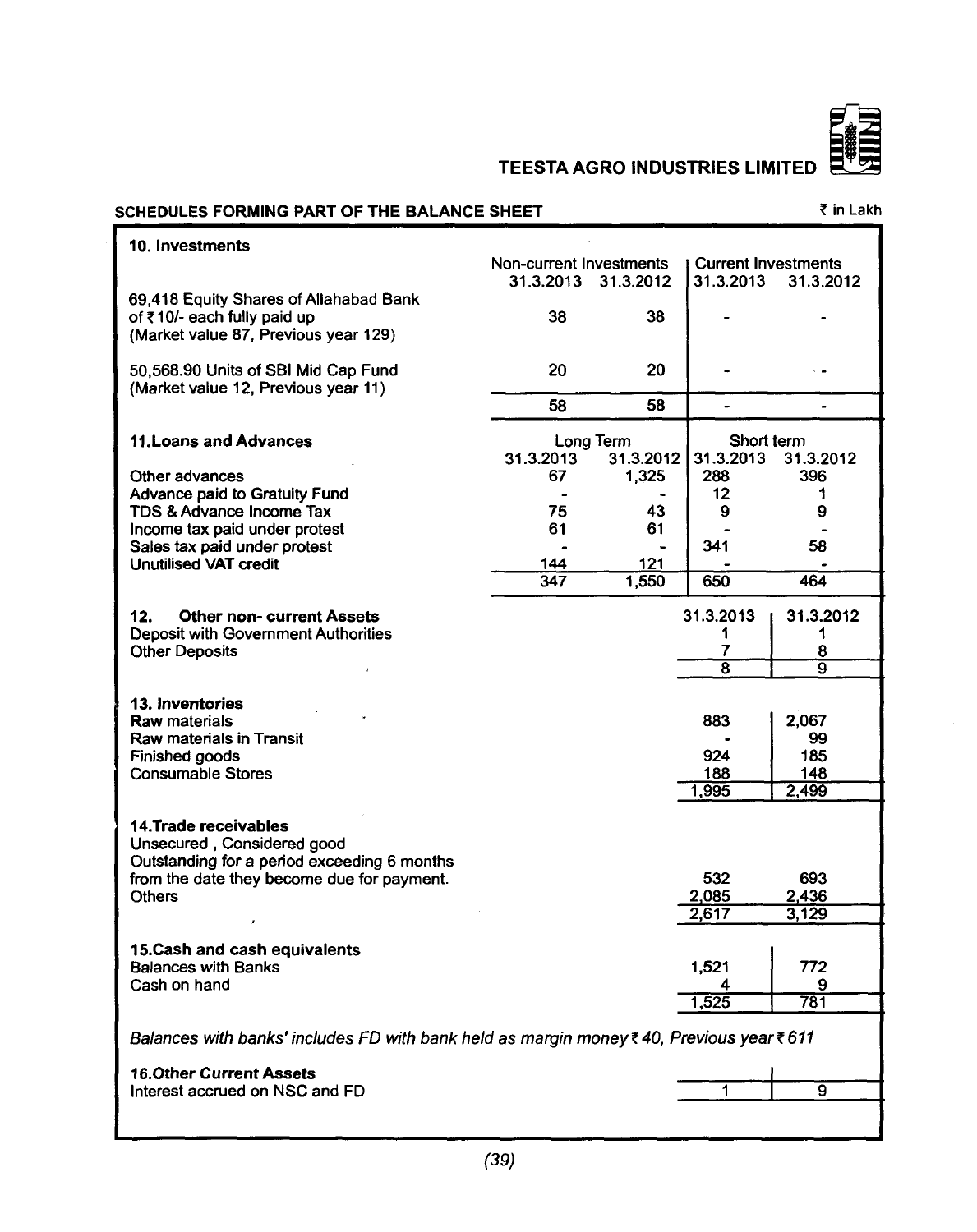

#### **SCHEDULES FORMING PART OF THE BALANCE SHEET**

 $\bar{\zeta}$  in Lakh

|                                                                                                                      | 31.3.2013<br>₹ in Lakh          | ₹ in Lakh | 31.3.2012<br>₹ in Lakh            | ₹ in Lakh |
|----------------------------------------------------------------------------------------------------------------------|---------------------------------|-----------|-----------------------------------|-----------|
| 17. Revenue from operations                                                                                          |                                 |           |                                   |           |
| <b>Sales</b><br>Govt. Rebate                                                                                         | 8,126<br>3.406                  | 11,532    | 6,638<br>6,440                    | 13,078    |
| <b>18.0ther Income</b>                                                                                               |                                 |           |                                   |           |
| Interest recd. from Bank<br>Dividend Recd.<br>Short Term Capital Gain<br>Leave & License Fee<br>Sundry receipt (net) | 88<br>4<br>1<br>5<br>27         | 125       | 74<br>4<br>7<br>11<br>11          | 107       |
| 19. Cost of materials consumed                                                                                       |                                 |           |                                   |           |
| <b>Opening Stock</b><br>Purchase<br>Freight Inward                                                                   | 2.166<br>8,116<br>989<br>11.271 |           | 2.891<br>8,500<br>1,050<br>12,441 |           |
| <b>Less: Cosing Stock</b>                                                                                            | 883                             | 10,388    | 2.166                             | 10,275    |
| 20. Change in Inventories .                                                                                          |                                 |           |                                   |           |
| <b>Finished Goods</b><br><b>Opening Stock</b><br>Less: Cosing Stock                                                  | 185<br>924                      | (739)     | 1,317<br>185                      | 1,132     |
| 21.Employee benefit expense                                                                                          |                                 |           |                                   |           |
| Salaries, Wages and Bonus                                                                                            | 458                             |           | 393                               |           |
| Contribution to Provident fund<br>and Gratuity Fund<br><b>Welfare Expenses</b>                                       | 29<br>34                        | 521       | 27<br>41                          | 461       |
| <b>22.Finance Cost</b>                                                                                               |                                 |           |                                   |           |
| <b>Interest to Banks</b><br><b>Others</b>                                                                            | 85<br>0                         | 85        | 26<br>12 <sub>2</sub>             | 38        |
| 23. Other expenses                                                                                                   |                                 |           |                                   |           |
| Packing materials<br>& Stores consumed<br>Insurance<br>Rent<br>Rates & Taxes<br>Power & Fuel                         | 322<br>16<br>7<br>6<br>302      |           | 366<br>9<br>6<br>6<br>198         |           |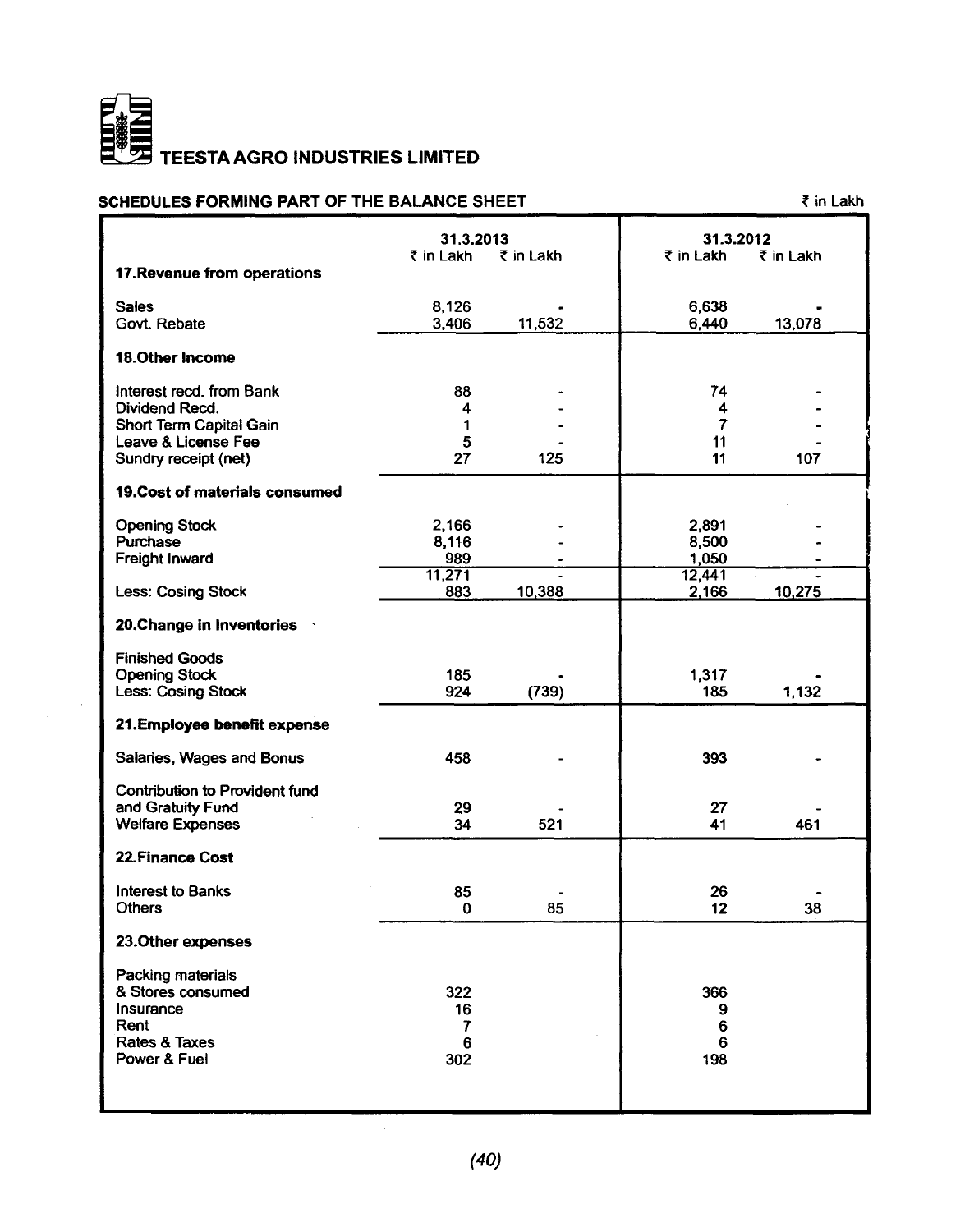

#### SCHEDULES FORMING PART OF THE BALANCE SHEET **EXAMPLE 2** in Lakh

|                               | 31.3.2013         |           | 31.3.2012       |           |
|-------------------------------|-------------------|-----------|-----------------|-----------|
|                               | ₹ in Lakh         | ₹ in Lakh | ₹ in Lakh       | ₹ in Lakh |
| 23. Other expenses            |                   |           |                 |           |
| Packing materials             |                   |           |                 |           |
| & Stores consumed             | 322               |           | 366             |           |
| Insurance                     | 16                |           | 9               |           |
| Rent                          |                   |           | $\bf 6$         |           |
| Rates & Taxes                 | 6                 |           | $6\phantom{1}6$ |           |
| Power & Fuel                  | 302               |           | 198             |           |
| Repairs and Maintenance:      |                   |           |                 |           |
| <b>Building</b>               | $12 \overline{ }$ |           | 7               |           |
| <b>Plant and Maintenance</b>  | 206               |           | 164             |           |
| Other                         | 5                 |           | 3               |           |
| Marketing/publicity           | 76                |           | 55              |           |
| Carriage Outward              | 52                |           | 44              |           |
| Service Tax Paid              | 20                |           | 10              |           |
| <b>Payment to Auditors</b>    | 3                 |           | 3               |           |
| <b>Bank Charges</b>           | 70                |           | 57              |           |
| <b>Travelling Expenses</b>    | 31                |           | 24              |           |
| <b>Miscellaneous Expenses</b> | 35                | 1,163     | 41              | 992       |
|                               |                   |           |                 |           |
|                               |                   |           |                 |           |
|                               |                   |           |                 |           |
|                               |                   |           |                 |           |

As per our report of even date

For and on behalf of MANTRY & ASSOCIATES *Chartered Accountants*

R. B.Mantry Partner Membership No.052131

For and on behalf of the Board of Directors of **Teesta Agro Industries Lmited** 

**HardevSingh** Managing Director

Paramdeep Singh **Director** 

J. Tiwari Company Secretarymz

Siliguri, August 29th, 2013 Siliguri, August 29th, 2013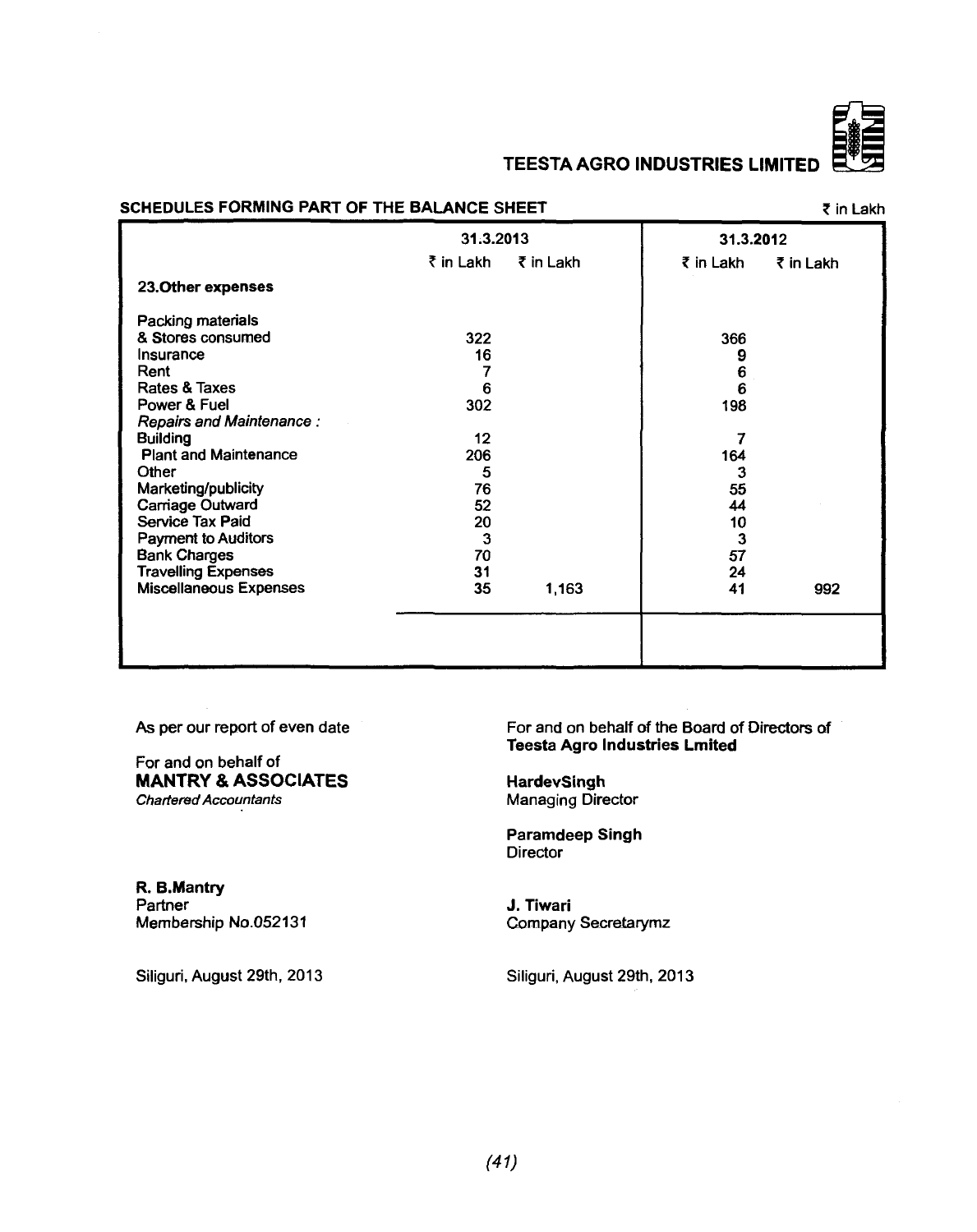

#### CASH FLOW STATEMENT FOR THE YEAR ENDED 31ST MARCH, 2012 7 in Lakh

|    |                                             |            | For the<br>year ended<br>31.3.2013 |             | For the<br>year ended<br>31.3.2012 |
|----|---------------------------------------------|------------|------------------------------------|-------------|------------------------------------|
| А. | <b>Cash Flow from Operating Activities:</b> |            |                                    |             |                                    |
|    | Net profit/(loss) before tax and            |            |                                    |             |                                    |
|    | <b>Extraordinary Items</b>                  |            | 135                                |             | 151                                |
|    | Adjusted for:                               |            |                                    |             |                                    |
|    | Depreciation                                | 92         |                                    | 130         |                                    |
|    | Interest Received (Net)                     | (4)        |                                    | (36)        |                                    |
|    | Dividend Income<br>Short Term Capital Gain  | (4)        |                                    | (4)         |                                    |
|    | Rent, Leave & License Fee Receip            | (1)<br>(5) |                                    | (7)<br>(11) |                                    |
|    | Loss/(Profit) on Sale of Assets             | 4          | 82                                 | 5           | 77                                 |
|    |                                             |            |                                    |             |                                    |
|    | <b>Operating Profit before changes</b>      |            |                                    |             |                                    |
|    | in Working Capital:                         |            | 217                                |             | 228                                |
|    |                                             |            |                                    |             |                                    |
|    | Adjustments for:                            |            |                                    |             |                                    |
|    | Trade and other receivables                 | 1537       |                                    | (2295)      |                                    |
|    | Inventories                                 | 504        |                                    | 1811        |                                    |
|    | <b>Trade Payable</b>                        | 895        | 2936                               | (429)       | (913)                              |
|    |                                             |            |                                    |             |                                    |
|    | <b>Cash Generated from Operations</b>       |            | 3153                               |             | (685)                              |
|    | <b>Interest Paid</b>                        | (85)       |                                    | (38)        |                                    |
|    | <b>Direct Taxes Paid</b>                    | (33)       | (118)                              | (57)        | (95)                               |
|    | Net Cash from operating activities          |            | 3035                               |             | (780)                              |
| В. | <b>Cash Flow from Investing Activities</b>  |            |                                    |             |                                    |
|    | Addition to Fixed Assets/Capital WIP        | (2989)     |                                    | (294)       |                                    |
|    | Sale Proceeds of Fixed Assets               | 15         |                                    | 2           |                                    |
|    | <b>Interest Received</b>                    | 89         |                                    | 74          |                                    |
|    | Short Term Capital Gain                     | 1          |                                    | 7           |                                    |
|    | Rent, Leave & License Fee Receipt           | 5          |                                    | 11          |                                    |
|    | Dividend Received                           | 4          |                                    | 4           |                                    |
|    |                                             |            |                                    |             |                                    |
|    | Net Cash used in Investing Activities       |            | (2875)                             |             | (196)                              |
|    | <b>Carried Forward</b>                      |            | 160                                |             | (976)                              |
|    |                                             |            |                                    |             |                                    |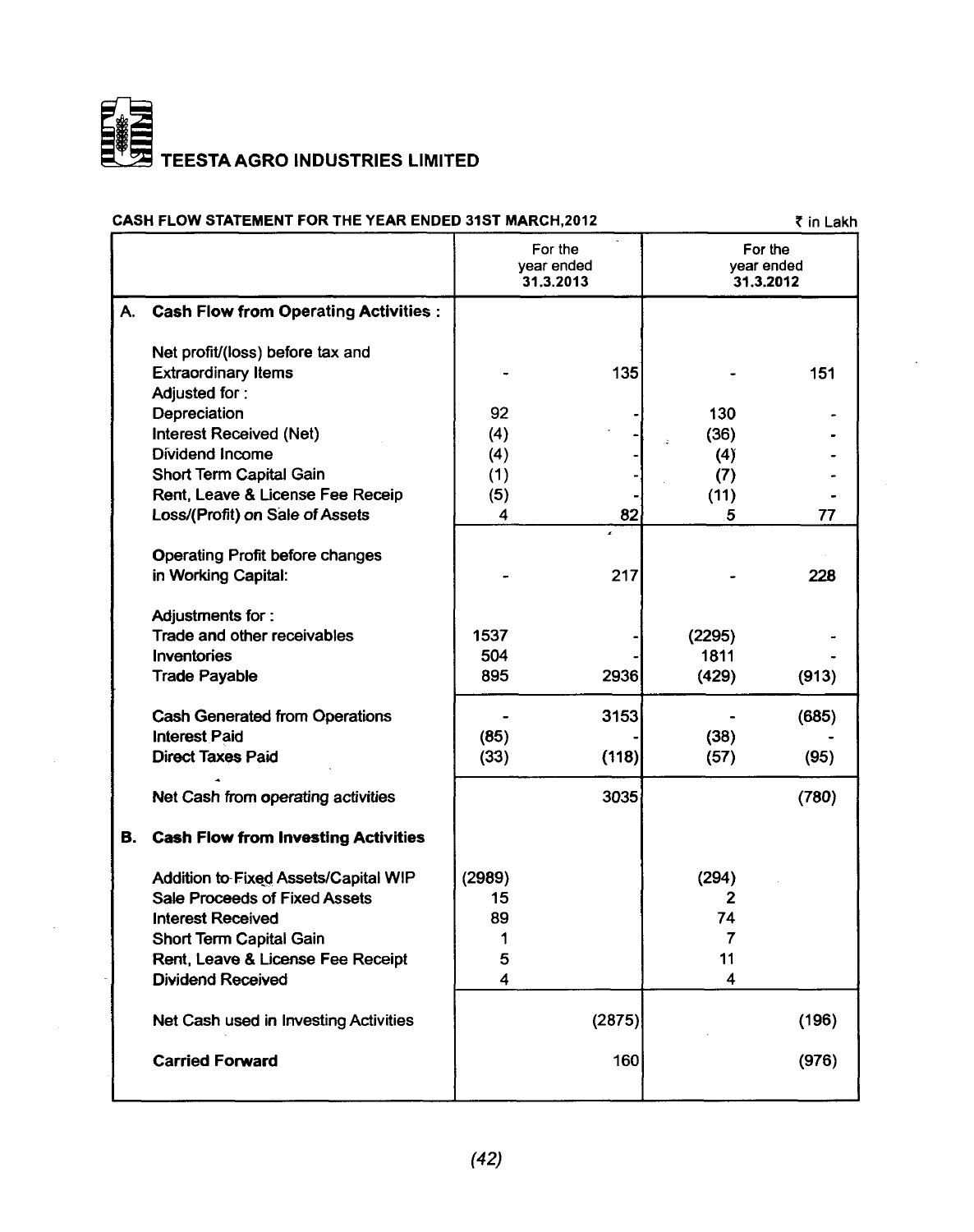**THE SHEET** 

### **TEESTA AGRO INDUSTRIES LIMITED**

| <b>CASH FLOW STATEMENT FOR THE YEAR ENDED 31ST MARCH, 2012</b><br>₹ in Lakh                                                                                                                                                                                                                                                                                                                                                                                            |                                    |                                    |                                    |                                |  |  |
|------------------------------------------------------------------------------------------------------------------------------------------------------------------------------------------------------------------------------------------------------------------------------------------------------------------------------------------------------------------------------------------------------------------------------------------------------------------------|------------------------------------|------------------------------------|------------------------------------|--------------------------------|--|--|
|                                                                                                                                                                                                                                                                                                                                                                                                                                                                        | For the<br>year ended<br>31.3.2013 |                                    | For the<br>year ended<br>31.3.2012 |                                |  |  |
| <b>Brought Forward</b>                                                                                                                                                                                                                                                                                                                                                                                                                                                 |                                    | 160                                |                                    | (976)                          |  |  |
| <b>C.Cash Flow from Financing Activities:</b>                                                                                                                                                                                                                                                                                                                                                                                                                          |                                    |                                    |                                    |                                |  |  |
| Proceeds from Share Issue                                                                                                                                                                                                                                                                                                                                                                                                                                              | 0                                  |                                    | 58                                 |                                |  |  |
| Increase/(Decrease) in CC & Vehicle Loan                                                                                                                                                                                                                                                                                                                                                                                                                               | 309                                |                                    | 20                                 |                                |  |  |
| Dividend Paid                                                                                                                                                                                                                                                                                                                                                                                                                                                          | 0                                  |                                    | -6                                 |                                |  |  |
| <b>Tax on Dividend</b>                                                                                                                                                                                                                                                                                                                                                                                                                                                 | 0                                  |                                    | $-1$                               |                                |  |  |
| <b>Remission of VAT</b>                                                                                                                                                                                                                                                                                                                                                                                                                                                | 275                                |                                    | 241                                |                                |  |  |
| Net cash used in Financing Activities<br>Net increase in Cash and Cash Equivalent                                                                                                                                                                                                                                                                                                                                                                                      |                                    | 584                                |                                    | 312                            |  |  |
| $(A+B+C)$                                                                                                                                                                                                                                                                                                                                                                                                                                                              |                                    | 744                                |                                    | (664)                          |  |  |
|                                                                                                                                                                                                                                                                                                                                                                                                                                                                        |                                    |                                    |                                    |                                |  |  |
| Cash and Cash Equivalent (Opening Balance)                                                                                                                                                                                                                                                                                                                                                                                                                             | 781                                |                                    | 1445                               |                                |  |  |
| Cash and Cash Equivalent (Closing Balance)                                                                                                                                                                                                                                                                                                                                                                                                                             | 1525                               | 744                                | 781                                | (664)                          |  |  |
| For and on behalf of Board of Directors<br>of Teesta Agro Industries Limited                                                                                                                                                                                                                                                                                                                                                                                           |                                    |                                    |                                    |                                |  |  |
| Siliguri,<br>Hardev Singh<br>August 29, 2013<br><b>Managing Director</b>                                                                                                                                                                                                                                                                                                                                                                                               |                                    | Paramdeep Singh<br><b>Director</b> |                                    | J. Tiwari<br>Company Secretary |  |  |
| <b>Auditors' Certificate</b>                                                                                                                                                                                                                                                                                                                                                                                                                                           |                                    |                                    |                                    |                                |  |  |
| The above Cash Flow Statement has been compiled from and is based on the audited accounts of<br>Teesta Agro Industries Limited for the year ended 31st March, 2013 reported by us on 29th August, 2013.<br>According to the information and explanations given the aforesaid Cash Flow Statement has been<br>prepared pursuant to clause 32 of the Listing Agreement with Stock Exchanges and the reallocation<br>required for the purpose are as made by the Company. |                                    |                                    |                                    |                                |  |  |
| For and on behalf of                                                                                                                                                                                                                                                                                                                                                                                                                                                   |                                    |                                    |                                    |                                |  |  |
| <b>MANTRY &amp; ASSOCIATES</b>                                                                                                                                                                                                                                                                                                                                                                                                                                         |                                    |                                    |                                    |                                |  |  |
| <b>Chartered Accountants</b>                                                                                                                                                                                                                                                                                                                                                                                                                                           |                                    |                                    |                                    |                                |  |  |
|                                                                                                                                                                                                                                                                                                                                                                                                                                                                        | R. B. Mantry                       |                                    |                                    |                                |  |  |
| Siliguri,                                                                                                                                                                                                                                                                                                                                                                                                                                                              |                                    |                                    |                                    | Partner                        |  |  |
| Date: August 29, 2013                                                                                                                                                                                                                                                                                                                                                                                                                                                  |                                    |                                    | Membership No.052131               |                                |  |  |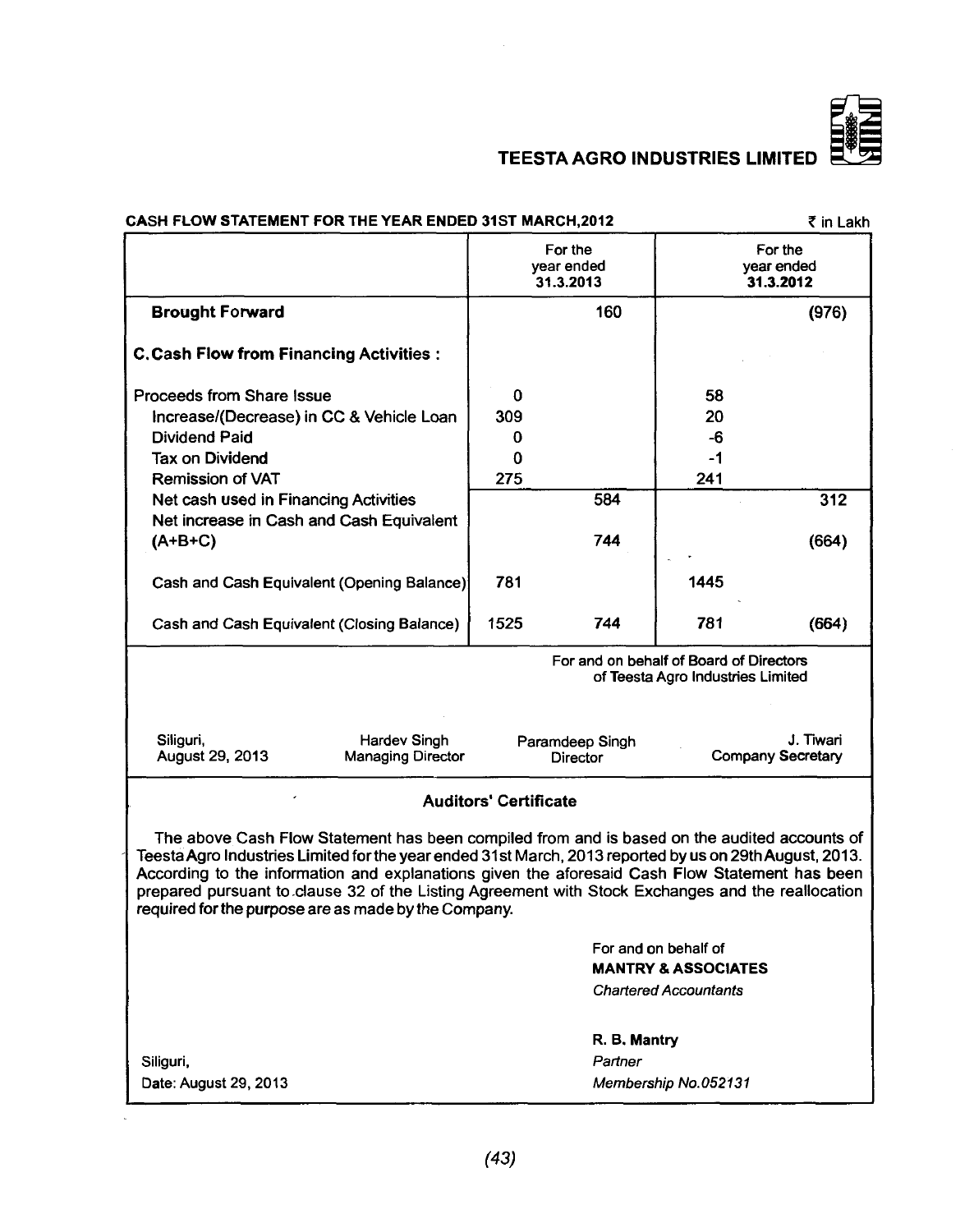Rev. Stamp

**TEESTA AGRO INDUSTRIES LIMITED** 

#### **TEESTA AGRO INDUSTRIES LIMITED**

Registered Office : Mazabari, Rajganj, Jaipaiguri West Bengal PROXY FORM

| and vote for me/us on my/our behalf at the Annual General Meeting of the Company to be held on |         |  |  |
|------------------------------------------------------------------------------------------------|---------|--|--|
| Monday, 30th September, 2013 and / or at any adjourment thereof.                               |         |  |  |
|                                                                                                |         |  |  |
|                                                                                                |         |  |  |
|                                                                                                |         |  |  |
|                                                                                                | Affix   |  |  |
|                                                                                                | Re. 1/- |  |  |

#### **ATTENDANCE SLIP**

| I hereby record my presence at the Annual General Meeting of the Company on Monday, 30th |  |
|------------------------------------------------------------------------------------------|--|
| September, 2013                                                                          |  |
|                                                                                          |  |
| (Block Capitals)                                                                         |  |
|                                                                                          |  |
|                                                                                          |  |
| (Block Capitals)                                                                         |  |
|                                                                                          |  |

Signature.............................. ...................................................

- Notes: a) The Form should be signed across the stamp as specimen signature registered with the Company.
	- b) The proxy duly completed must be deposited at the registered office ofthe Company at Mazabari, Rajgang, Jaipaiguri, West Bengal not less than 48 hours before the fixed holding the aforesaid meeting